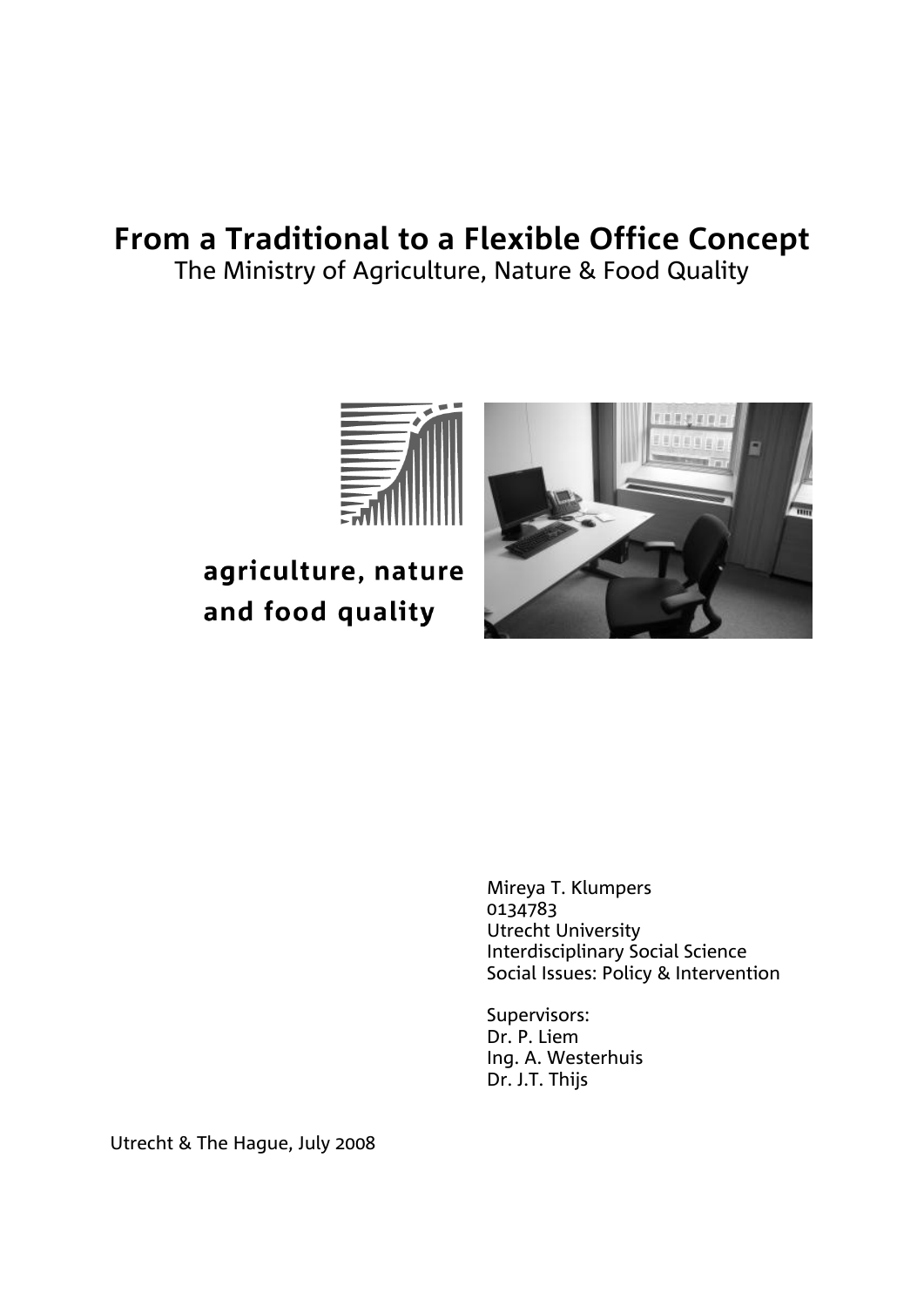## **Abstract**

The flexible office concept gains popularity, in national as well as international context. Despite of its popularity, the implementation of a flexible office in organizations involves difficulties and discomfort among employees. This study investigates the implementation of the flexible working environment in the Ministry of Agriculture, Nature and Food Quality. Specifically, this research aims at gaining insight in employees' expectations, investigates employees' evaluation of the transitional process towards the new office and the influence of the expectations on the evaluation of the process. Data are collected from interviews with 23 respondents, taken along in the last weeks of the transitional process. Results indicate that employees have fairly negative expectations of the new office. Furthermore, the respondents generally evaluated the transitional process as rather good. The influence of employees' expectations on their evaluation of the transitional process remains indefinable and needs further research. Recommendations for later phases of the transitional process, limitations of the study and implications for future research are discussed.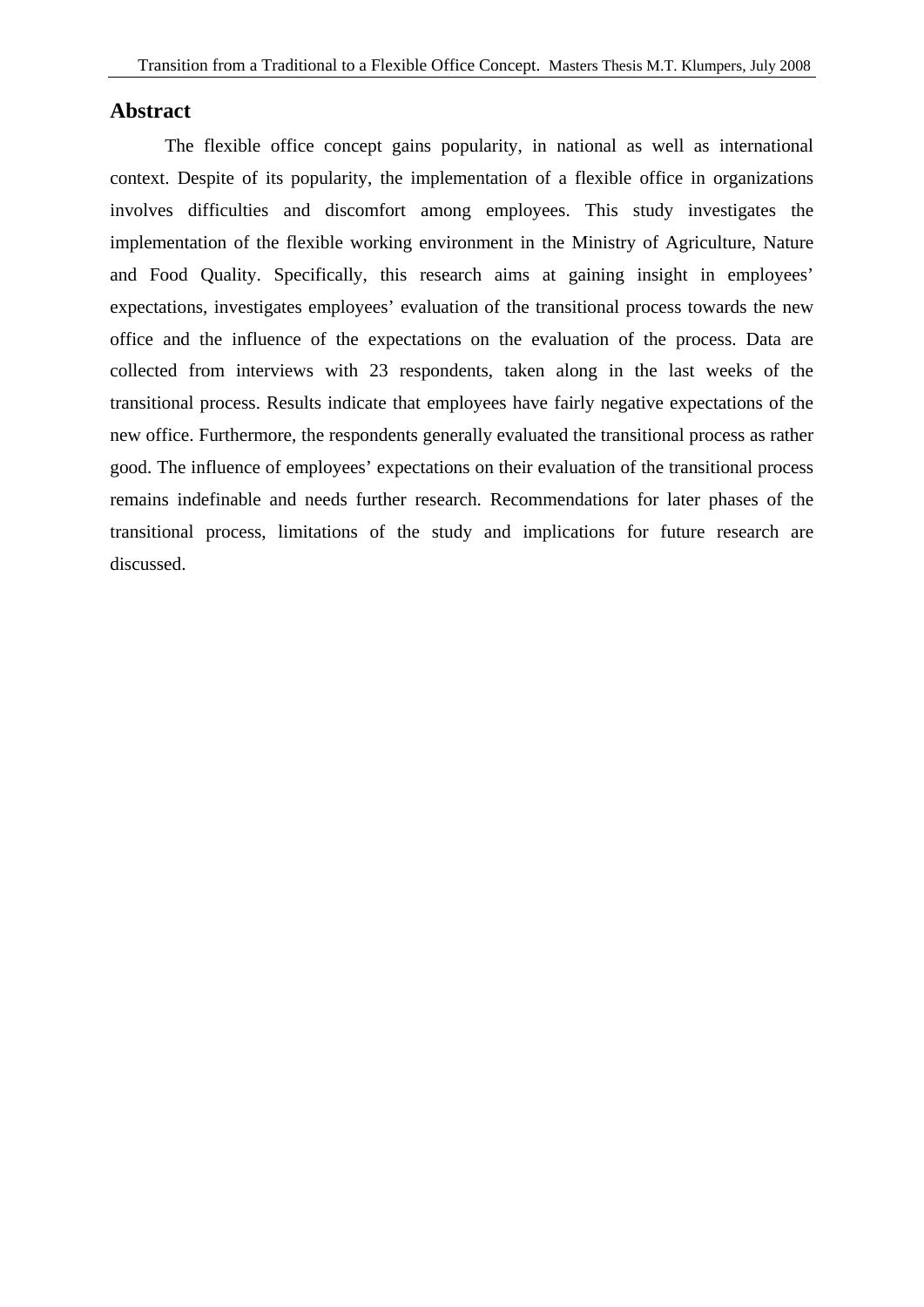## **Table of Contents**

| 2.4 Advantages and Disadvantages of a Flexible Working Environment  15     |  |
|----------------------------------------------------------------------------|--|
|                                                                            |  |
|                                                                            |  |
|                                                                            |  |
|                                                                            |  |
|                                                                            |  |
|                                                                            |  |
|                                                                            |  |
|                                                                            |  |
|                                                                            |  |
|                                                                            |  |
|                                                                            |  |
|                                                                            |  |
|                                                                            |  |
|                                                                            |  |
|                                                                            |  |
|                                                                            |  |
|                                                                            |  |
|                                                                            |  |
|                                                                            |  |
|                                                                            |  |
|                                                                            |  |
|                                                                            |  |
| Appendix I: Elaborate Information on the Flexible Working Environment.  62 |  |
|                                                                            |  |
|                                                                            |  |
|                                                                            |  |
|                                                                            |  |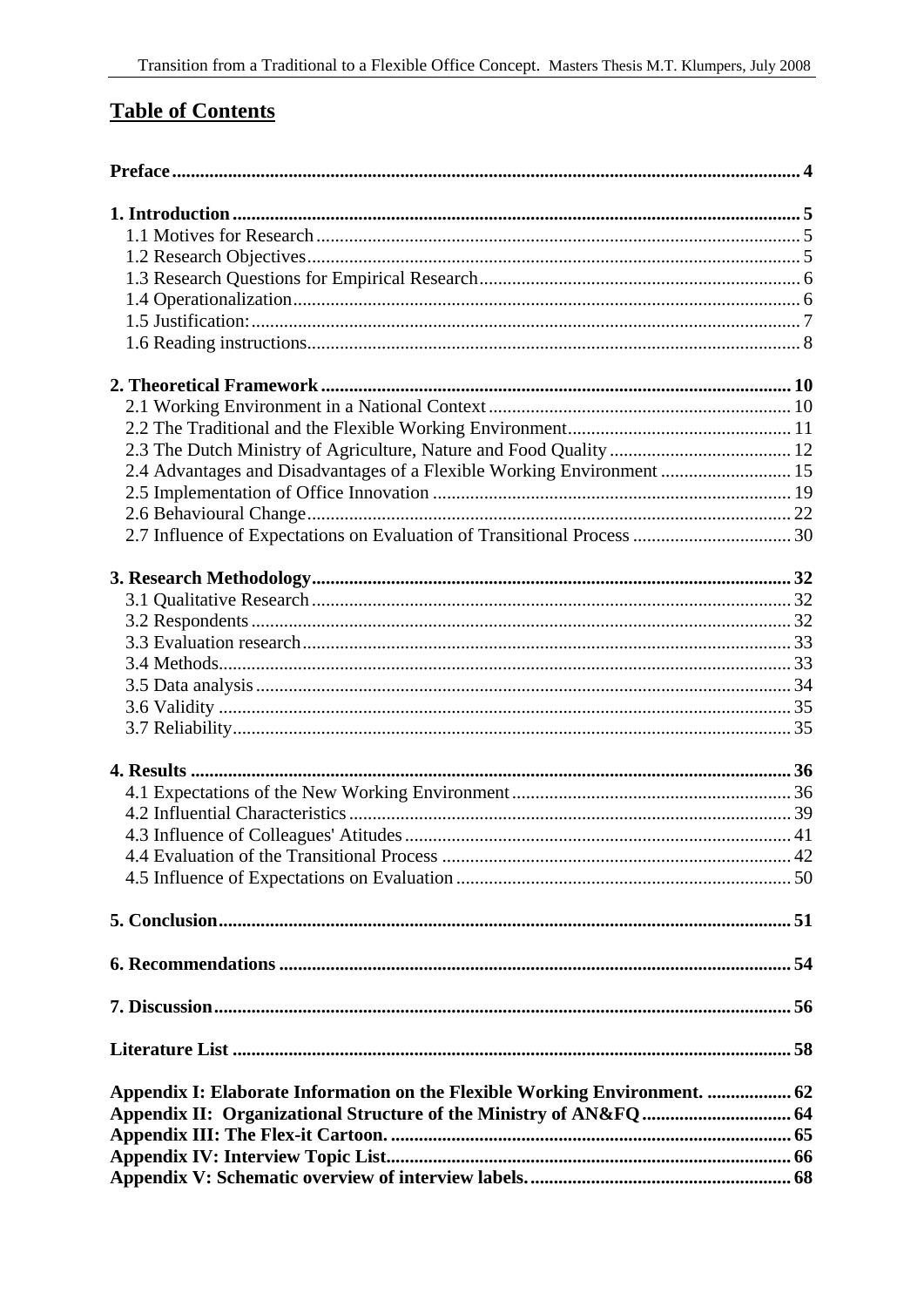## <span id="page-3-0"></span>**Preface**

With this thesis, I high-spiritedly draw my college-days and student-like life to a final end. Through graduating in Social Sciences (BA) at University College Utrecht, in Psychology (BSc) and in Interdisciplinary Social Science (MSc) at Utrecht University, I paved my way towards a working career.

Generally, the theme of this research is Human Resource Management (HRM). This theme is increasingly popular, as the realized significance of individual employees for organizations is expanding. Since my father covers a position at the Ministry of Agriculture, Nature & Food Quality (henceforth the Ministry of AN&FQ) in The Hague, it came to my attention that a fascinating HRM related process is going on there. The transitional process from a traditional working environment to a flexible working environment within the Ministry of AN&FQ is the central focus of this Masters thesis.

Before describing the research in detail, I want to thank several people who enabled me to succeed in this research. First of all, I want to thank the Ministry of AN&FQ; through my internship at the Department of Information Management, Facilities and Services and the interviews with the research respondents, I obtained a great deal of information and knowledge. Furthermore, I want to thank the Centre for People and Buildings for their cooperation and information. A special acknowledgement goes to my dad, for his help and support. Last but not least, I want to aim a word of thanks to Ing. A Westerhuis; my supervisor at the ministry, Dr. P. Liem and Dr. J.T. Thijs; my first and second supervisor at the University and my fellow-students Rianne Ulrich, Marlieke Elfrink and Fayrouz El-Hadji. I could not have realized this thesis without your contributions!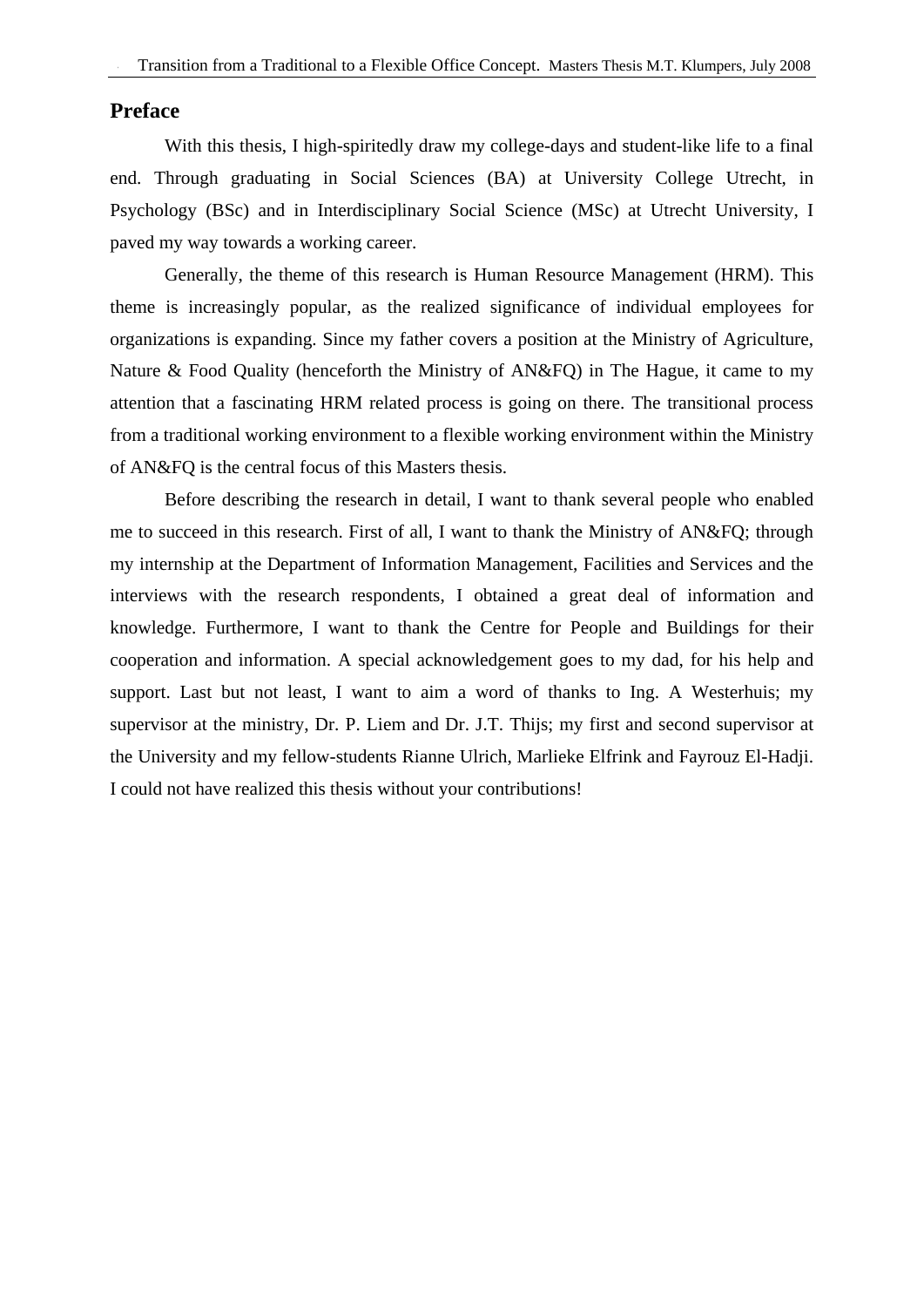## <span id="page-4-0"></span>**1. Introduction**

This introductory chapter consists of six parts. Paragraph 1.1 concerns the motives for this research, paragraph 1.2 describes the research objectives and paragraph 1.3 puts forward the research questions for empirical research. Paragraph 1.4 reports an operationalization of the used concepts, paragraph 1.5 concerns the research justification and paragraph 1.6 describes the reading instructions for this research thesis.

#### **1.1 Motives for Research**

Where the traditional working environment, with fixed workplaces, is increasingly considered old-fashioned, the flexible office concept is gaining popularity in both Dutch and international context. The number of organizations with flexible working environments is rapidly augmenting, even though literature and employees' reactions are not undividedly positive.

Since the 1950's main building of the Ministry of AN&FQ has worn with age and does not meet the modern office standards, the building needed renovations. To optimize the efforts of the building renovations, it was decided that the office concept had to change simultaneously from a traditional to a flexible concept. The Ministry of AN&FQ is considered quite a conservative ministry (De Bruyne, 2007) and is therefore an intriguing location to investigate the way people handle change.

## **1.2 Research Objectives**

The implementation of a new office concept at the Ministry of AN&FQ needs many preparations in order to convince the employees of the benefits of the new working concept and to inform the employees about the practicalities of the new working environment. This transitional process includes the provision of informational sources and workshops and training for employees. Part of this research concerns an evaluation of the different elements of the transitional process, in order to determine which information-sources, e.g. workshops, employees consider useful in preparing them for the new working environment. Before actually moving to the flexible working environment, employees already have expectations about what working in the new office concept will be like. This research furthermore investigates what people expect from working in the new working environment and how these expectations influence their evaluation of the transitional process.

In short, the objective of this research is *'gaining insight in the expectations of the Ministry of AN&FQs' employees for working in a new working environment, their evaluation*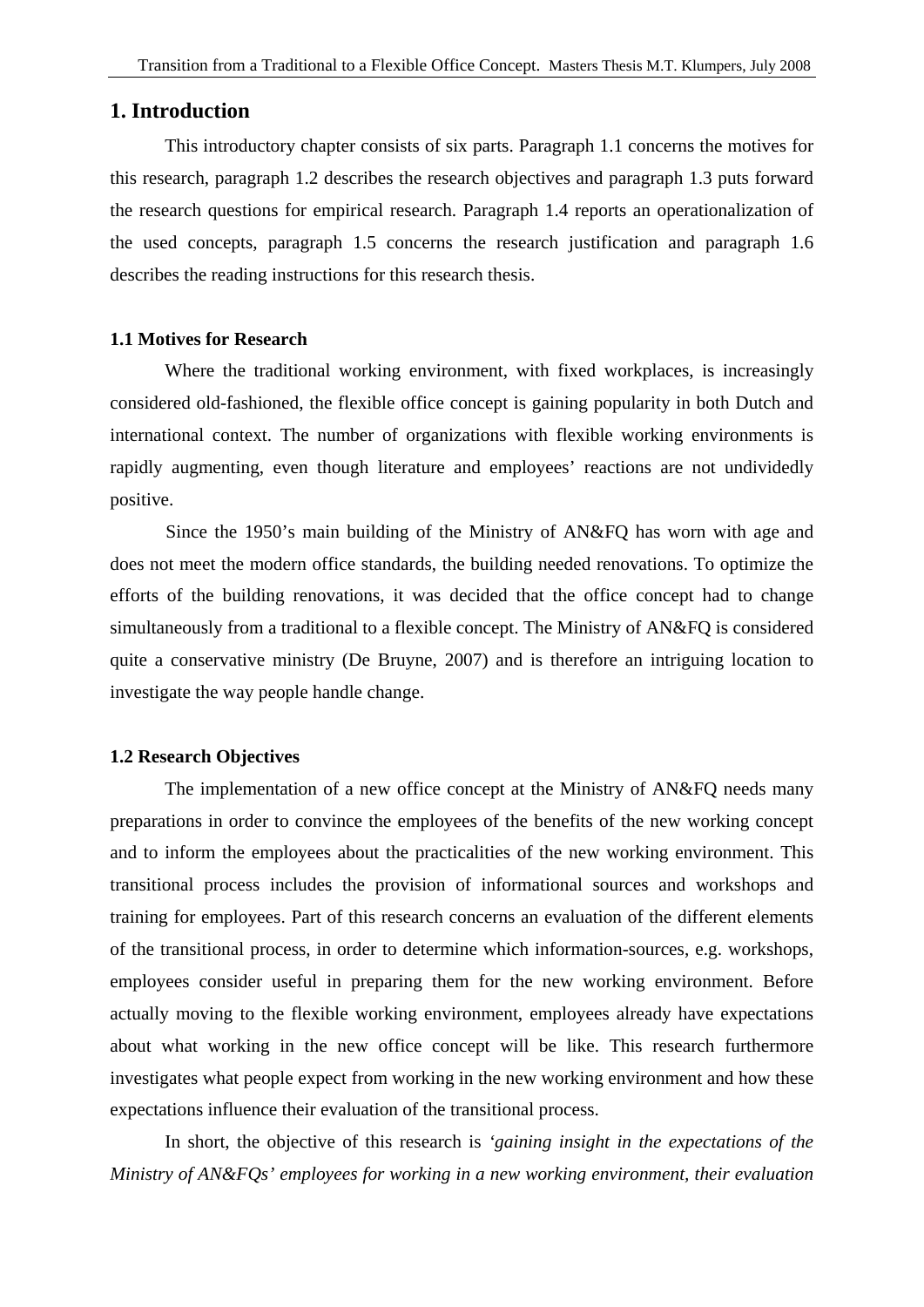<span id="page-5-0"></span>*of appropriateness of the transitional process and the influence of expectations on the evaluation of the transitional process, in order to make recommendations to the policymakers of the ministry for improvement of the transitional process in subsequent phases'.* 

#### **1.3 Research Questions for Empirical Research**

The central question this research addresses is:

*'What are the expectations of the Ministry of AN&FQs' employees for working in a new flexible working environment, how appropriate do they evaluate the transitional process and to what extent are the employees' expectations of influence on their evaluation of the transitional process?'* 

 I will attempt to answer this central research question by means of the following subquestions:

- *1. What do the employees expect of the new, flexible working environment?*
- *2. To what extent do the expectations of employees of the new office concept differ in accordance with gender and age?*
- *3. To what extent are the attitudes of colleagues concerning the new office concept of influence on peoples' expectations and behaviour?*
- *4. How appropriate do the employees evaluate the several segments of the transitional process?*
- *5. To what extent do employees' expectations of the new working environment influence their evaluation of the transitional process?*

#### **1.4 Operationalization**

To be concrete, the *Ministry of AN&FQ* is one of the 13 Dutch ministries and works on sustainable and innovative entrepreneurship in agriculture and fishing, on food safety and quality, on vital nature and a familial countryside (Maarleveld & Groot, 2006; Ministry of Agriculture, Nature and Food Quality, 2008). The ministry has many offices all over the country; its head office is situated in the main building at the Bezuidenhoutseweg in The Hague. This research focuses solely on the employees working in the ministries' head office, included in the first phase of the office innovations. Of these approximately 450 employees, the majority is staff-member (medewerker), some are managers (leidinggevenden) and some are secretaries.

A *flexible working environment* is an office concept in which employees do not have their own fixed office, work place or desk. Within this flexible working environment, employees can choose a place to work and switch work places at any moment, depending on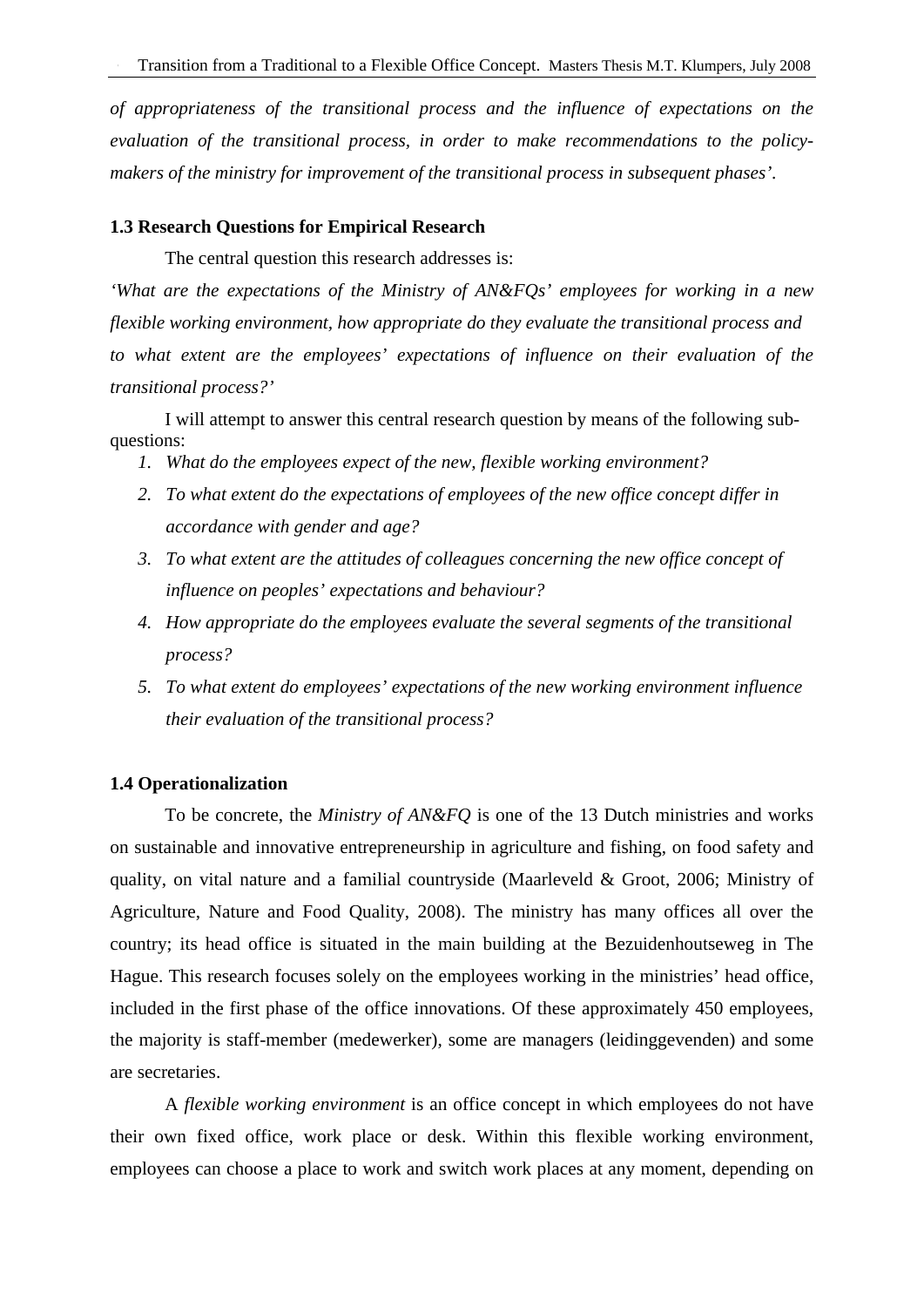<span id="page-6-0"></span>the kind of working activities they planned on doing (Brennan, Chugh & Kline, 2002). Chapter 2 contains elaborate information on the concept of a flexible working environment and its advantages and disadvantages.

The *transitional process* is the total of all informational sources and activities to inform, prepare, convince and inspire people for the new working environment. This process started in the beginning of 2006, intending to prepare employees of the Ministry of AN&FQ for relocation to the new working environment within a year. Because of delay in reconstruction activities, the actual relocation date is frequently postponed until May 2008. All in all, the transitional process for the first phase (around 450 employees) took almost two and a half years. The Department of Information Management, Facilities and Services (Appendix II) is in charge of the transitional process, in cooperation with an external consultant.

Peoples' *expectations* are very influential in the outcome of interventions (De Bruyne, 2007). When employees have more positive expectations of the new working environment, they will probably appear to be more willing to cooperate in turning the implementation of a new office concept into a success. A lack of knowledge may cause negative expectation, because people are often afraid of the unknown. By providing adequate information on the new office concept, the transitional process may change employees' expectations into more positive ones. Chapter 2 contains more elaborate information on this matter.

#### **1.5 Justification:**

#### • Scientific Relevance

A great deal of research is concerned with investigating employee reactions to their working environment in general, and reactions to a flexible working concept in particular. In those researches, many advantages and disadvantages of a flexible working environment are discovered. Furthermore, research is concerned with the benefits of educational media like workshops, training and other informational sources. Research on the combination of the usefulness of the educational media for working in a flexible working environment is, according to my records, not done yet. That is why this research will contribute substantially to the existing body of knowledge. Because the flexible working environment is a very popular concept, which is implemented in an ever-increasing number of organizations (Brennan, Chugh & Kline, 2002), this research is very recent and relevant. The results of this study can not only be used for improvement of the transitional process in later phases at the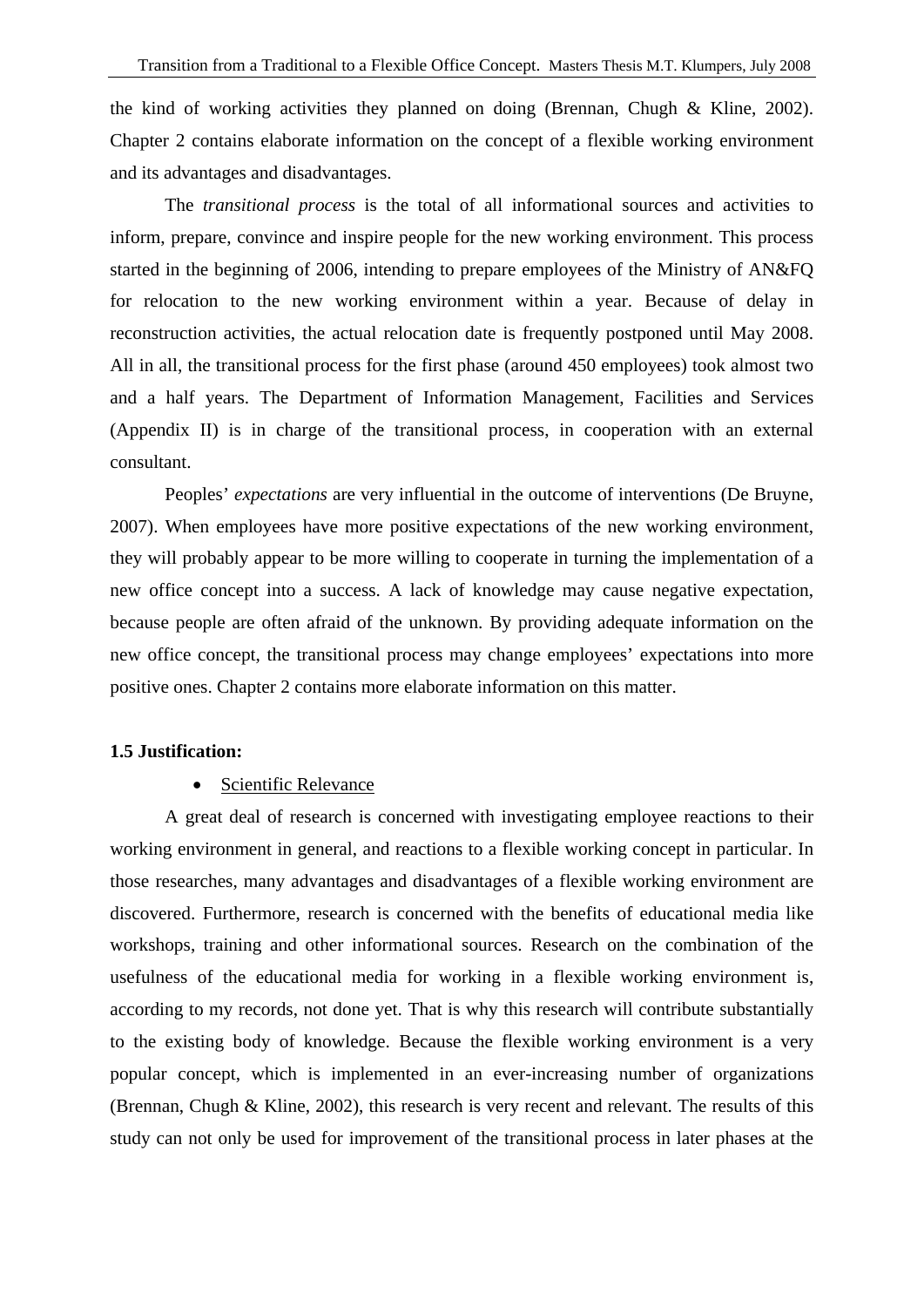<span id="page-7-0"></span>Ministry of AN&FQ, but also by other organizations that want to organize a transitional process to implement a flexible office concept.

#### • Societal Relevance

The increasing popularity of the flexible working concept is not limited to the office environment, but represents a changing societal trend (Van Meel, 2000). Traditional office design reflects the individualistic nature of Dutch people, in which people attach great value to privacy and autonomy. Furthermore, Dutch offices were traditionally very bureaucratic and hierarchically structured. Because of the trend towards internationalization, Dutch offices are influenced by other cultural views of office design and organizational structuring. The internationalization influences office designs to become more transparent and egalitarian, leading to a flexible working environment.

People that can make use of the results of this research are for example managers of organizations that consider implementing a flexible working concept. This research could enable them to take employee reactions and practical difficulties into account, so that they can learn from other peoples' experiences instead of re-inventing the wheel. Secondly, employees of organizations that plan on implementing a flexible working concept can also use the results of this research as a source of information about what is in store for them. Lastly, researchers can use the results of this investigation since it adds results to the existing body of research.

## • Interdisciplinary Social Scientific Justification

This research is not only describing and prescribing what a transitional process to a new office concept looks like, as in facility management research, but also takes an psychological/sociological approach to the matter, looks at the process from an organizationscientific point of view and investigates learning processes. Ajzens (1985) theory of planned behaviour is of major influence in this research, but the stages of change model by Prochaska and Diclemente (1984), organizational science by Mintzberg (1980) and Van der Bans (1974) educational science also founded this research extensively.

This research shows the interaction between the changing societal trend (macro), the changes that take place within the Ministry of AN&FQ (meso) and the way individual employees react to changes (micro), showing the interdisciplinarity of the process.

#### **1.6 Reading instructions**

The next chapter contains the theoretical framework, founding the research questions. As the central research question is divided into three parts, the theoretical framework is structured accordingly, preceded by a general introductory part. The important theories of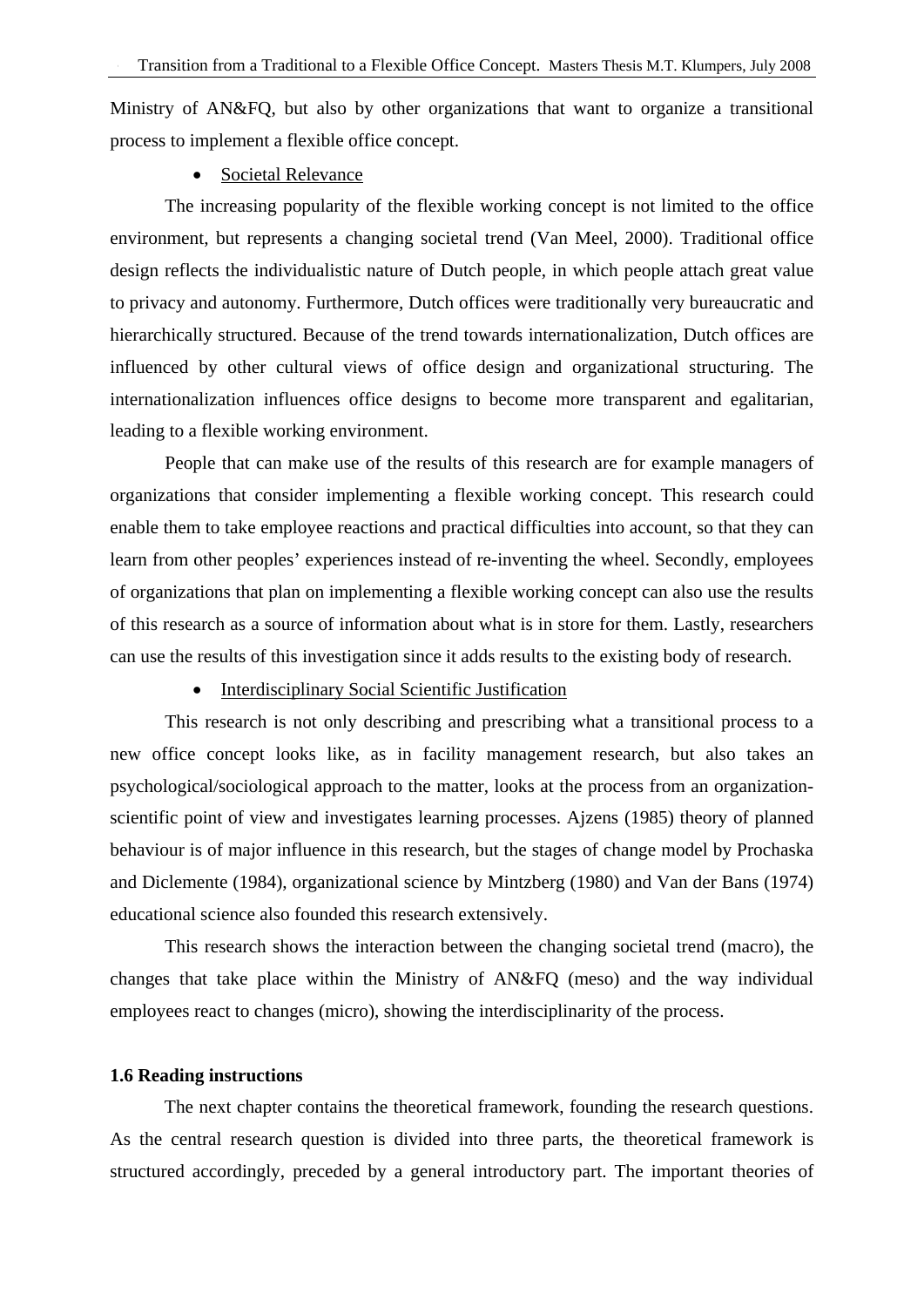Mintzberg (1980), Ajzen (1985), Prochaska and Diclemente (1984) and Van der Ban, that are interwoven in this thesis are elaborately elucidated. Chapter 3 encompasses the research methodology of this research: justification of qualitative research, a description of the research population, a part on evaluation research and the research methods used. In this chapter, also the data analysis, validity and reliability of the research are described. Chapter 4 comprises the analyzed research results, offering answers to the sub-questions. Chapter 5 consists of the conclusions of this research, looping back to the theoretical framework and finally proposing an answer to the central research question. Recommendations for improvement of the transitional process in later phases for the policy-makers of the Ministry of AN&FQ are put forward in chapter 6. Chapter 7 comprises a discussion of the strengths and limitations of the research.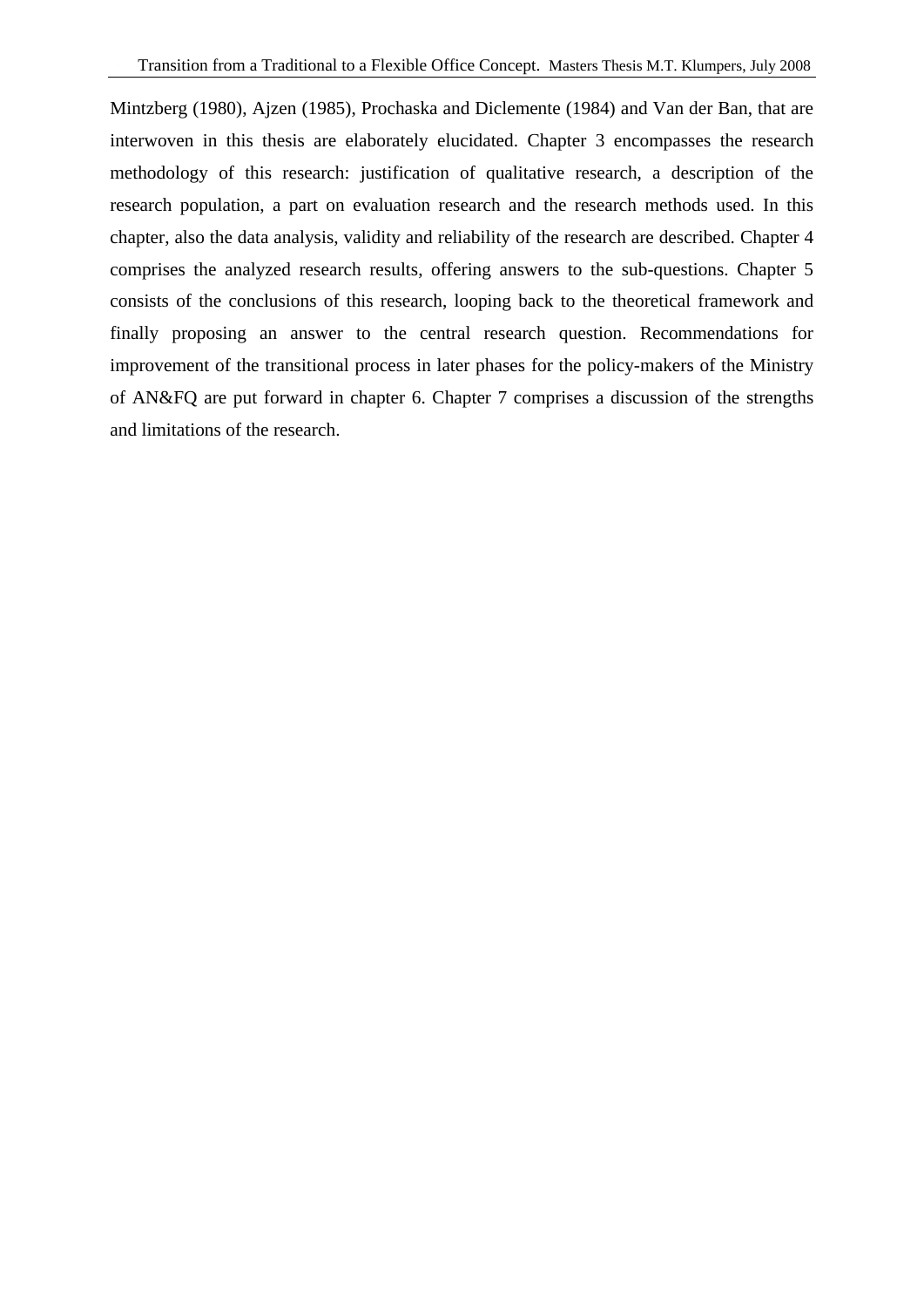## <span id="page-9-0"></span>**2. Theoretical Framework**

This chapter involves the scientific theory and research that is concerned with the research questions of this thesis. The first part of this chapter deals with working environment in general and elaborates on the organization of the Ministry of AN&FQ. Paragraph 2.1 elaborates on the working environment in a national context, paragraph 2.2 describes the traditional and the flexible working environment and paragraph 2.3 reports on the Dutch Ministry of AN&FQ. Consequently, a part on employees' expectation follows; paragraph 2.4 deals with the advantages and disadvantages of a flexible office concept and paragraph 2.5 elaborates in the way people handle change in general. Paragraph 2.6 concerns behavioural and attitudinal change, connected to the transitional process from the traditional to the flexible office concept. Lastly, paragraph 2.7 concerns the influence of employees' expectations on their evaluation of the transitional process.

#### **GENERAL**

## **2.1 Working Environment in a National Context**

Every country has different views on what an optimal working environment is, because the term efficiency has different meaning in different countries; interpretation depends on the national context. Van Meel (2000) researched the relationship between the office design and the national context in several countries.

On a floor plan level, Dutch offices generally comprise much office space with desks close to a window, providing employees with an outside view, natural daylight and the possibility to control the climate (Van Meel, 2000). According to Yildirim, Akalin-Baskaya and Celebi (2007), access to a window, enough daylight and an outside view seem to be beneficial to occupants, which would in turn affect their satisfaction with the workspace. Lee and Brand (2005) found in their international study, which also included the Netherlands, that more personal control over the physical workspace led to higher perceived job satisfaction. People feel more autonomous and independent when they have the opportunity to change things when they want to, which they experience as something positive. Hedge (1982) argued that people who feel more autonomous consequently feel more responsible in their work and would take more effort in ensuring a good quality of their work. Furthermore, Dutch psychologist Vroon (1980) wrote that 'individual control is crucial for the well-being of employees', arguing that employees feel better at the office, when they are able to have some control over the lighting, temperature, and the flow of fresh air and opening of windows. That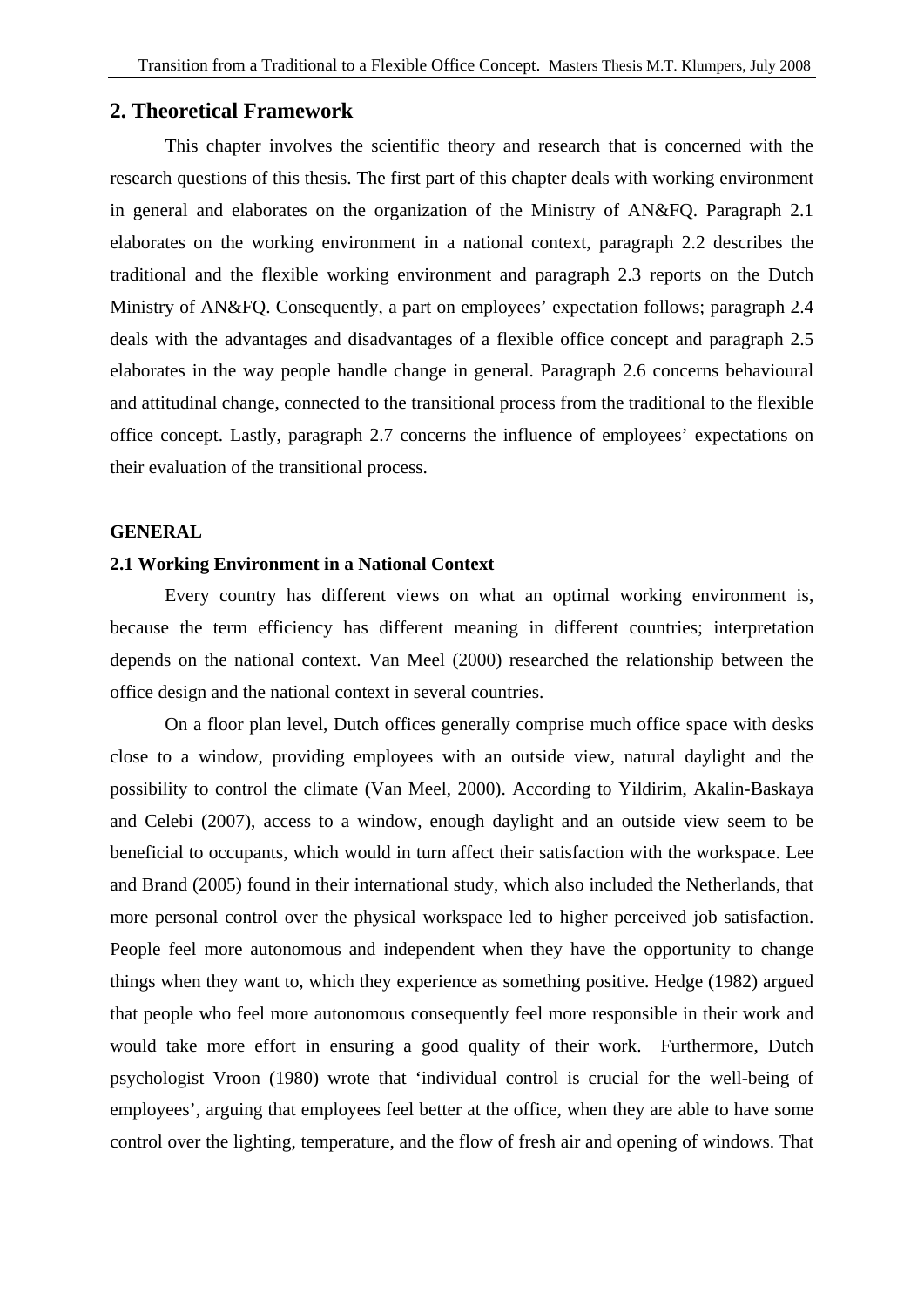<span id="page-10-0"></span>is probably one of the reasons why in the Netherlands, 80% of the offices has openable windows and the possibility for individual climate control.

Because of the relatively low rents in the Netherlands, office innovation hardly saves any costs. Office innovations are therefore mostly implemented to increase productivity (Van Meel, 2000). Brennan, Chugh and Kline (2002) found that Dutch companies implement a flexible working environment because they believe that the absence of internal physical barriers would facilitate communication between individuals, groups, and even whole departments, which consequently would improve morale and productivity. Because of the improved communication, employees would be better aware of the tasks of other employees, cooperation between employees would improve, which would lead to better and quicker results and in turn higher productivity. A change in culture of an organization can also be a motive for the implementation of office innovations. Van Meel (2000) argues that the working culture changes under international influences from an individualistic environment to a more cooperative culture, because people work closer to each other, are more aware of what other people are doing and have easier access to communication with their colleagues.

#### **2.2 The Traditional and the Flexible Working Environment**

In the Netherlands, the majority of offices has had a traditional working environment for centuries. The traditional working environment originally looks like a corridor with private offices in it. In those offices, there are rooms with one or more workers, desks and a door that closes the room off from the corridor (Brennan et al., 2002). This office design was especially popular in the Netherlands, because of its individualistic culture. Van Meel (2000) argues that Dutch employees prefer their own private workspace, because Holland is such a densely populated country and people want a place for themselves. Concentration and privacy are other frequently mentioned reasons for preferring the traditional working environment (Van Meel, 2000).

The flexible working environment is different from the traditional working environment in several ways. The flexible office is designed in a way that no one has a personal desk, but there are standard workplaces in which everyone can work (Brennan et al., 2002). Furthermore, in the flexible working environment, there are different locations within the office for different office activities (Hedge, 1982). More elaborate information on the standard workplace and the different categories of workplaces is available in Appendix I.

The flexible office concept becoming increasingly popular, mostly because of communication and efficient use of money, space and facilities (Van der Voordt, 2004). The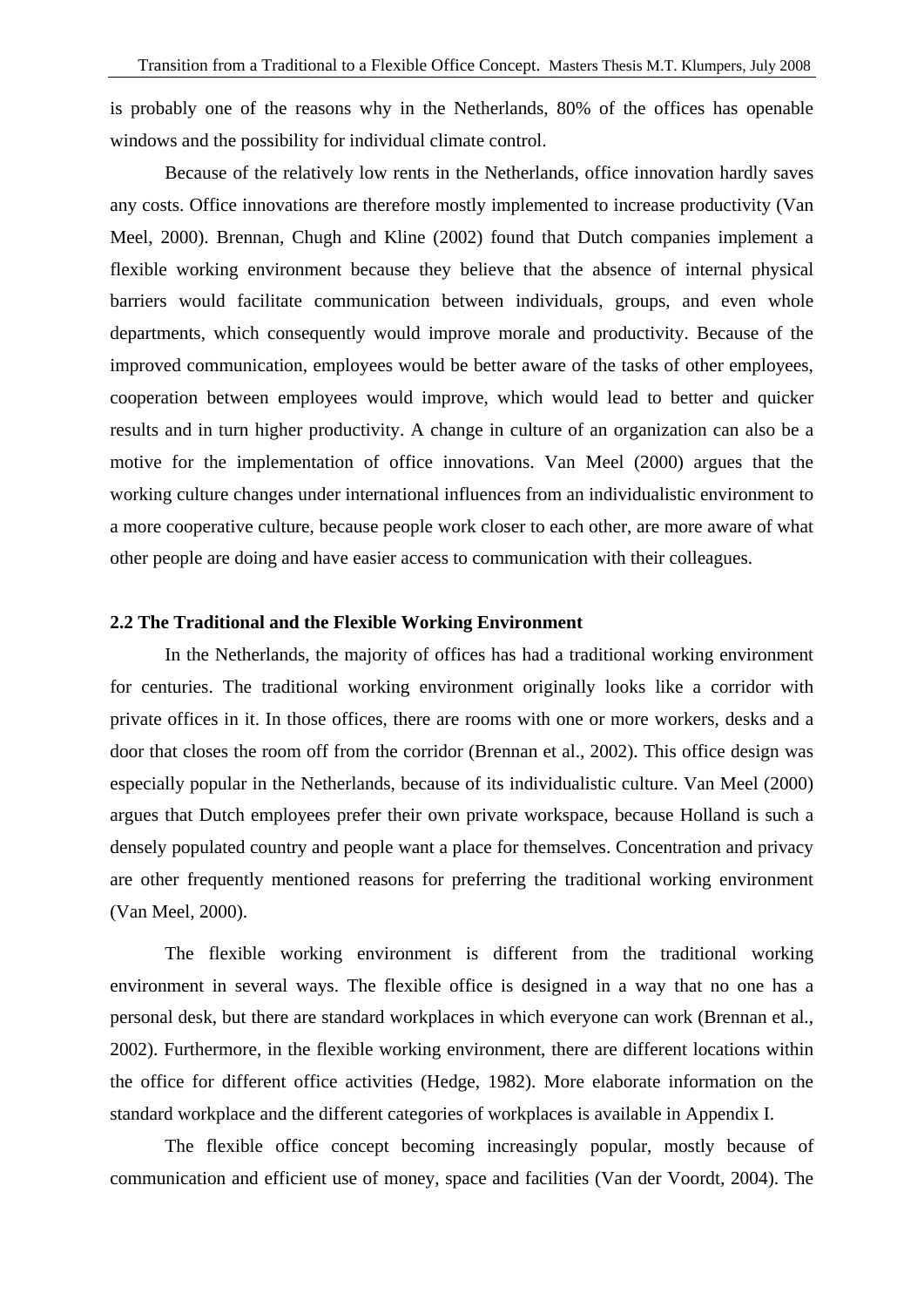<span id="page-11-0"></span>advantages and disadvantages of the flexible working environment will be elaborately discussed in paragraph 2.4.

## **2.3 The Dutch Ministry of Agriculture, Nature and Food Quality**  General

The Ministry of AN&FQ of the Netherlands is located in The Hague. The majority of its employees', around 1400 people, is stationed in the six-storey main building at the Bezuidenhoutseweg 73. The ministry is subdivided in many different departments. Up until now, all departments work in traditional working environments. However, one department already experimented with a flexible working environment as a pilot study. The other departments will switch to a flexible working environment somewhere between 2008 and 2011.

### Typification of the Organization

When researching an organization, it is important to take organizational characteristics into account when analyzing the results. That is because these characteristics can be of influence on employees' reactions. Therefore, this paragraph contains a description of the Ministry of AN&FQ, in terms of structure and organization.

The Ministry of AN&FQ aims at sustainable and innovative entrepreneurship in agriculture and fishing, at food safety and quality, at vital nature and a familial countryside (Maarleveld & Groot, 2006). The ministry exists since 1935 as an independent government organisation.

 The political conduit of affairs is in the hands of the Ministry of AN&FQ, recently minister G. Verburg. Mrs. Verburg is supported by the Executive Board (Bestuursraad), which is the official direction of the ministry. Under the Executive Board, there are ten policy-making departments, six staff departments and six executive departments. The six executive departments are not stationed in the main building of the Ministry of AN&FQ in The Hague and are not taking part in the transitional process towards the new office concept and are therefore not included in this research. The organizational structure of the Ministry of AN&FQ can be found in Appendix II (Ministry of Agriculture, Nature and Food Quality, 2008).

 Mintzberg (1980) described in his 'Structure in Fives' five types of organizations: (1) the simple structure, (2) the machine bureaucracy, (3) the professional bureaucracy, (4) the divisionalized form, and (5) the adhocracy. The Ministry of AN&FQ fits best in the divisionalized form because this ministry has many departments working independently in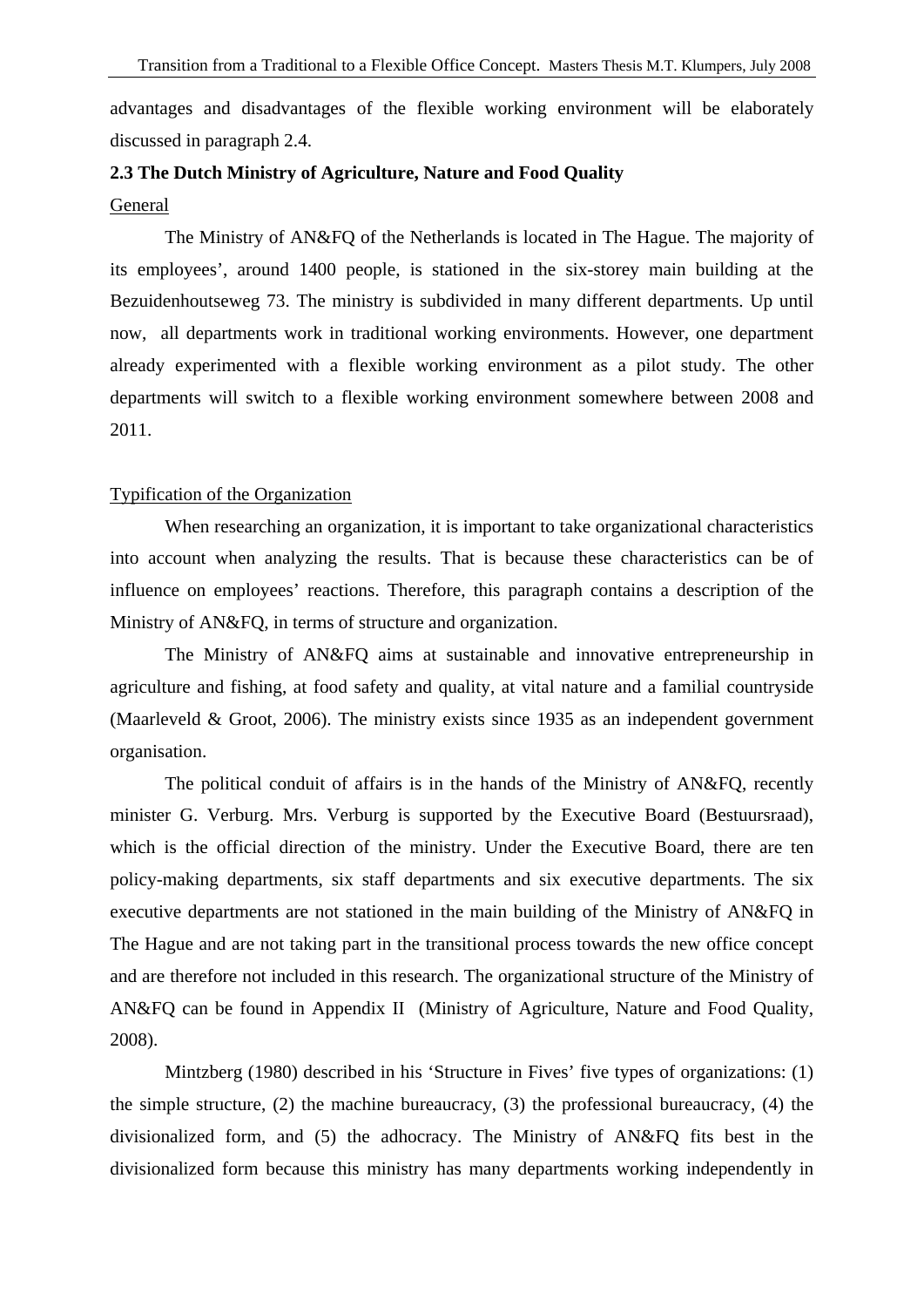separate fields (Ministry of Agriculture, Nature and Food Quality, 2008). As can be seen in Figure 3.1, this structure can be described as a superimposition of one structure on smaller structures; a central headquarters overseeing a set of departments, each charged with pursuing their own goals and each with their own organizational structure.



Figure 1: The divisionalized form of organization. (Mintzberg, 1980: 335)

The largest part of figure 1 represents the operating core (the layers between the board of directors and the external executive departments, who are doing the actual job of the ministry, which is policy-making) that is of largest importance in the divisional form of organization. The reason for that is that there is a small management top (the Board of Directors at the top of figure 1), a medium-sized number of staff departments (the right circle in figure 1), a small techno-structure (the left circle of figure 1) and a very large operating core (the lower part of figure 1): the policy making departments, that are separately doing the actual job of the organization. The policies are executed by executive departments, which are not located in the main building in The Hague but in offices all over the country. The executive departments are not part of the core Ministry of AN&FQ and therefore not included in this typification of the organizational structure.

Since the Ministry of AN&FQ consists of many independent departments, it can be classified as a divisionalized form of organization (Mintzberg, 1980). In divisionalized organizations, there is more communication within departments than between departments. One of the intended advantages of the flexible working environment is increasing communication between different departments. To make the transitional process to the new working environment succeed, communication between the management, the policy makers and the employees from different departments about the transitional process needs to be thorough. Because of the divisionalized structure, extra effort is needed to get everybody involved.

In 1962, Blau and Scott attempted to make a classification in which all sorts of organizations could be grouped according to the prime beneficiary of the organization. In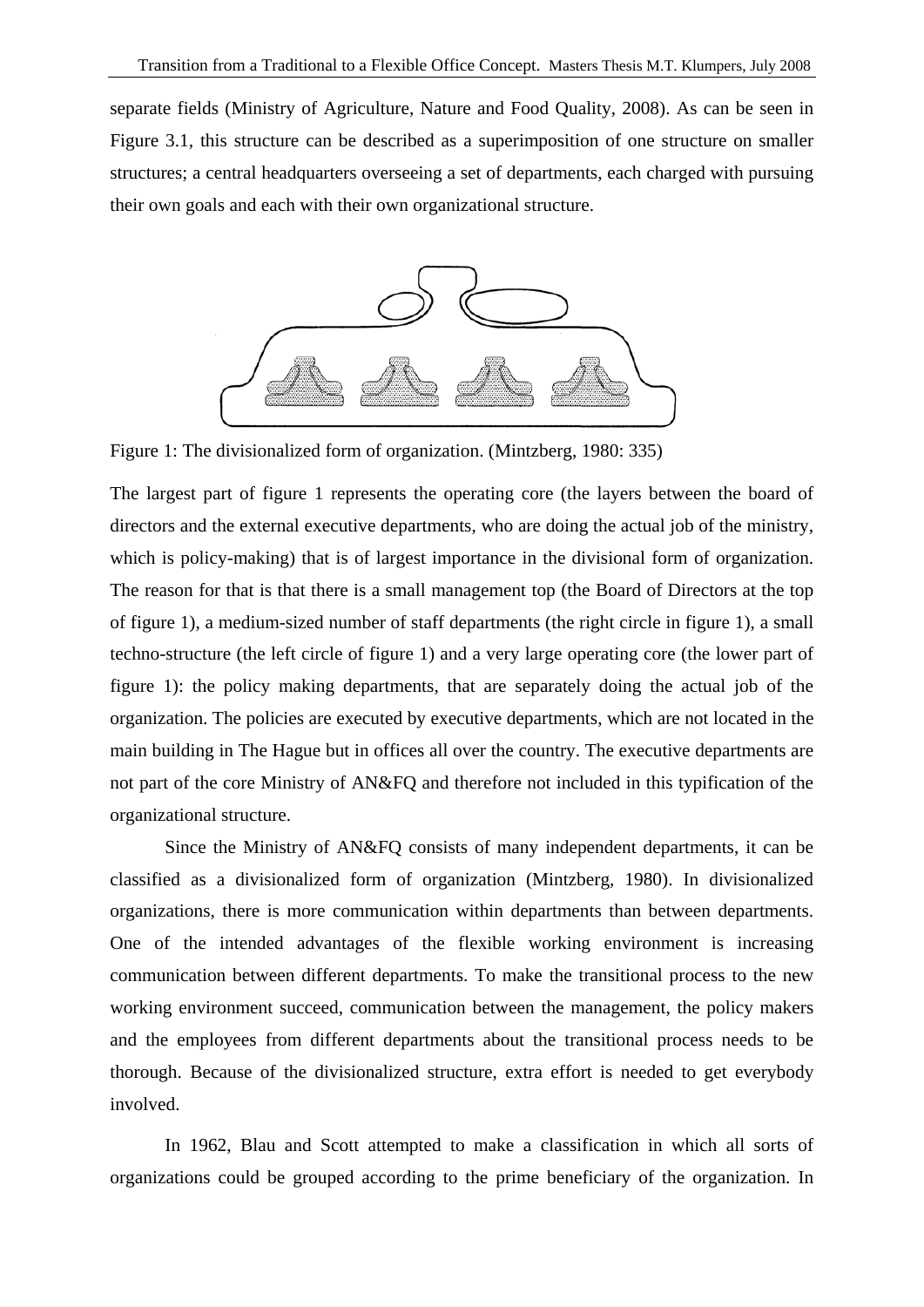their model, Blau and Scott (1962) divided possible beneficiaries into four categories: (1) direct participants/members, (2) owners or managers of an organization, (3) clients or public in direct contact, and (4) the public at large. In their classification, the Ministry of AN&FQ can be typified as a 'commonweal organization', because the public at large is the main beneficiary of this governmental organization (Mills & Margulies, 1980).

#### The Introduction of a New Office Concept

The reason for the introduction of a flexible office concept at the Ministry of AN&FQ is twofold. Firstly, many offices where frequently empty because of employees working parttime or working at an external location. The new office concept intends to reduce costs. Furthermore, the traditional office concept became outdated and not consistent with todays' working method of the Ministry of AN&FQ. To facilitate team-work, communication and transparency, the flexible office concept is introduced.

The past few years, the Ministry of AN&FQ has actively planned and executed renovations in the main building at the Bezuidenhoutseweg, which dates from the fifties. As the renovations take place wing by wing, only 450 employees had to be relocated to different buildings of the Ministry of AN&FQ during the renovations. Consequently, a phasing of implementation will take place. All employees of the Ministry of AN&FQ will move to the renovated, flexible working environment wings in four phases; the first phase started in May 2008 and the last phase is supposed to end in 2011. In the first phase, around 450 employees from eight departments will move to the new working environment. This research is focussed on this first phase.

Quite some other ministries have already implemented the flexible office concept, among others the Ministry of Economic Affairs (EZ) and the Ministry of Housing (VROM). As I mentioned in the previous paragraph, it depends on the organizational structure and culture whether a concept works. Therefore, this research focuses solely on the Ministry of AN&FQ.

The Ministry of AN&FQ introduces some new house rules with the introduction of the new office concept; people have to work clean-desk, so leaving nothing on the desk when you go home, a limited filing space per employee, no eating behind the desks, adapting workplace to work activities and a restriction of noise pollution. Consequently, employees have to get used to the new working environment as well as to the new house rules.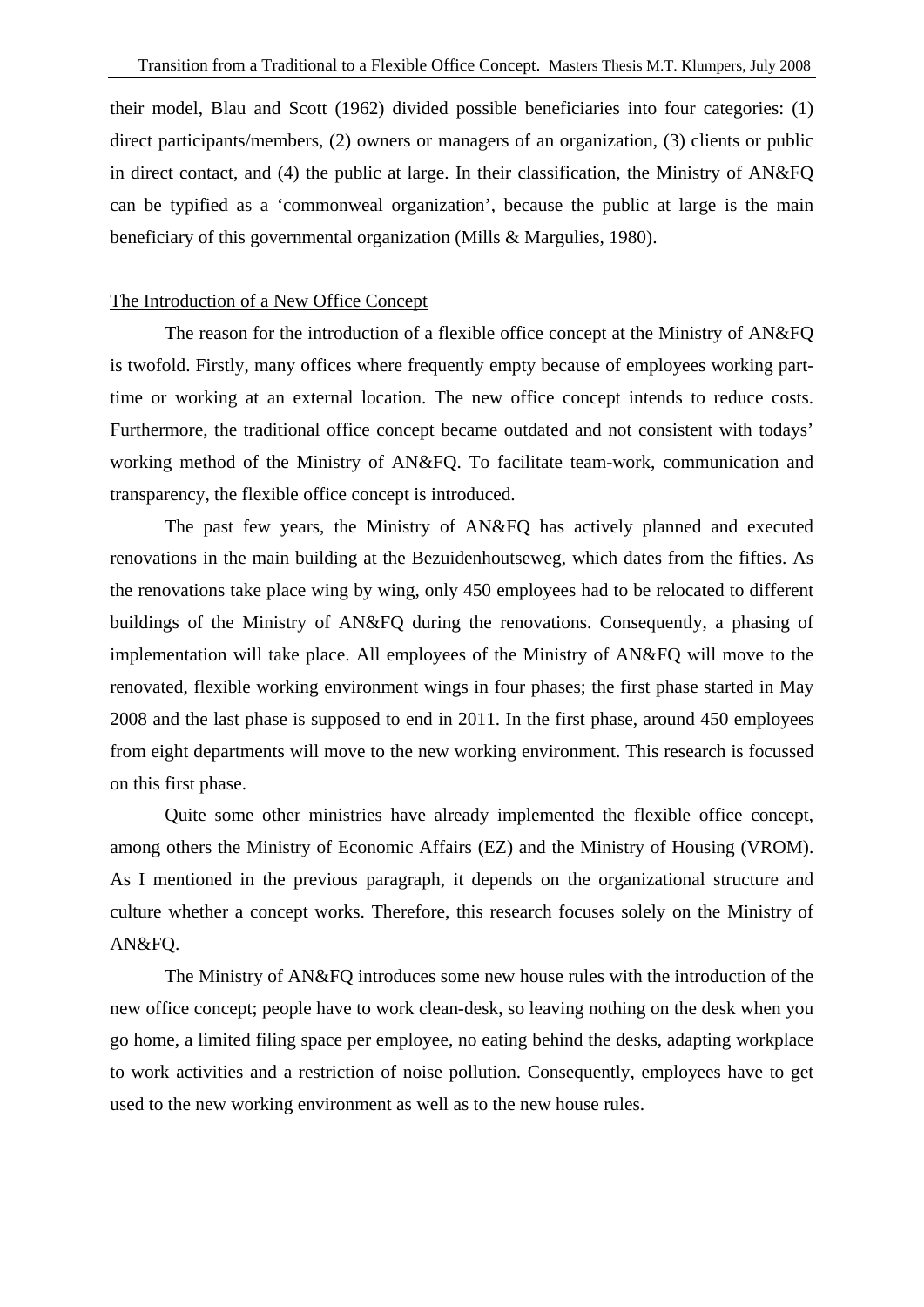#### <span id="page-14-0"></span>**EXPECTATIONS OF THE NEW OFFICE CONCEPT**

#### **2.4 Advantages and Disadvantages of a Flexible Working Environment**

Many researchers and scientific articles review the advantages and disadvantages of flexible workspaces, compared to the traditional office design. A distinction can be made between (dis)advantages on a facility level and (dis)advantages on an employee level.

## (Dis) advantages on a facility level

On a facility level, according to Van der Voordt (2004) flexible working environments realize a more efficient use of space and facilities and also increased flexibility, allowing layout to be more sensitive and adaptable to changes in organizational size and structure (e.g. growth, downsizing or changes in personnel). These advantages would save costs in the future.

Another advantage of the flexible working environment is positive image to the employees and clients, due to higher judgement of aesthetic value (Van der Voordt, 2004; Brookes & Kaplan, 1972; Riland, 1970). It is important for an organization to make a good impression on clients and guests, because an organizations' image partly determines its success (Van der Voordt, 2004).

On a facility level, a disadvantage is that for the furnishing of the new working environment, a lot of new, adjustable furniture needs to be bought, which is expensive. However, companies consider these costs a good investment, which will pay itself back in later advantages, such as increased productivity.

### (Dis) advantages on an employee level

On an employee level, better work performance of employees (for example higher productivity by working more effectively and efficiently) is an often-mentioned advantage of the flexible working environment (Brennan, Chugh & Kline, 2002). This is probably because employees in a flexible working environment have a greater freedom of choice of workplace, so that they can work more purposeful and consequently faster by doing specific activities in therefore intended workplaces. On the other hand, Brennan, Chugh and Kline (2002) also found that the search for a suitable workplace everyday and the moving from one place to another when switching activities can also lead to a decrease in performance because it takes time and employees might be reluctant to switch workplaces every time they switch work activity.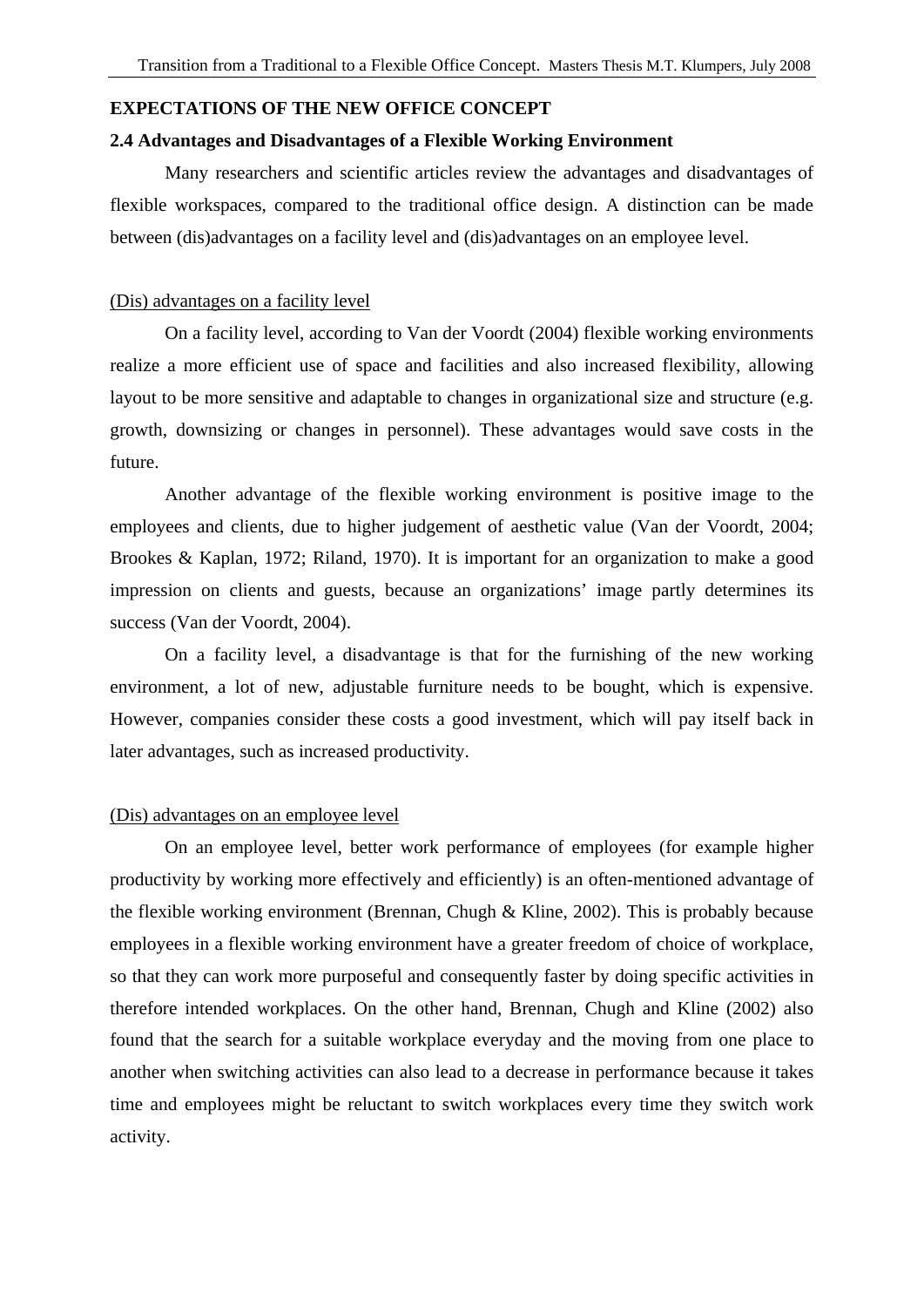Another advantage of the flexible working environment on the employee level is that the absence of internal physical barriers would facilitate communication between individuals, groups and even whole departments, which consequently would improve productivity (Hedge, 1982; Brookes & Kaplan, 1972). Boje (1971) and Pile (1978) both support this by stating that increased contact and communication is facilitating greater productivity. This belief is based on the social facilitation hypothesis (Zajonc, 1965): the presence of others serves as a source of arousal, which would stimulate people in their work. Allport (1924) did early research in social facilitation in the presence of others and found that the presence of colleagues facilitated simple tasks and hindered difficult tasks. In 1965, Zajonc confirmed Allports' findings (1924), after a lot of research on animals and humans. Among others, Platania and Moran (2001) found that people were actually stimulated in routine work activities by the presence of others. It is likely that people feel guiltier when they are not working when other people are and that people who find their jobs boring may find that contact with other people provides a source of stimulation. However, when the work activities become more complicated, Platania and Moran (2001) found that the presence of others becomes distractive instead of stimulating.

A further advantage of the flexible working environment on the employee level is a higher working satisfaction. When a company makes the transition from a traditional to a flexible working environment, most often many renovations take place in the office building. Veitch, Charles, Farley and Newsham (2007) found that people are more satisfied with a stylish, modern working environment than with the previous working environment. Veitch et al. (2007) also found that people who are more satisfied with their working environment were also more satisfied with their jobs, suggesting a role for the physical environment in organizational well-being and effectiveness. Further, Veitch et al. (2007) wrote that employees feel better about themselves and their work in a good-looking environment, because they feel they are part of it. Nevertheless, Veitch et al. (2007) also found that people get attached to the traditional working environment, and need some time to get used to the new flexible environment in order to get stimulated by it. Additionally they discovered that appearance of the office building is not the only determinant for working satisfaction but one of many.

The flexible working environment can also have disadvantageous effect on peoples' working satisfaction. Becker, Gield, Gaylin and Sayer (1983) and Oldham and Brass (1979) found that the performance of employees decreased in the flexible working environment due to increased noise and other disturbances and distractions. Because their decrease in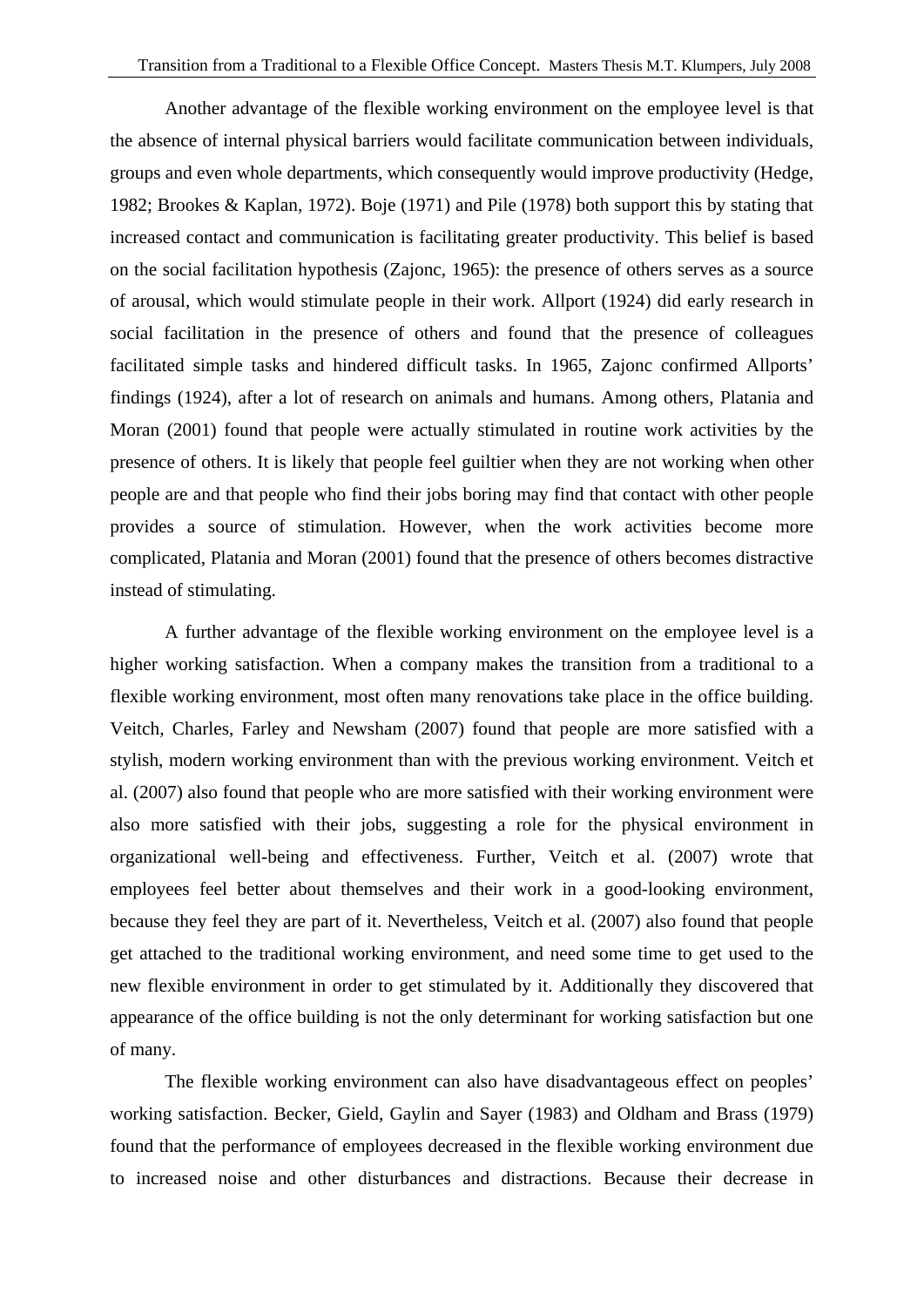performance, people feel worse about their work performance and consequently they feel worse about themselves. In other words, the flexible working environment would lead to decreased performance and consequently to decreases working satisfaction. Hedge (1982) found that the increase of noise would negatively affect the employee productivity at first, but that there might be a process of habituation to the disturbing noises, which would cause productivity to return to its original levels following an adjustment period. Banburry and Berry (2005), Brookes and Kaplan (1972) and Sundstrom, Burt and Kamp (1980) however found that such a habituation process does not take place, and most people remain distracted by noise in the working environment.

The advantage of facilitated communication in the flexible working environment on the employee level can also become a disadvantage. In a flexible working environment, people can very easily communicate on work-related things, but also talk about other things. Social contact and communication can be very useful in the working environment, but only when it remains certain boundaries. Sundstrom (1978) found that social contact and communication in the working environment could exceed an optimum level, causing a worker to feel crowded, especially in areas with minimal privacy. As a result of crowding, discomfort may occur, which in turn causes decreased job performance and job satisfaction.

Research findings have shown a high correlation between architectural privacy (the visual and acoustic isolation supplied by an environment) and psychological privacy (a sense of control over access to oneself or one's group) (Sundstrom et al., 1980). In a flexible working environment, people feel that they have little privacy. Many people mention the decreased level of privacy as a disadvantage of the flexible working environment, because people do not like the fact that other people could overhear their telephone conversations and look into their work (Brookes & Kaplan, 1972; Hedge, 1982; Sundstrom, Town, Brown, Forman & McGee, 1982). In the Netherlands, privacy is a highly valued good, which is deeply embedded in the Dutch culture (Van der Voordt, 2004). However, Sundstrom et al. (1980) also found that people who have always worked in a flexible working environment complain less about privacy issues than people who recently moved from a traditional to a flexible working environment. This would mean that adaptation and settling down would solve part of the privacy problem.

There is discussion on whether employees have fewer opportunities to make friendships in the working environment or not. Hedge (1980) found that employees in a flexible office concept could make more friends, because they have contact with more people, compared to the situation in the traditional working environment. According to Oldham and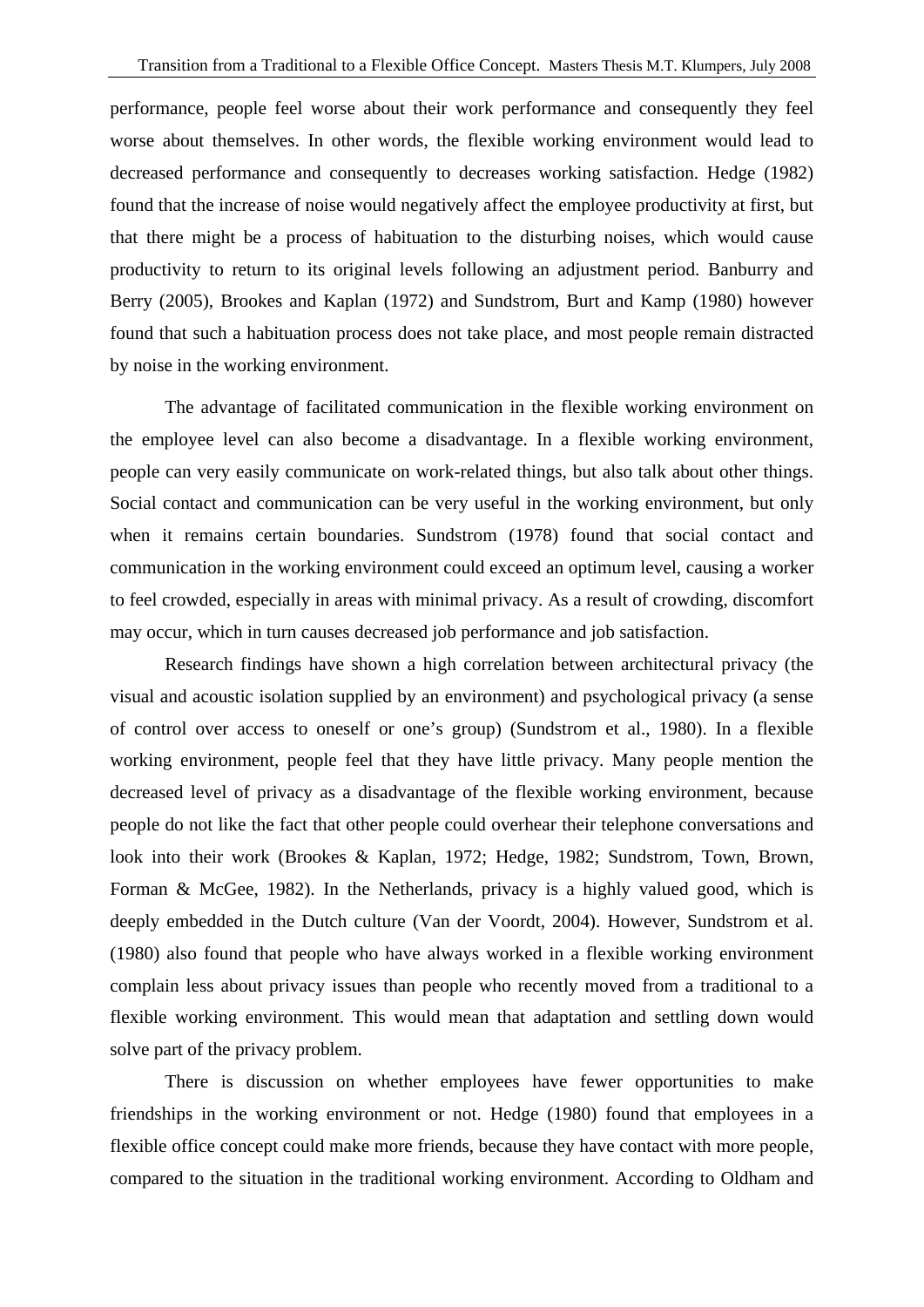Brass (1979) on the other hand, people can make friends easier in an environment in which they have some privacy. They argue that the flexible working environment is too open for people to tell private things to their colleagues, because then everyone can hear it. According to this theory, people would interact with more colleagues on a superficial level in the flexible working environment, but the relations between colleagues would go less in depth, because of the lack of privacy.

Another disadvantage of the implementation of a flexible working environment is that employees can decide not to cooperate with the new office concept; instead of changing work place when switching working activity, employees can claim the same work place every day. When many employees would do that, the implementation of a flexible working concept will not be successful (Hedge, 1980).

### (Dis) advantageous Employee Characteristics

After researching the advantages and disadvantages of the flexible working environment, this section concerns certain characteristics of employees that are advantageous or disadvantageous for adapting to the new working environment. The most influential characteristics, gender and age, are elaborated on below. Many researchers investigated these characteristics, in order to make suggestions to policy makers how to help employees with certain characteristics adapt to the new working environment.

#### • Gender

Yildirim, Akalin-Baskaya and Celebi (2007) studied the effects of gender in working environmental change. By examining male and female reactions to their working environment, they found that males responded more positively to the flexible office concept than females did. Since they did a quantitative research, they were not able to investigate the reasons for that gender difference in depth.

Anjum, Paul and Ashcroft (2005) researched responses to the working environment of different groups of employees. They found that male employees cared more about the appearance of their working environment and were on average less satisfied with it than female employees. However, female employees appeared to care more about individual privacy in the working environment. In open-plan working environments, female employees complained more about feeling self-conscious, because everybody could see what they were working on and when they were going to the toilet. Because flexible working environments frequently are more modern and better looking than traditional ones and because male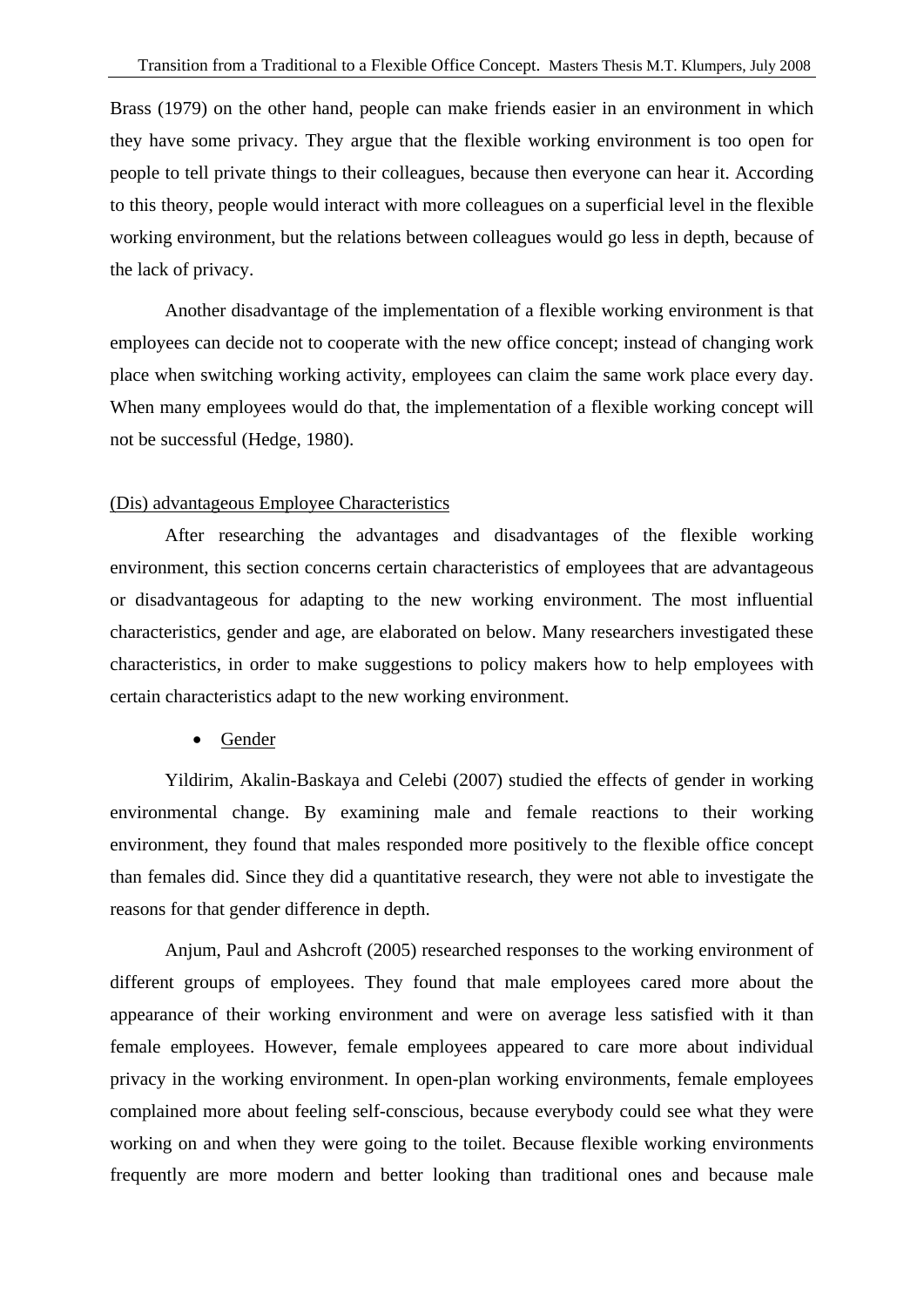<span id="page-18-0"></span>employees care less about privacy, Anjum et al. (2005) concluded that male employees would function better in a flexible working environment than female employees.

### • *Age*

Hin (2007) found in her research that the older the employee, the more he/she is discourages by reorganizations, for several reasons. First, she argues that older people feel forced into organizational changes because they have less alternative options in the labour market to fall back on. When younger people do not like certain organizational changes, they could just choose to go work somewhere else, but older people have a harder time finding a new occupation because young and cheap mostly wins over old and expensive. Secondly, Hin (2007) discovered that older employees are less familiar with modern information and communication technology, which leads to less efficient work and stress. Where young employees are used to cope with new technologies with plug-and-play and trial-and-error working strategies, older employees in general are less flexible and experience more hindrance in adapting to new technologies. However, Hin (2007) also found that when the organizations provide good modern ICT and communication training for its employees, this does not have to be a problem. Lastly, Hin (2007) concluded from her research findings that older employees in lower salary scales are even more discouraged by organisational changes than older employees in higher salary scales. Employees in the lower salary scales who, for financial reasons, have to keep working until the age of 65 will feel more frustrated, compared to people in higher salary scales who have in general more financial freedom to stop working at an earlier age.

#### **2.5 Implementation of Office Innovation**

This paragraph concerns the specific mechanisms at work in process of the transition from a traditional to a flexible working environment. The transitional process, in which employees become informed and prepared for the new working environment, comes across intensive changes, failure and success factors and resistance.

## Change; Cause and Effect of Office Innovation

There are several technological, societal, organizational and economic developments that form the changing context of companies and organizations. These changing factors give way to flexible working environments. Technological developments make ICT more wireless, portable, faster and more accessible, which makes it easier to implement a flexible working environment. Societal factors, like the increase in part-time workers, ageing of the population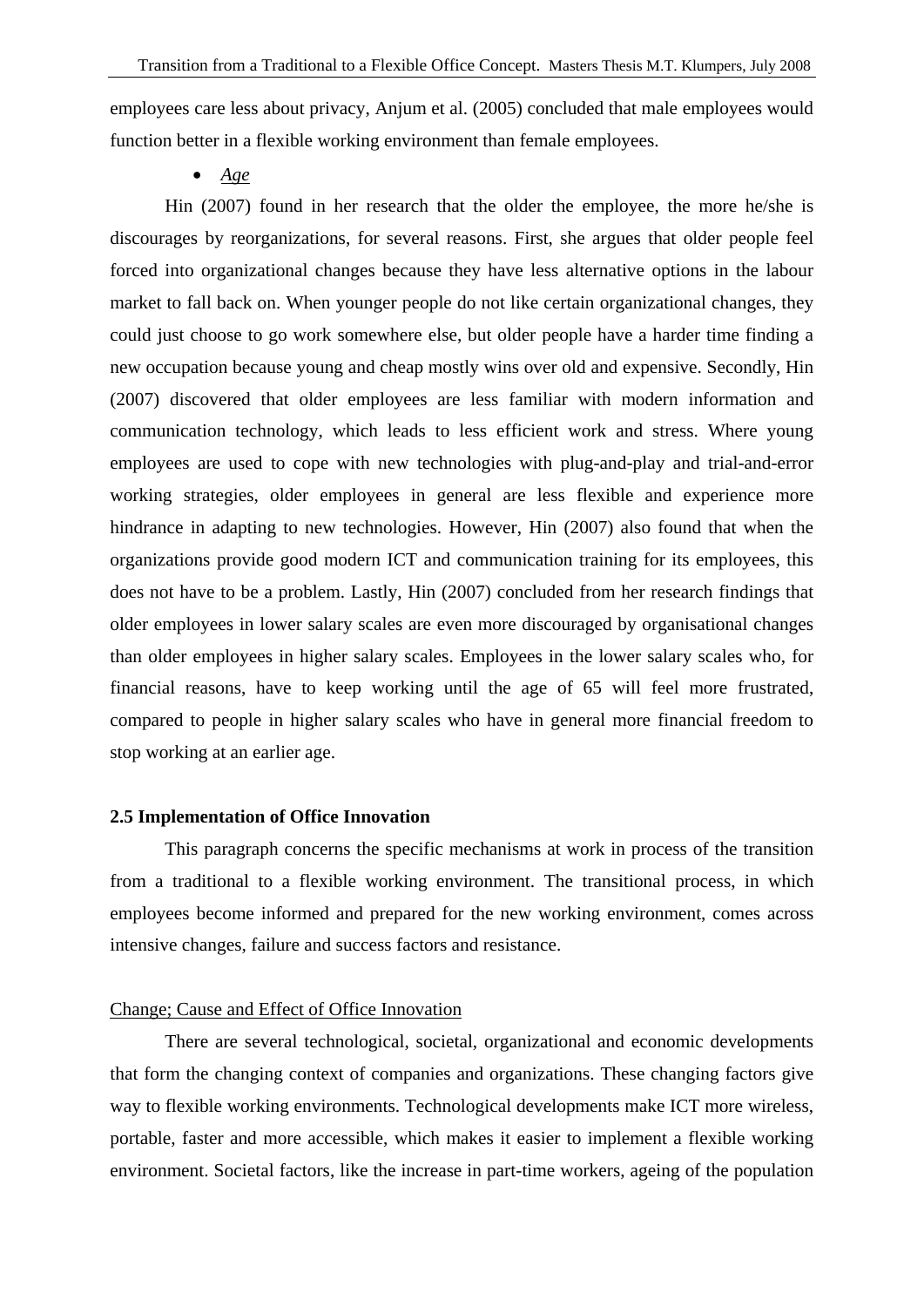and flexibilization of workhours also have contributed to the development of office innovations. Further, organizational influences, like outsourcing and less hierarchical structures and economic developments like increasing building rents influence the working environments (De Bruyne, 2007).

 As a consequence of the above-mentioned contextual changes, the working environment has to adapt to the new situation. To survive in a continuously changing context, organizations have to keep changing and innovating (Kreitner, Kinicki & Buelens, 2002). Frequently, there are several changes in progress simultaneously on different levels of an organization, resulting in a continuous process of change (Cozijnsen, 2004). In a changing organization, employees have to acquire new information, new circumstances and new skills. The 'theory of the learning organization' is based on the assumption that organisations that support learning behaviour, develop through the development of their employees (Gijs, 2002). Therefore, a changed policy is not enough to implement change in an organization. An organization can only change effectively through changing and developing its employees. That is why it appears to be very useful to provide employees with all sorts of information gatherings, workshops, symposia and training, enabling them to adapt to the new situation. When employees are adapted and are able to operate well in the changed situation, the organization itself is further developed. Since the Ministry of AN&FQ has a divisionalized organization, care must be taken in order to include employees from all departments in the transitional process.

 According to the 'planned-change model' (Lewin, 1958), the process of change consists of three stages: (1.) unfreezing, (2.) changing and (3.) refreezing. The first stage is concerned with making people aware of the fact that the recent situation is unsatisfactory and that change is needed. In this stage of 'unfreezing', people are being motivated to replace their old habits by new ones. In the 'changing' stage, practical information and new insights are presented to the employees, teaching them the new ways of working. This is what happens during the transitional process towards the new office concept. In the last stage of the model of planned change, the 'refreezing' stage, the changes are to be stabilized (De Bruyne, 2007). The new attitudes and behaviours are integrated in the normal procedure, so that todays innovative office in tomorrows traditional office (Kreitner et al., 2002).

 The way policy-makers and employees handle change determines whether the implementation of change either fails or succeeds. This also involves the type of organization. Since the Ministry of AN&FQ has a divisionalized form of organization, the way people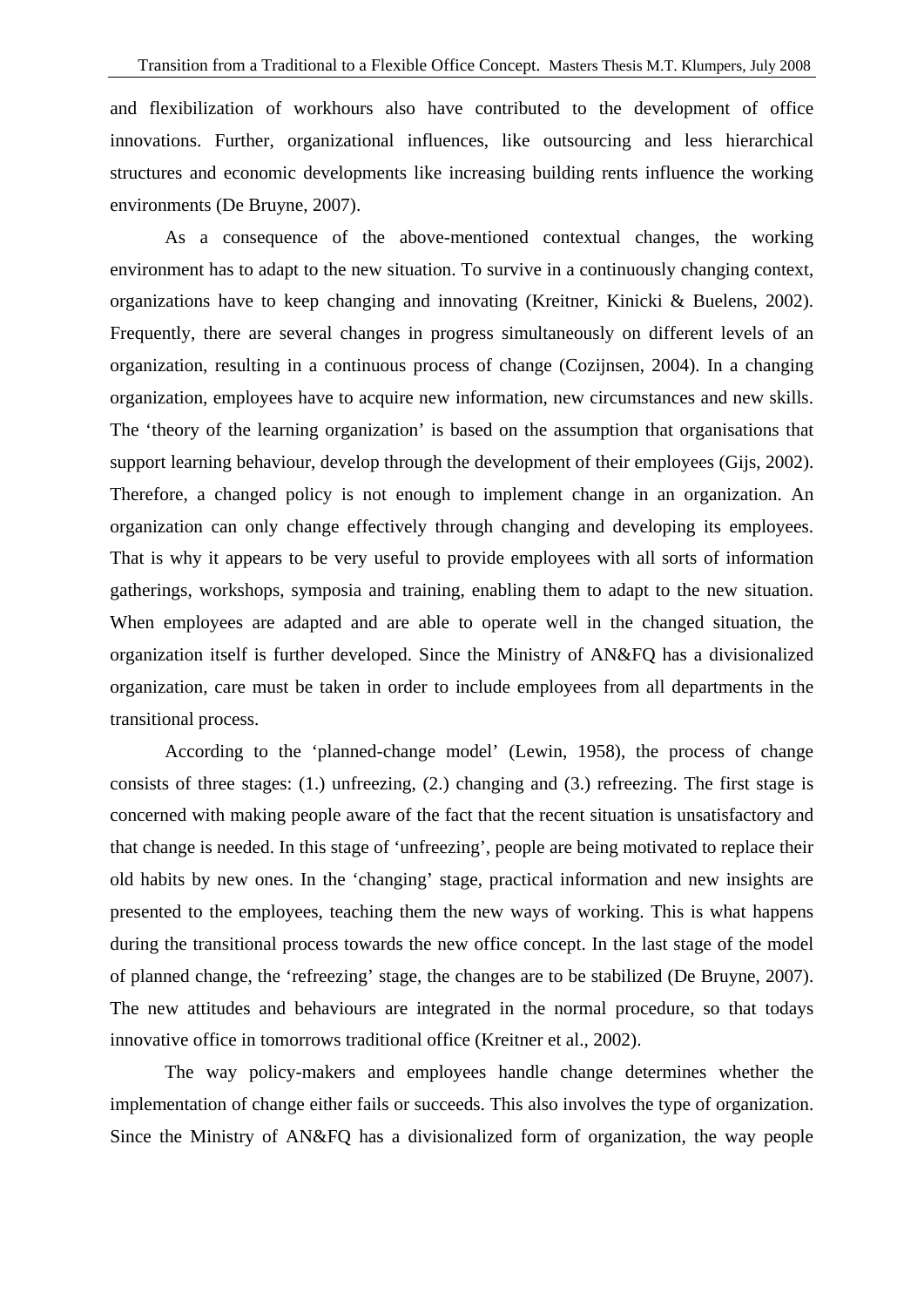handle change may differ per department as they operate quite independently. In the transitional process, this should be taken into account.

#### The Transitional Process; Failure or Success?

A transitional process can be described as 'the transition period during which individuals ideally become increasingly skilful, consistent and committed in their use of an innovation' (Klein & Sorra, 1996 as cited in Klein & Knight, 2005: 58). This phase is one of the most difficult and most important ones in the process of change, because the way of implementation determines the success or failure of the change. An innovation can be very sensible in theory, but when the transitional process is not effective, the innovation will not work in that organization. It appears that many change-managers assume that when they change the structure of an organization, the employees will automatically change accordingly. However, it is likely for resistance to arise when the human side of the implementation of change is not taken into account (De Bruyne, 2007).

#### Resistance

 'Everyone wants changes, but no one wants to change' (De Bruyne, 2007: 44). Office innovations often disturb existing values, habits, behaviours and relationships. The reason for resistance against these innovations is often the uncertainty that the changes involve. To avoid resistance, it is important to be as clear about the changes as possible to employees, so that there are little uncertainties. Information and communication are key terms in avoiding and handling resistance (De Bruyne, 2007).

 Another reason for resistance to office innovation is the fact that the people that make the new policy on office innovation are generally not the ones that have to work with it in practice. This discrepancy between the management and the employees can be a rich source of resistance as well. Involving employees in the developmental process of the office innovation plans (participation) can solve this discrepancy, because it gives employees a feeling of control over the changes (De Bruyne, 2007).

 Resistance can be useful in the implementation process of change, for example resistance could expose possible problems and mistakes of the new plans, because people look at it very critically. Further, resistance can give energy, because it prevents people from passively watching the process (De Bruyne, 2007). Gijs (2002) postulates that no one believes in change in an organization when there is no resistance.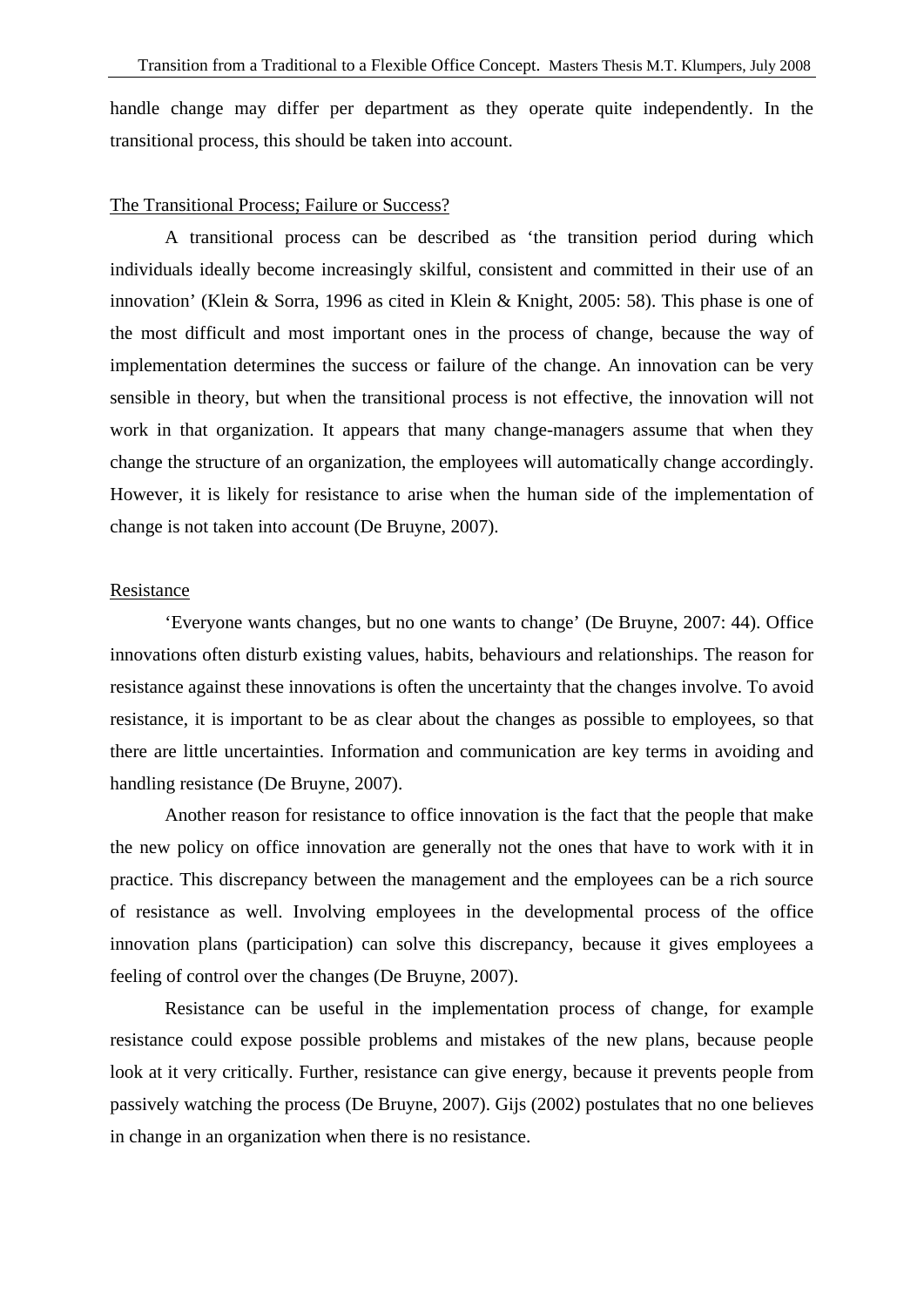#### <span id="page-21-0"></span>**EVALUATION OF THE TRANSITIONAL PROCESS**

#### **2.6 Behavioural Change**

#### Theories on Attitudinal and Behavioural Change

The goal of the transitional process from the traditional to the flexible working environment is to tune the attitudes of employees of the Ministry of AN&FQ regarding the new office concept and to teach them how to work and behave in the new working environment. Many theories address changes in attitude and behaviour. This paragraph addresses two very important theories in this field: the theory of planned behaviour (Ajzen, 1985) and the stages of change model (Prochaska & Diclemente, 1984).

The *theory of planned behaviour* (Ajzen, 1985) is an influential, widely applied theoretical approach to understanding and predicting human behaviour. This theory predicts and explains well-thought out behaviour, presuming that people can plan their own behaviour. The theory of planned behaviour is a successor of the theory of reasoned action (Ajzen & Fishbein, 1980). As can be seen in figure 2, the theory of planned behaviour argues that human behavioural intentions and their actual behaviour is lead by three directives: (1.) attitudes to the behaviour, (2.) subjective norms, and (3.) perceived behavioural control.



Figure 2: Schematic representation of the theory of planned behaviour (Ajzen, 1991: 182).

This general theory can be applied to predict and explain human behaviour in many areas, e.g. in psychology and sociology. In the specific case of the transitional process to the new office concept, the theory of planned behaviour (Ajzen, 1985) can be helpful in explaining the behaviour of the employees of the Ministry of AN&FQ, even though the general theory comprises more than that. In general, the *attitudes to the behaviour* are the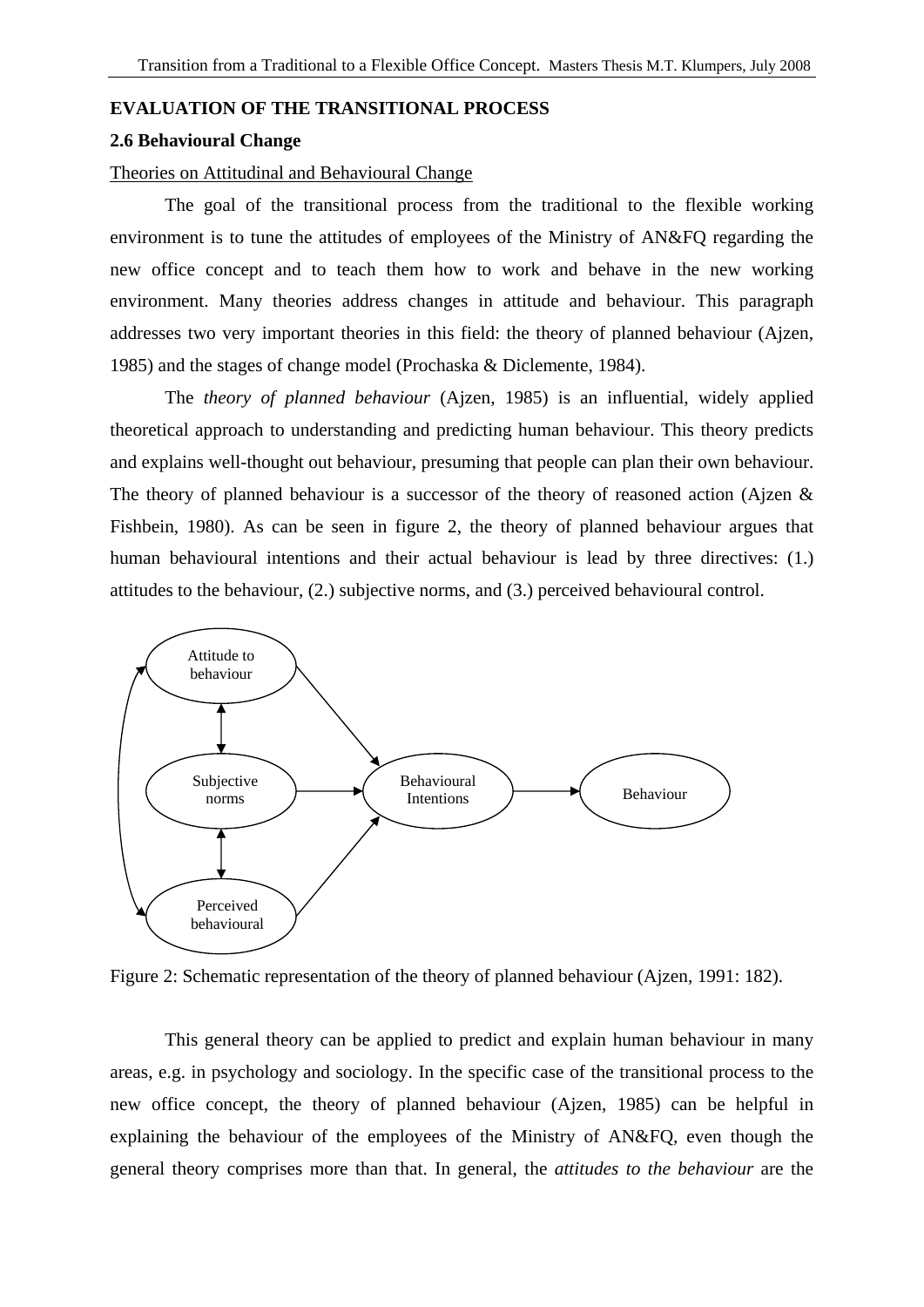beliefs about the effects of specific behaviour. When employees of the Ministry of AN&FQ believe the effects would be favourable, then they are likely to adopt the new behaviour. This research operationalizes this directive as employees' positive and negative expectation of the new office concept and their preference for the traditional and the flexible office environment. In general, the *subjective norms* are the beliefs employees have about what others expect of them. In the transitional process at the Ministry of AN&FQ, the employees can perceive social pressure from the expectations of management and other employees. Employees become discouraged to move to the new working environment when the pressure becomes too high. This research operationalizes this directive as the influence of colleagues' expectation and social pressure. In general, *perceived behavioural control* is the belief of the presence of factors that could facilitate or obstruct the behaviour. When employees of the Ministry of AN&FQ notice that there are many arrangements made in order to facilitate the transition to the new office concept, they will be more willing to make the transition to the new working environment. This research operationalizes this directive as employees' reactions to the transitional process.

The theory of planned behaviour (Ajzen, 1985) is often used when explaining people's reactions to advertising campaigns and the effectiveness of the implementation of new rules and policies. The theory explains that the increase in knowledge alone will not be very effective in changing behaviour. Therefore, deducted from the theory of planned behaviour, when transferring to a new office concept, not only information on the new working environment should be provided but also the educational projects should be aimed at addressing and altering employees' attitudes in favour of the new working environment (Ajzen, 1985). Campaigns or information that address all three directives: attitudes, perceived norms and perceived control on the accomplishment of change are more effective (Ajzen, 1985). Accordingly, Bledsoe (2006) found that a smoking cessation campaign was more effective when the different segments of the theory of planned behaviour were addressed compared to the sole provision of information on the risks of smoking.

Many researchers have investigated the theory of planned behaviour (Ajzen, 1985). The theory appears to predict human behaviour in several domains rather well. Kaiser and Gutscher (2003) investigated predictability of ecology conscientious behaviour and found that the three directives of the theory of planned behaviour; attitude, subjective norms and perceived behavioural control together account for 81% of variance for behavioural intention. Further, they found that those intentions explained 51% of variance for the actual behaviour.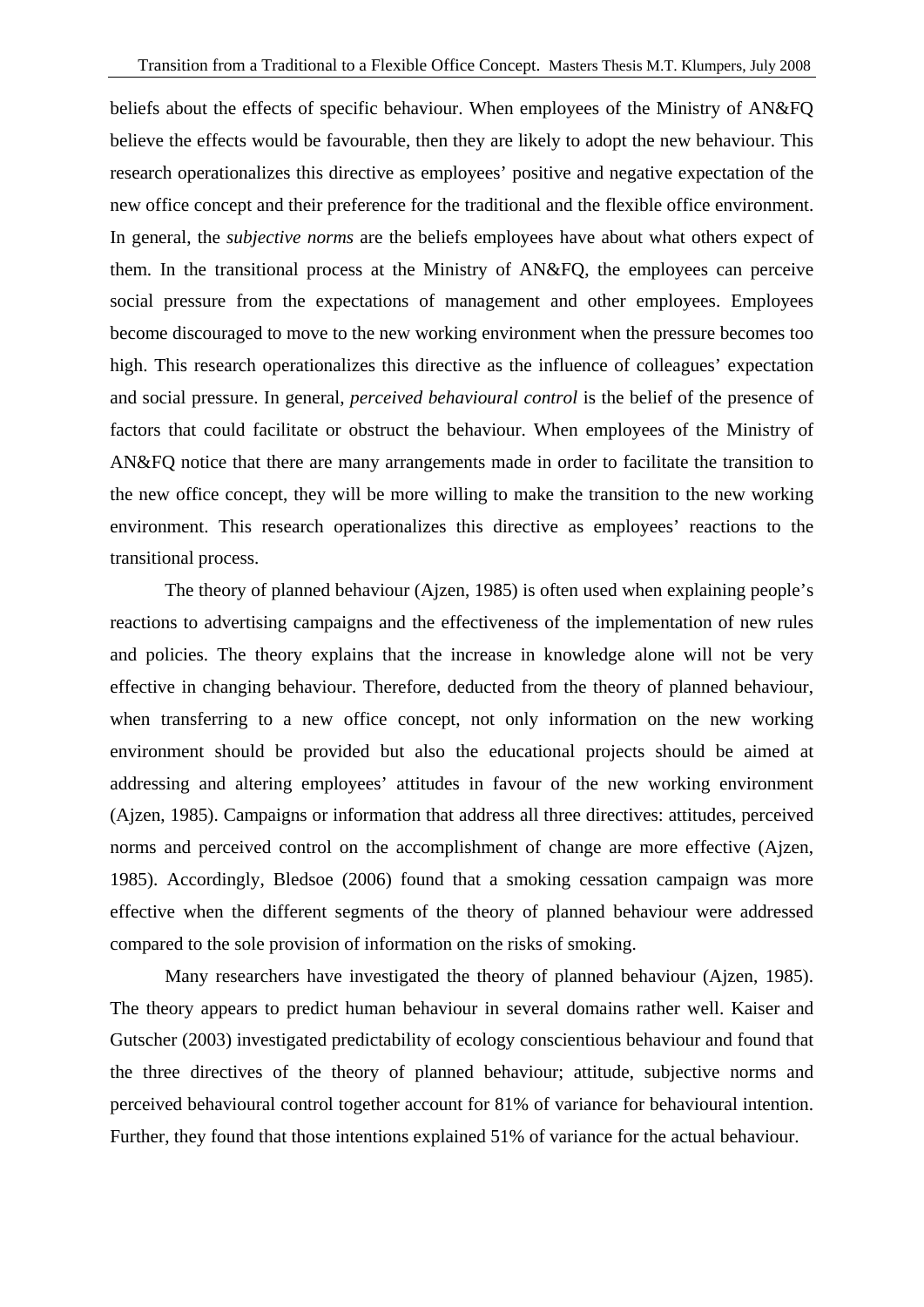However, there are also quite some researcher that question the theory of planned behaviour (Ajzen, 1985). Three general arguments that challenge the theory are presented hereunder. First, not all behaviour is consciously planned because people can not retrieve and process all available information. Simon (1991) called the fact that people are not able to use all available information to make rational, well-thought-out decisions 'bounded rationality'. Similarly, human beings do not consciously plan most of their behaviour (Kaiser & Gutscher, 2003). Secondly, the theory of planned behaviour does not take differences in situations, personality and culture into account (Epstein, 1980). Some situations are easier to consciously plan, or allow for more time to make a conscious planning. Similarly, personality and culture influence planning behaviour. Lastly, it is the case that only half of the behavioural intentions lead to actual behaviour, suggesting that the theory does not always apply (Sheeran, Orbell & Trafimow, 1999). The theory does not explain why the connection between behavioural intentions and actual behaviour is not always applicable.

In the research on the transition to a new office concept especially the second point of critique is influential. Applying the theory of planned behaviour to the situation seems to be a bit too simple, since situations, personalities and cultures might be of influence too, however these effects are ignored. On the other hand, it would be very complicated to control for all these influences. The third critique has something to do with this research as well: since this research is focused on the behavioural intentions in preparation for the new office and not on the actual behaviour in the new office, the results of this research will not necessarily correspond to employees' behaviour when they are actually in the new office. These critiques shall be taken into account in this research. Despite the abovementioned critiques, the theory applies quite well in this research, and it is the best applicable alternative.

Another theory that addresses changes in attitude and behaviour is the *stages of change model* (or *trans-theoretical model)* by Prochaska and Diclemente (1984), which specifically approaches the implementation of behavioural change. It is worth noting that there are a number of other stage models, although they tend to be less widely applied than the stages of change model. The model is based on the assumption that there are different stages that people go through, and different processes that play a role during specific stages of change. Consequently, the model assumes that interventions aimed at changing behaviour should be adapted to the different stages of change people are in, their needs and the situation, in order to help people move to the next stage. Because people are in different stages of change, there should be different interventions, according to the stages people are in. In the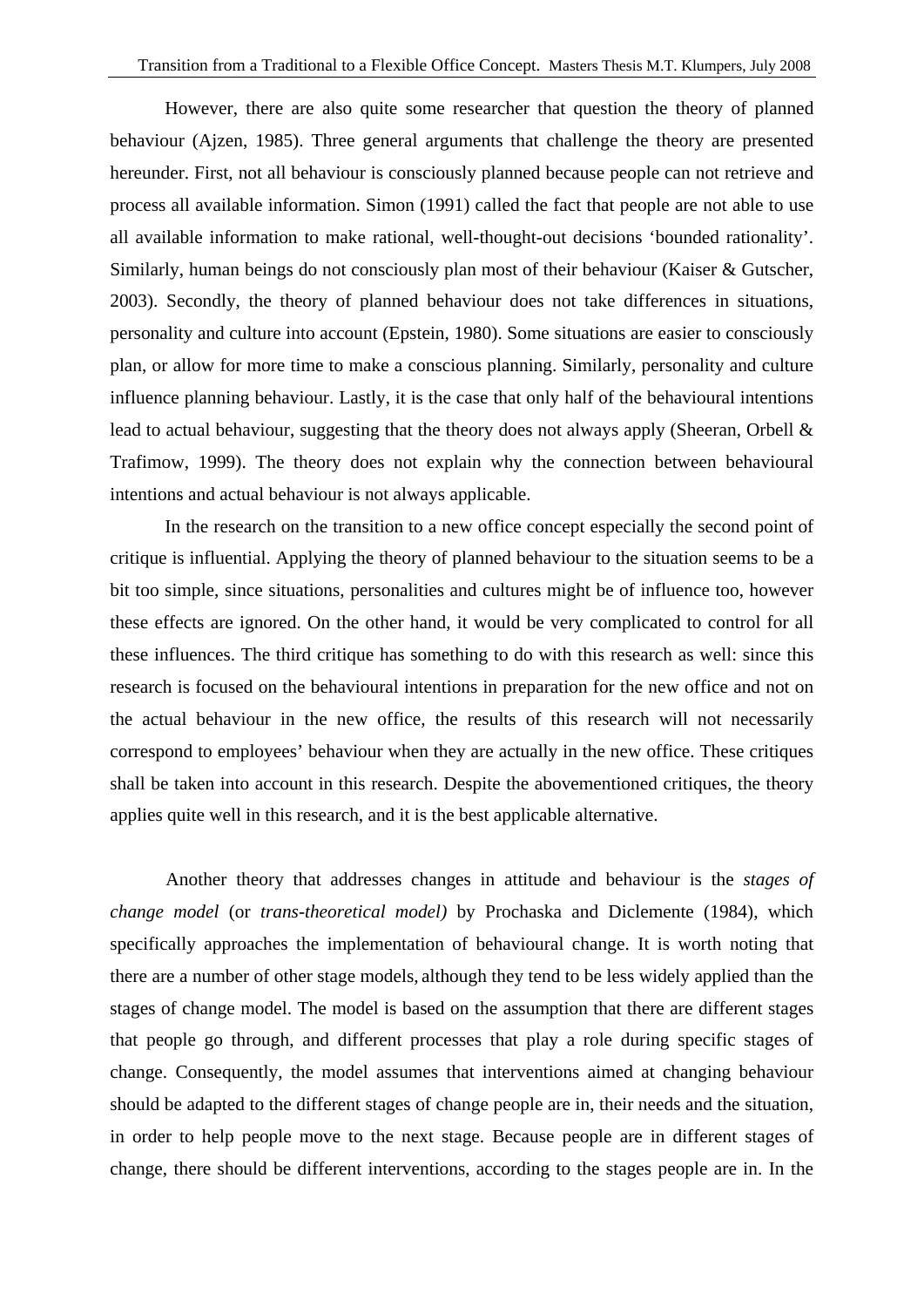transitional process to the new working environment this means that the interventions need to be adapted to the progression of the different employees. By researching how adequate the employees value the transitional process, I will find out whether this is properly done.

In the stages of change model (Prochaska & Diclemente, 1984), six subsequent phases can be defined: (1.) pre-contemplation, (2.) contemplation, (3.) preparation, (4.) action, (5.) maintenance, and (6.) relapse/termination. The pre-contemplation phase is the phase in which people are not yet aware of the necessity to change and they are not considering to change their behaviour. In the contemplation phase, people consider changing their behaviour by calculating the pros' and cons. During the preparation phase, people intent changing their behaviour, taking up information they need for the new behaviour. The action phase is the phase in which people implement and execute the changed behaviour. In the maintenance phase, the new behaviour is continued, and in the relapse phase old behaviour is resumed.

The evaluation of the appropriateness of the transitional process from the old to the new working environment at the Ministry of AN&FQ mostly concerns the contemplation and the preparation phases. For employees in the contemplation phase, educational projects should encourage the evaluation of the pros and cons of the new office concept and promote new, positive outcome expectations. For employees in the preparation phase, educational projects should be aimed at assisting with overcoming obstacles, help verifying skills for changing of behaviour and encourage small initial steps towards the actual change. Paragraph 6.3 will address the elements of the transitional process from a traditional to a flexible working environment, and will arrange the several elements into the different stages of this model.

The stages of change model (Prochaska & Diclemente, 1984) gives rise to a great deal of discussion, even though the model is widely applied. The four main issues of the model, put forward by Adams and White (2004) are elaborated on below. First, it is difficult to classify individuals appropriately into the stages. Often, stages overlap or people display contradictory behaviour, putting the validity of stage in the model up for discussion. Secondly, Adams and White (2004) question the long-term effectiveness of the model, since there is no evidence that people will remain a certain behaviour. Thirdly, the relationship between peoples' mental constructs and how they behave is supposedly undervalued in the stages of change model: a stage progression does not necessarily cause a change in behaviour. A positive attitude towards a particular behaviour is certainly favourable, but does not invariable lead to the adoption of the behaviour, as is also put forward in the theory of planned behaviour (1985). Lastly, the stages of change model is frequently tested on changing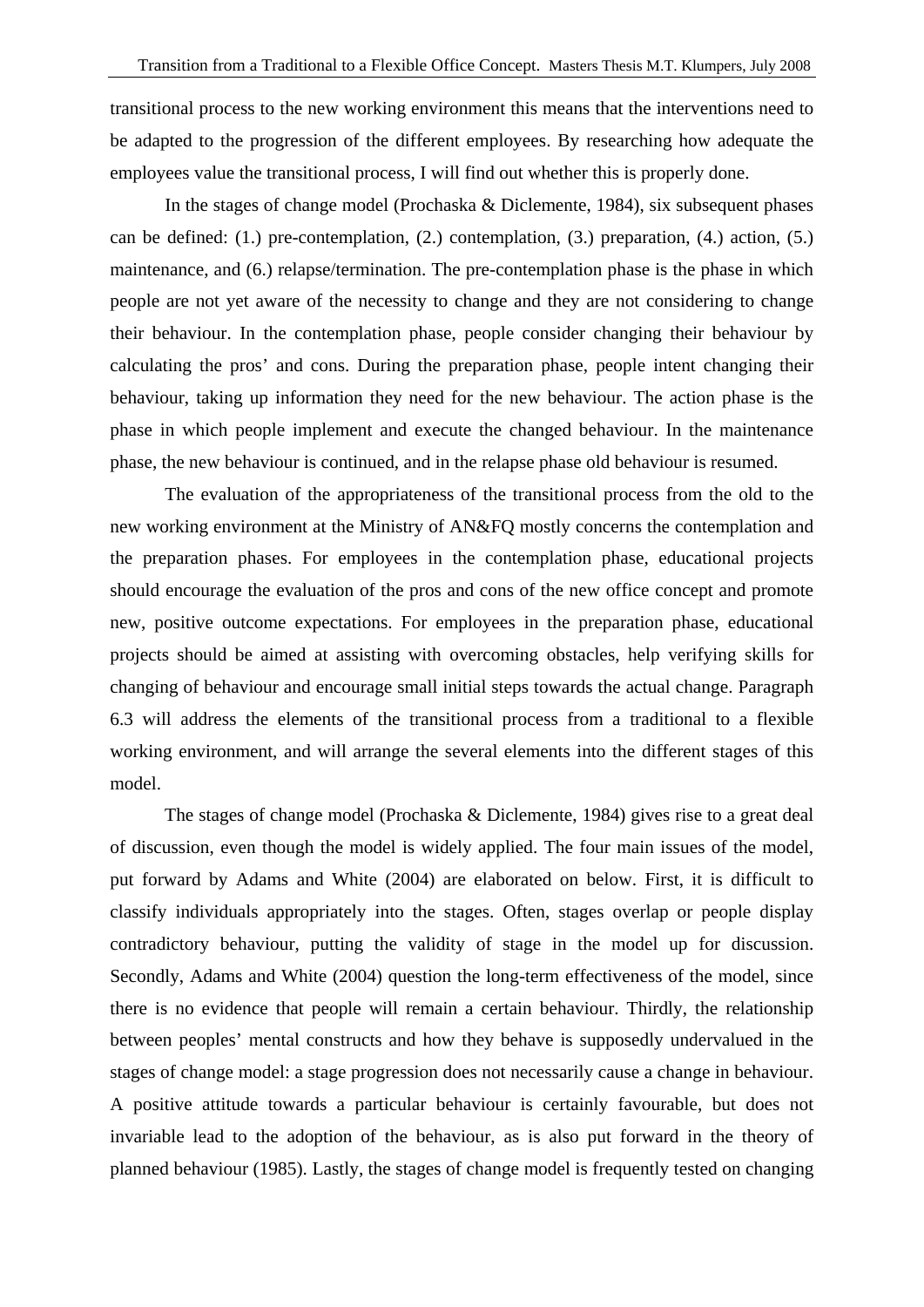health behaviour, for example smoking cessation, but its value for changing other behaviours should be tested more.

In the research on the transition to a new office concept, especially the questionability of the long-term effectiveness of the model causes a problem. The results of this research might show the transitional process effective, but then it will still be unclear whether the respondents will display the learned behaviour in the future or that it is only a short term learning effect. Also the validity of the model in this research is questionable since this research does not concern health behaviour. In spite of these critiques, the stages of change model (Prochaska & Diclemente, 1984) is very helpful in analyzing the transitional process at the Ministry of AN&FQ.

#### Criteria for Successful Education (towards the new office concept)

Van der Ban (1974: 14) defines education (voorlichting) as 'on the one hand providing objective information with regard to new developments and on the other hand stimulating mutual understanding on the value of the new development'. Much research concerns the circulation and acceptance of innovation. Research findings suggest that frequently some years pass between taking notice of innovations and actually applying the innovations (Van der Ban, 1974). People he found to be applying innovation relatively fast are people characterized by many social contacts, intensive use of mass media, relatively high income and standard of living, a positive attitude towards change in general and a high urge for performance.

During the first introductory phase of an innovation, mass media play the most important role in convincing people of the value of the innovation. Later in the process, personal contacts with colleagues, trustworthy educators and key figures within the organization have a more important role (Van der Ban, 1974). According to this, the introduction of the new office concept within the Ministry of AN&FQ firstly gains most from newsletter items and the intranet and later on more from small group meetings, workshops and playing educational games with their colleagues. The advantage of the use of mass media is that many people can be reached at the same time and that it is relatively cheap. The advantage of the more personal methods is that it has a better feedback loop, facilitating miscommunication to be cleared. Another advantage of the personal contacts is the greater interaction between the employees, during which their attitudes and opinions can be influences and changed. Compared to mass media, personal methods are relatively expensive.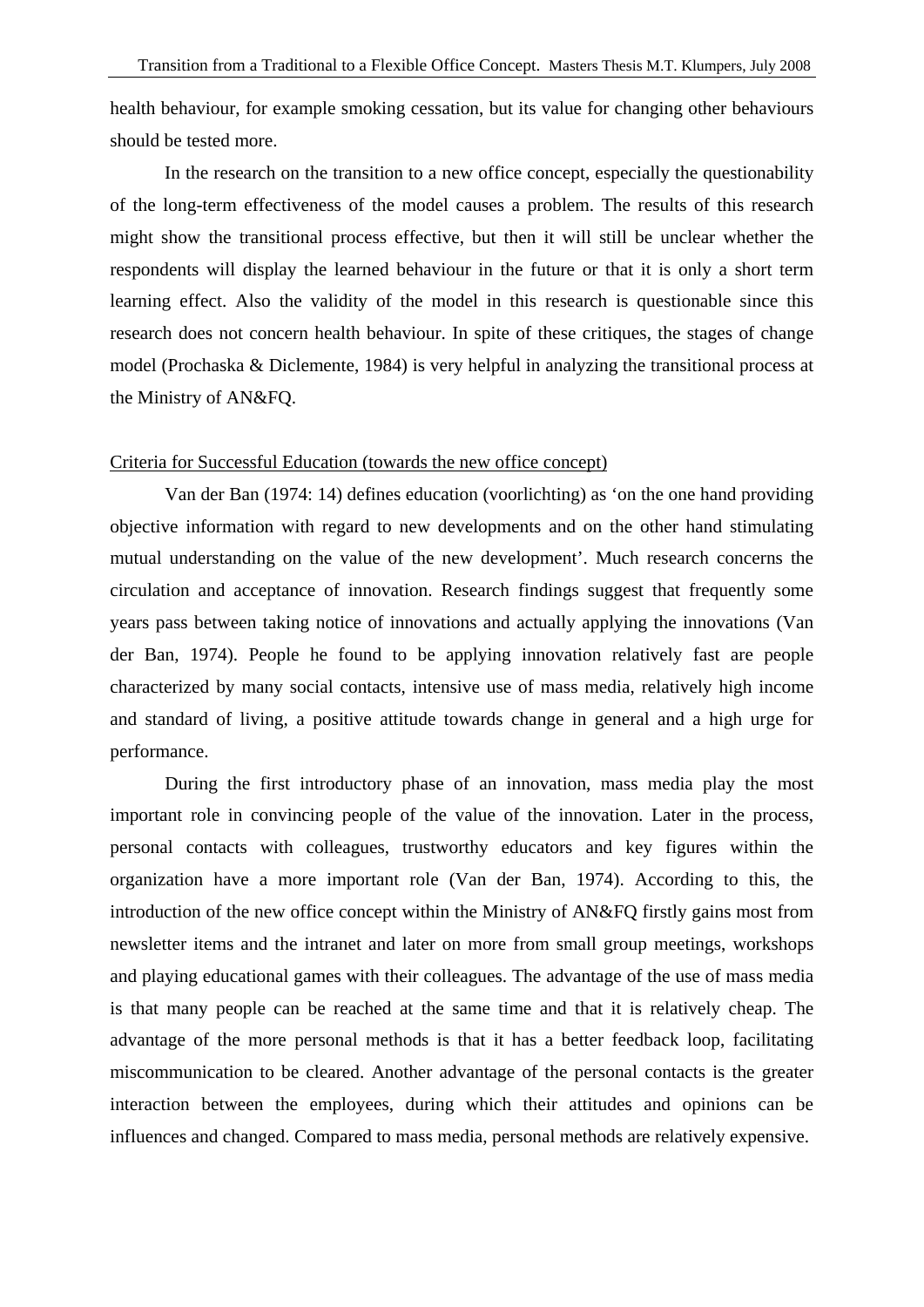Solely introducing a new policy or rule will not change a situation or organization. In order to successfully change a situation, peoples' attitudes and behaviour should be changed (De Bruyne, 2007). Education on the intentions and benefits of the new policy and promotion of the new behaviour should make *people aware of its value*. This idea corresponds to the contemplation phase in the stages of change model (Prochaska & Diclemente, 1984). In case of transition to a new office concept, employees should know what the main idea behind the new working environment is, the reasons why this is better than the traditional working environment and what the benefits for individual employees are. Additionally, *education on the practice* of the new behaviour should teach people what life with the new policy would look like. This idea corresponds to the preparation phase of the stages of change model (Prochaska & Diclemente, 1984). In case of a new office concept, employees should be taught what they can and cannot do and how everything works in the new working environment.

Education can take many forms, for examples the form of workshops, symposia, informative lectures, information booklets and informative websites. These educational projects serve the same goal of educating and informing people, all in a slightly different way. For these educational projects to be successful, they have to meet certain requirements. Derwood Baker (1951) researched the criteria for a workshop to be effective and found that a workshop needs to have a clear purpose, a well-qualified staff, clear leadership and group members on a similar level of pré-knowledge. Further, he concluded that a suitable physical setting is needed, which is quiet, sufficiently large and provides the facilities needed. Also, Derwood Baker (1951) found that variation in contents of a workshop, altering general sessions, discussion and working in smaller groups, is favourable for the learning process. Considering the fact that Derwood Baker (1951) is the only, and quite old, source I could find on this matter, one should question its strength.

## Preparations at the Ministry of AN&FQ

The transitional process at the Ministry of AN&FQ prepares people to move from a traditional working environment to a flexible one, by means of workshops, lectures etc. The educational projects together have four ultimate goals: (1.) knowledge, (2.) attitude, (3.) behaviour, and (4.) integration (Meijers, 2007), which are elaborated on below.

The first goal aims at informing people what the new working environment is and what preparations they have to make in order to be able to make optimal use of the new working environment. In the theory of planned behaviour (Ajzen, 1985), this corresponds with the first directive of human behaviour: attitude to the behaviour, in the sense that when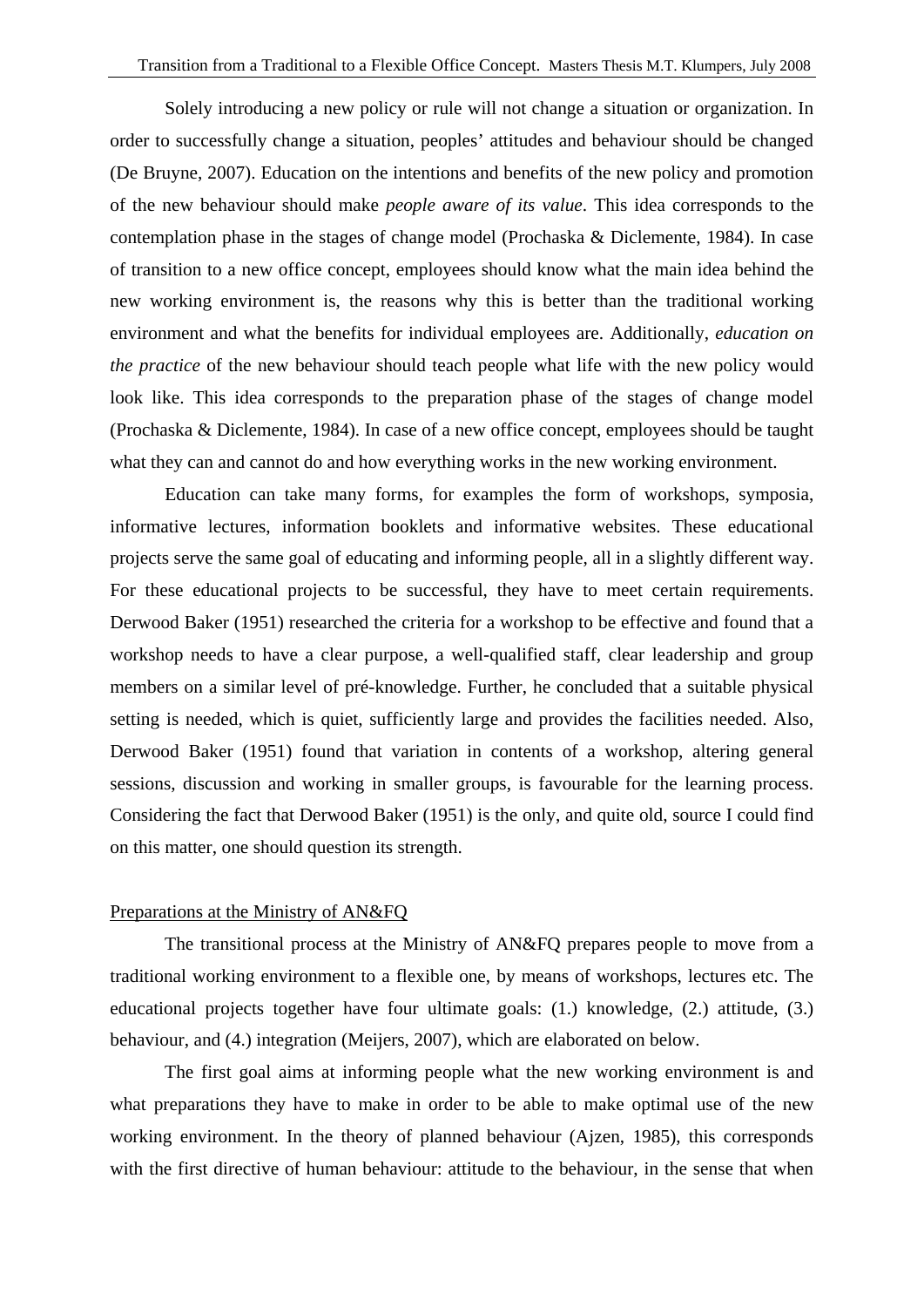people have more knowledge, they are better capable of consciously formulating their attitude.

The second goal aims at making sure that the employees have a neutral or positive attitude towards the implementation of the new office concept. In the theory of planned behaviour (Ajzen, 1985), this also corresponds with the first directive of human behaviour: attitude to the behaviour, stating that when employees believe the effects would be favourable, then they are likely to adopt the new behaviour.

 The third goal aims at getting people to contribute actively to the implementation of the new office concept. In the theory of planned behaviour (Ajzen, 1985), this partly corresponds to the third directive of human behaviour: perceived behavioural control, stating that people function better when they know how to operate and have the feeling they get help when needed.

The last goal aims at carrying out an integrated message, by sharing knowledge within the organization on the new office concept. This last goal does not really correspond with the theory of planned behaviour (Ajzen, 1985), since it is more of a practical goal for the transitional process.

 To serve the four above-mentioned goals, the Ministry of AN&FQ organized many informational and educational projects:

- Userguide
- Target group meetings:
- Lunch-meetings per department
- Newsletter Bezuidenhout 73
- Training 'Personal Efficiency Training' (PEP)
- Intranet
- Visual aids (pictures, sketches, architectural models)
- Introduction drink in the new working environment (per department)
- Cartoon: Flex-it (PR & new rules on the workfloor)
- Workplace Game (developed by the Centre for People and Buildings)

These different elements of the transitional process can be categorized in the stages of change model (Prochaska & Diclemente, 1984):

In the contemplation phase, people consider changing their behaviour by calculating the pros and cons, so what is needed in this phase is general information in order to enable people to make these calculations. Van der Ban (1987) argues that this phase profits most from mass media. Accordingly, information from the newsletter Bezuidenhout 73, visual aids like pictures, sketches and architectural models and the Intranet can be classified in the contemplation phase. The Cartoon Flex-it serves here as a promoter of the new office concept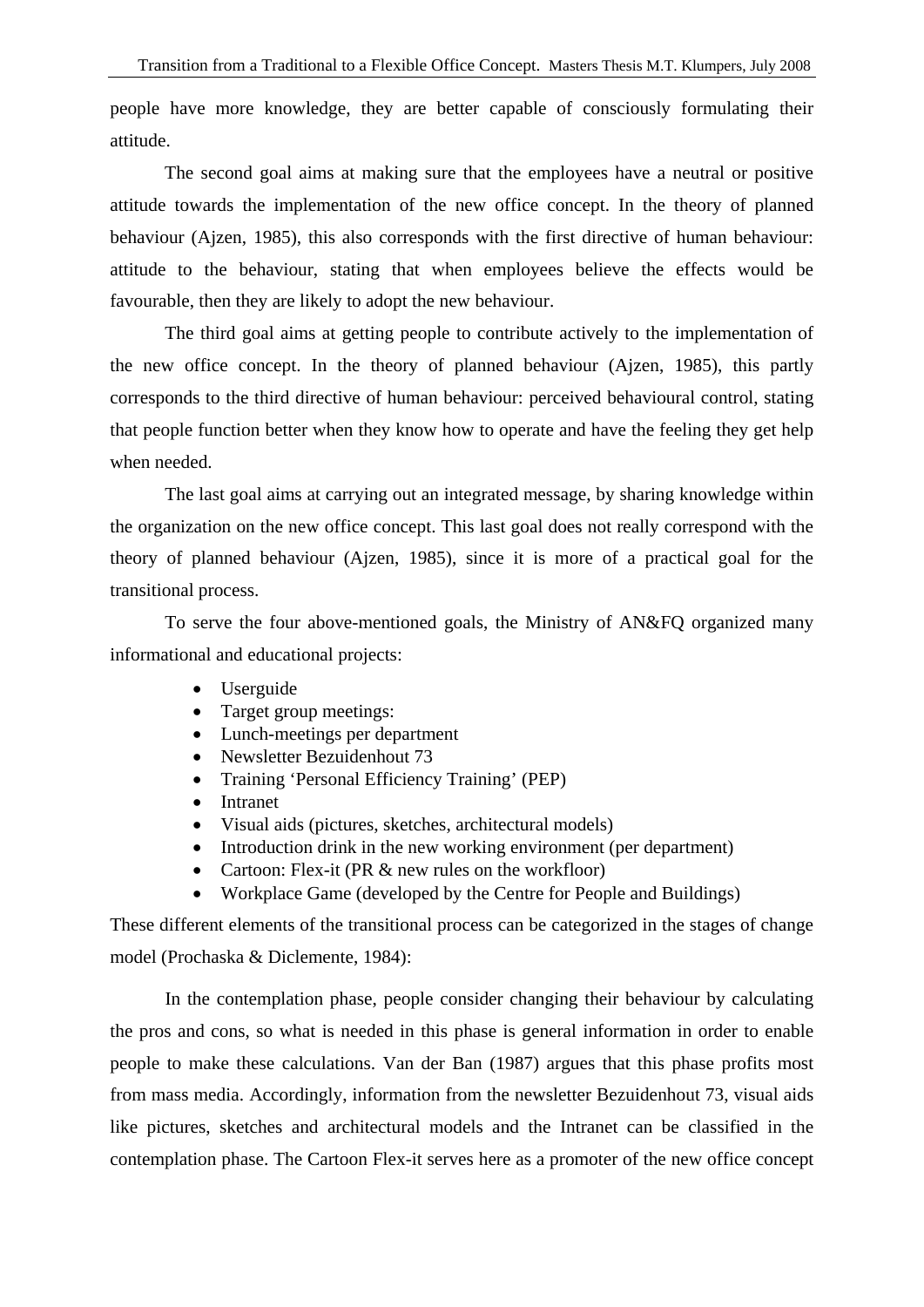in general, showing on writing paper and as a large cardboard dummy in the background of informative meetings. A picture of the cartoon Flex-it can be found in Appendix III.

In the preparation phase, people intent changing their behaviour, taking up information they need for the new behaviour. Van der Ban (1974) furthermore argues that in this later stage of the process people profit more from small group meetings, workshops and playing educational games with their colleagues. That is why the 'Personal Efficiency Program', which is a practical training for employees to improve work efficiency mostly in flexible working environments, is one of the parts of the preparation part of the transitional process. Other elements of the preparation part are the target group meetings, which are workshop specifically organized for certain groups of employees (e.g. secretaries), the workplace game, which is a game with which employees of the Ministry of AN&FQ can practice practical situations in the new working environment, the lunch-meetings per department, during which information is given on the new office concept and the introduction tour and drink in the new working environment, during which employees can view the new office concept and come up with practical questions. The cartoon Flex-it presents the new house-rules (clean-desk, filing etc.) on posters, making employees familiar with them in a playful way.

In the action phase, people implement and execute the new behaviour. In the new working environment at the Ministry of AN&FQ, the userguide in which employees can look up practical information helps people to implement the learned behaviour. The cartoon Flexit, which will hang around the new office environment on posters, will inform the employees once again of the workfloor rules so that people can put them into action.

 In the maintenance phase, the new behaviour is continued. The cartoon Flex-it will remind them of the workfloor rules and in case of uncertainty, people can look up practical information in the userguide.

 In the imaginable relapse phase, the old behaviour is resumed. Likely, some employees will remain their old working habits and not adapt to the new office concept. It is feared that some employees will claim their own workplace and not cooperate with the flexible working concept. When this would happen a lot, the office concept will probably relapse.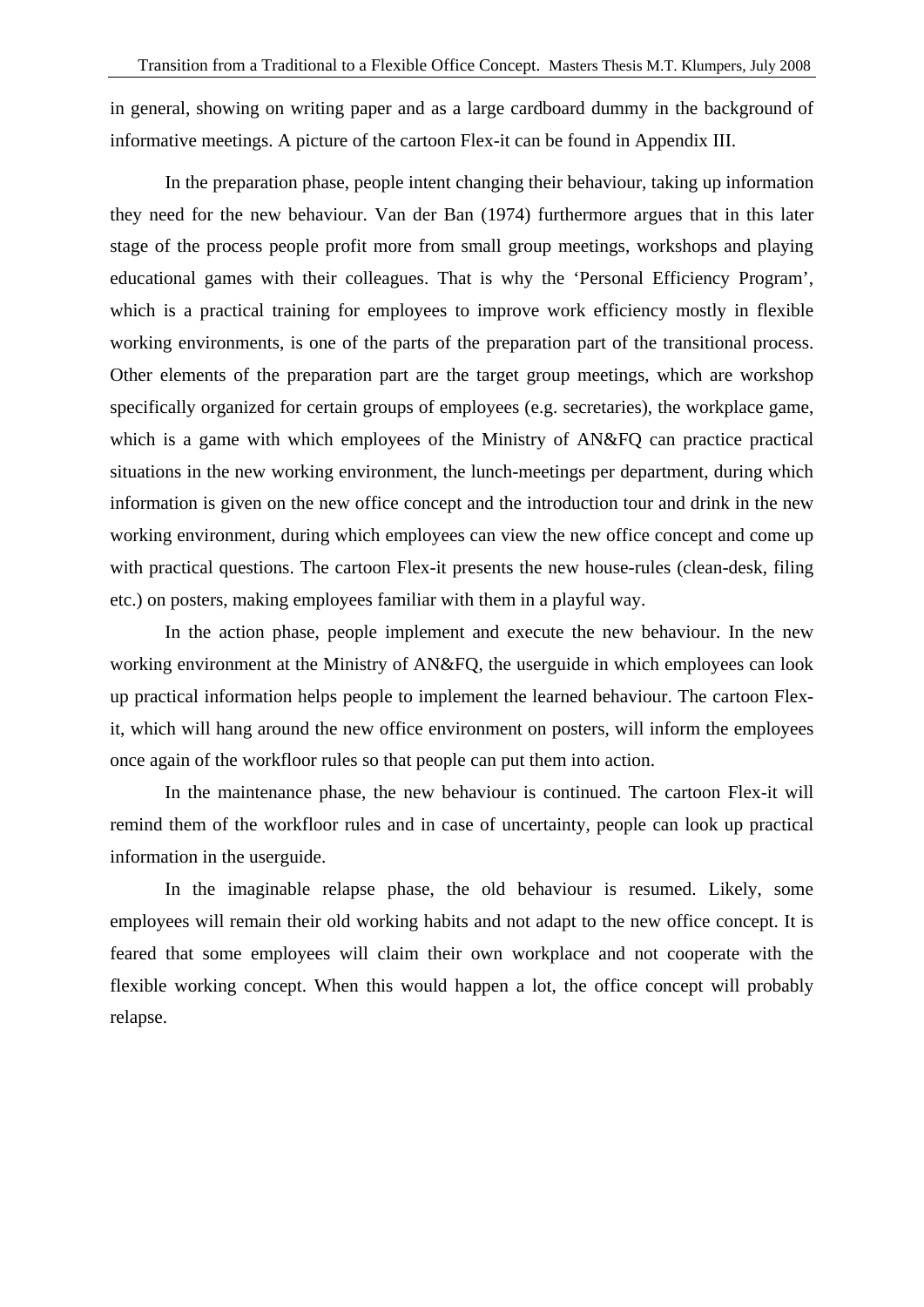#### <span id="page-29-0"></span>**INFLUENCE OF EXPECTATIONS**

#### **2.7 Influence of Expectations on Evaluation of Transitional Process**

Much research is done on the influence of peoples' expectations of something on the actual outcome. Especially in medical science, this is a frequently researched subject, e.g. in placebo effect research. In (social) psychology, this subject becomes increasingly popular.

Crisson, Seta and Seta (1995) examined the effects of expectations and the importance of the task on the actual task performance. They determined importance based on the amount of influence a task or situation has on a person and his/her daily routine. They found that people with low expectancy performed best on fairly unimportant task, whereas people with high expectancies performed best on a quite important task. From this we can derive that in case of the transitional process to the new working environment, which is quite influencial on the daily routine of individuals, people would perform best when they expect that the implementation of a flexible working environment is something positive.

 Roch and Poister (2006) researched how customers' evaluations of public services are influenced by their expectations. They found that people with positive expectations evaluate public services positively more often. However, they also found that positive expectations can sometimes result in false positive evaluations, and negative expectations could result in falsenegative evaluations. In general, this means that people have a tendency to conclude according to what they expected beforehand. For the case of the transitional process to the new office concept this would mean that we should be aware of employees with negative expectations, because they could subjectively evaluate the transitional process as excessively negative, even though the quality would objectively be good. On the other hand, employees with positive expectations of the new office concept could value the transitional process overly positive, because they were already convinced of its value beforehand.

The research findings by Roch and Poister (2006) can be explained by the theory of the self-fulfilling prophecy (Merton, 1968). Merton (1968) defines the self-fulfilling prophecy as 'a false definition of the situation evoking a new behaviour which makes the original false conception come true' (1968: 25). Merton (1968) explains that because of the primary false assumption, a course of false proofs and believes is set in motion: people assume they will fail at something, then they will act with that thought in the back of their heads, causing them to be more negative, resulting in a probable failure, which confirms their primary assumption. This self-fulfilling prophecy can also work in a positive way: when people feel confident to succeed, they will act very self-confident and have a good change for actual success. This failure/success will be considered proof of their being right from the beginning. Accordingly,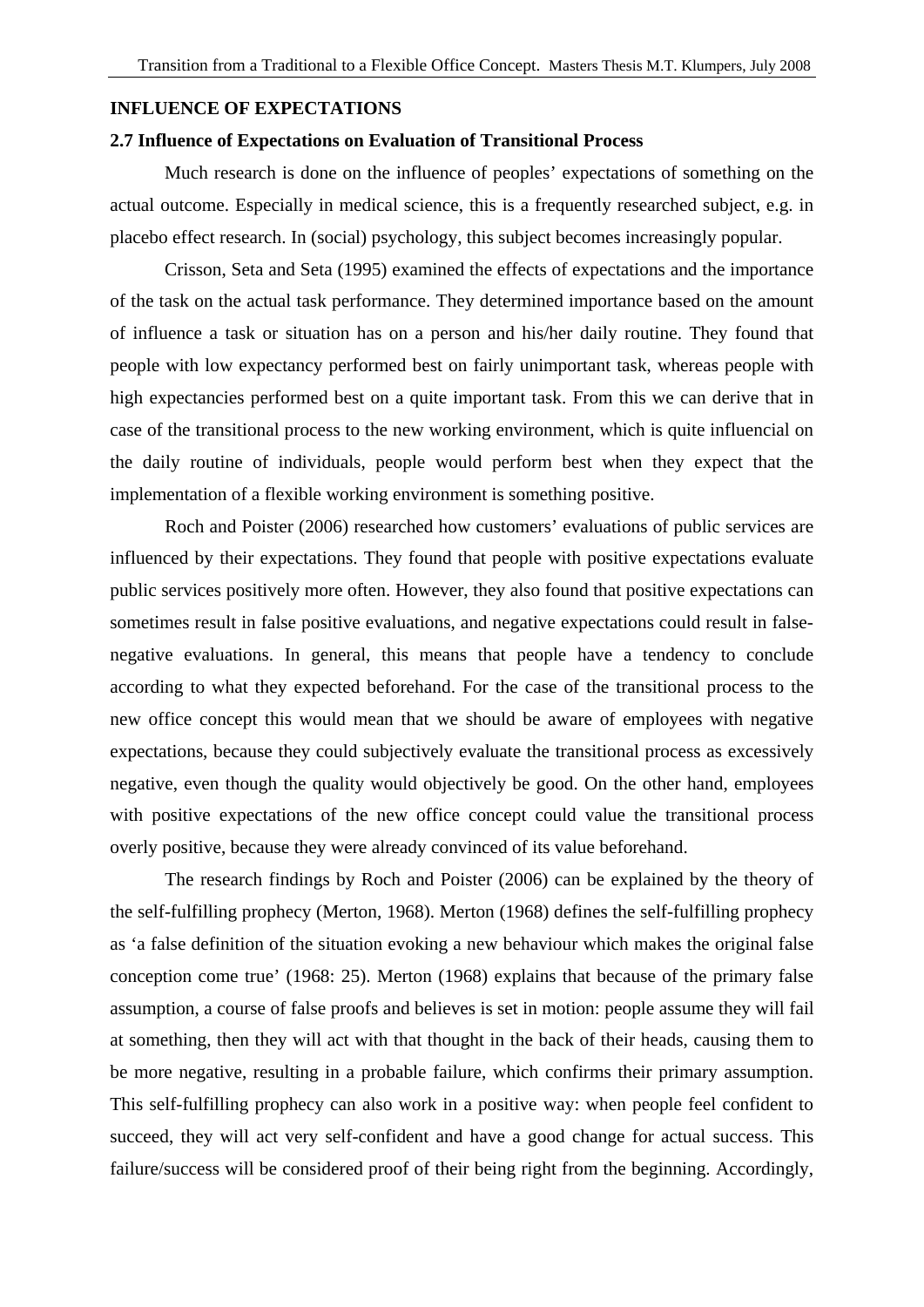during the transitional process from the traditional to the flexible working environment, peoples' primary expectation in the beginning will be important determinants for their evaluation of the transitional process.

Strecher, McEvoy, Becker & Rosenstock (1986) found a persons expectations about the outcome and a person's beliefs about his or her capabilities to reach a success (selfefficacy) are very influential on the extent to which people achieve certain health behaviour. According to these findings, employees moving to a new office concept need to have the impression that they are capable to adapt to the new working environment. However, achieving health behaviour and achieving new working environment skills are only comparable to a certain extent, so it is questionable whether these results can be generalized.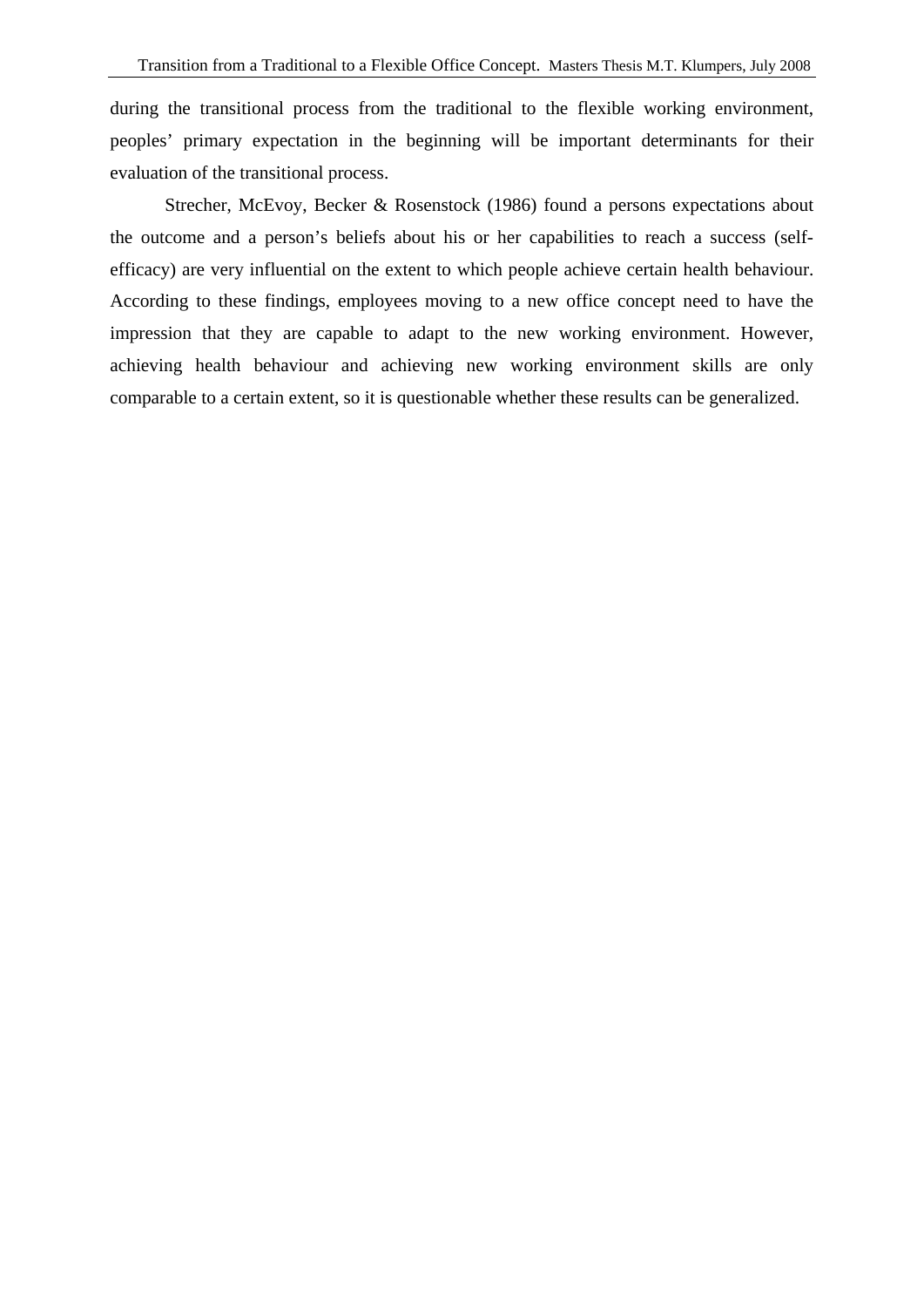## <span id="page-31-0"></span>**3. Research Methodology**

 This chapter provides a description of the methodology used in this research. Paragraph 3.1 elaborates on qualitative research, paragraph 3.2 describes the respondent selection, paragraph 3.3 concerns evaluation research and paragraph 3.4 reports on the actual methods used. Paragraph 3.5 describes the data analysis, and paragraphs 3.6 and 3.7 consequently describe validity and reliability of the research.

#### **3.1 Qualitative Research**

This research investigates three different matters: (1.) employees' expectations of the new, flexible working environment, (2.) their evaluation of the transitional process towards the new working environment, and (3.) the influence of employees' expectation on their evaluation of the transitional process. To get a clear image of these three matters, the use of qualitative research is most appropriate since it enables getting detailed insight in the processes going on and the reasons behind those processes. Where quantitative research focuses on the questions 'what' and 'how many', qualitative research focuses on the 'how' and 'why' questions, and is diagnostic and explorative in nature (Ritchie & Lewis, 2003). The ultimate goal of the research is getting to know employees' evaluation of the transitional process and their attitudes and expectations that are influential in detail in order to be able to make well-thought-out recommendations to the policy-makers of the Ministry of AN&FQ for improvement of the transitional process in subsequent phases. By means of qualitative research strategies, this research can dig deeply in the (un)conscious notions, underlying conceptions and emotions of employees, explaining what moves the employees and the course of events with regard to the transitional process (Ritchie & Lewis, 2003).

#### **3.2 Respondents**

The research population consists of the employees in the first phase of the transition to the new office concept. The first phase comes round for eight departments within the Ministry of AN&FQ, which in total holds 450 people. In this qualitative research, there was one moment of data collection which was a few weeks before relocation to the flexible working environment, when 23 respondents were interviewed. In consultation with my supervisor at the Ministry of AN&FQ, I took into account employees' age and gender when selecting respondents, in order to make an accurate reflection of those employees of the Ministry of AN&FQ, as those variables seem to have theoretical relevance. Of these respondents, twelve were male and eleven female and twelve were under the age of 50 and eleven over 50 years old.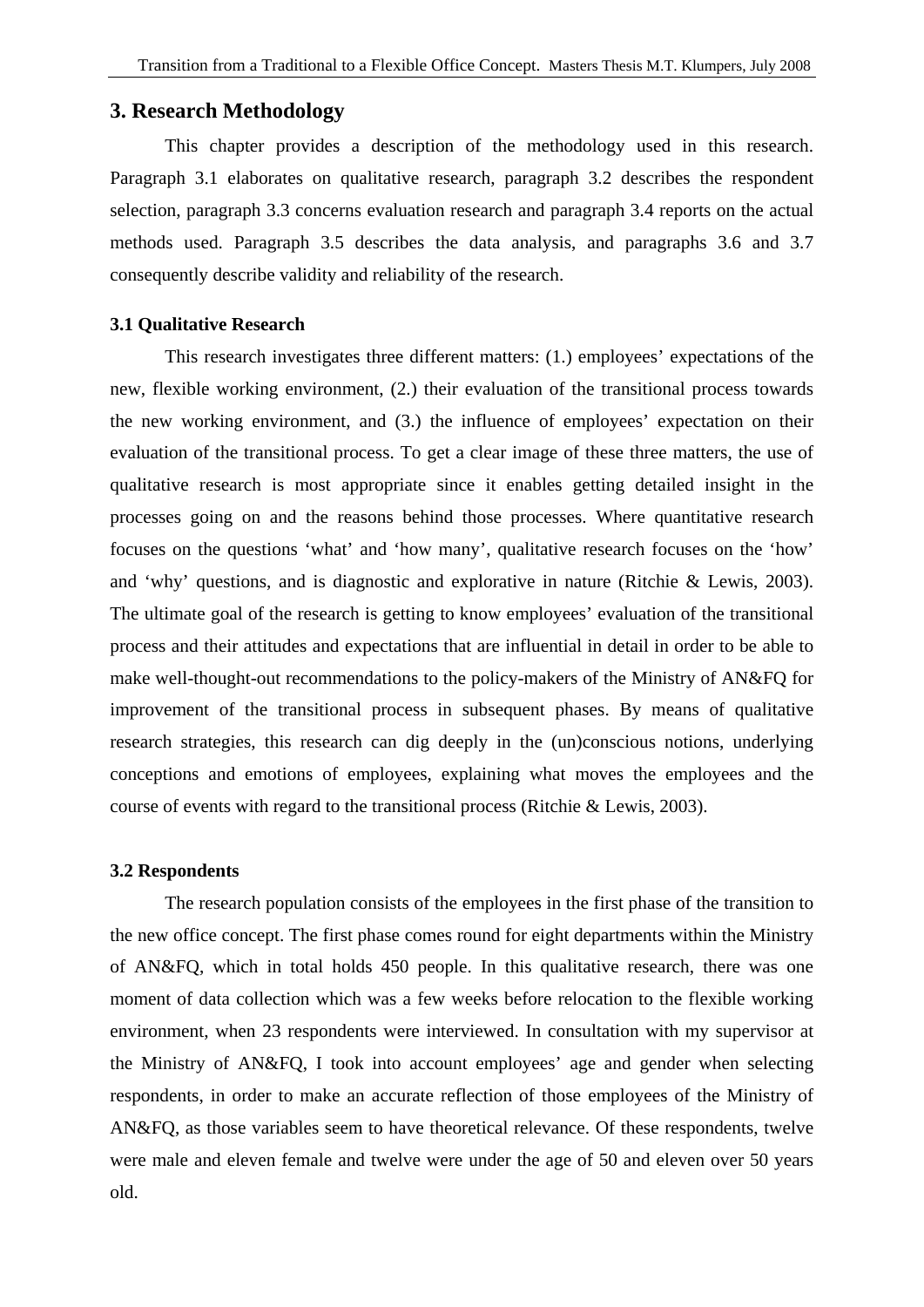<span id="page-32-0"></span>To optimize representativeness, I aimed at interviewing at least two persons per included department. From every department, I randomly selected two or more respondents, dependent on the size of the department. All respondents were approached by email, in which I explained the aim of the research and stressed anonymity of the answers. The majority of approached employees accepted the interview invitation. The people that turned down the invitation said they were busy with other things. A second round of interview invitations provided me for enough respondents.

### **3.3 Evaluation research**

 Investigating how employees experience and evaluate the transitional process from a traditional working environment to a flexible one is a form of evaluation research. In general, evaluation research has three main goals: (1.) the improvement of situations and policies, (2.) rendering an account of the use of public funds, and (3.) knowledge acquisition. The direct goal of the evaluation of the transitional process to a new office concept is knowledge acquisition. The indirect goal of the evaluation is improving situation/policy. In this research, determining the extent to which the transitional process is successful in preparing employees of the Ministry of AN&FQ for the flexible working environment is the ultimate goal of the evaluative part of the research (Swanborn, 1999).

Within evaluation research, there are three kinds of evaluation. The first kind is planevaluation, the evaluation of an intervention that is planned for the near future. Processevaluation is the second kind: the evaluation of a running intervention. The third kind of evaluation research is product-evaluation, which concerns the evaluation of a finished intervention. Product-evaluation is the most common form of evaluation research This research on the evaluation of the successfulness of the transitional process towards the flexible working environment is an example of a process-evaluation. Process-evaluation aims at the timely obtainment of knowledge and insight about the possible difficulties of the interventions and possibilities for adjustment. The goal of process-evaluation is to prevent trouble and save costs in later phases of the intervention. Process-evaluation can also be done retrospectively, for the purpose of similar processes (Swanborn, 1999).

#### **3.4 Methods**

 After investigating what the new office concept and the transitional process actually include by means of document-analysis, this research aims at investigating what employees expect from the new working environment and how they evaluate the transitional process towards the implementation of the new office concept. In order to get to these results, I used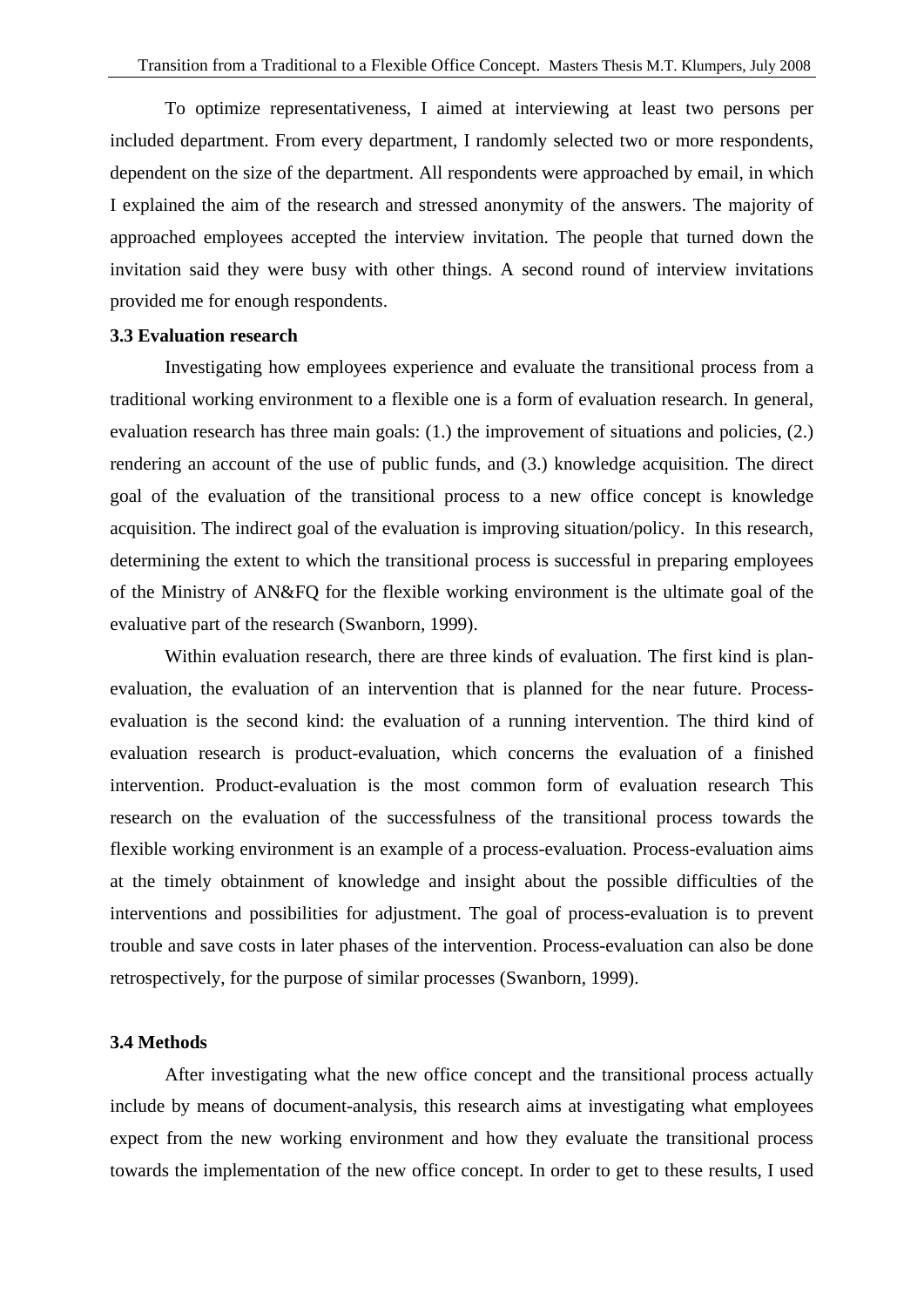<span id="page-33-0"></span>semi-structured interviews (Ritchie & Lewis, 2003). The questions and answers of the interviews were not fixed beforehand, but structured by a clear topic-list (See Appendix IV). During the interviews, a number of fixed topics is explored in depth by means of an open (fixed) starting question and talking about the answers more in depth. The advantage of semistructured interviews is that only the topic-list is fixed. This offered the respondents space for conversation, in which they could talk about what they think is important. The topic-list contained questions about the positive and negative expectations of the new office concept and about their preference of working environments. Further, the topic-list contained questions on whether employees think the goals of the transitional process are obtained, about how employees of the Ministry of AN&FQ evaluate the effectiveness of several aspects of the transitional process and about whether they have suggestions for improvement for the transitional process to the new working environment. Prior to the interviews, I indicated that the interviews are treated confidentially and anonymously, trying to create an atmosphere in which the respondents feel free to talk. The use of a tape recorder during the interview was in consultation with the respondent. The results of the interviews are taped and written-out.

 Complementary to the interviews, I made use of participant observation. From December 2007 until June 2008, I actively participated in the work process of the Ministry of AN&FQ at the department of Information Management, Facilities and Services in the form of an internship. This enabled me to see and hear peoples' reactions to the new office concept.

#### **3.5 Data analysis**

The data from the semi-structured interviews are coded, labelled and analyzed with the digital programme WinMAX. As the main structure of the research, the interviews were structured in three parts. A schematic overview of the separate labels according to which the data are analyzed can be found in appendix V. For the first part of the interview on employees' expectation of the new office, positive and negative expectations and employees' preference for the traditional or flexible office were labelled separately. These labels are analyzed by hand of the directive 'attitude towards behaviour' from the theory of planned behaviour (Ajzen, 1985). Further in this part of the interview, the expectations of respondents' colleagues and social pressure were labelled separately and analyzed by means of the directive 'subjective norms' of the theory of planned behaviour. For the second part of the interview, on the evaluation of the transitional process, the several elements of the process, the four goals of the process and suggestions for improvement were separately labelled. These labels are analyzed with help of, among other things, the directive 'perceived behavioural control' of the theory of planned behaviour and with the stages of change model (Prochaska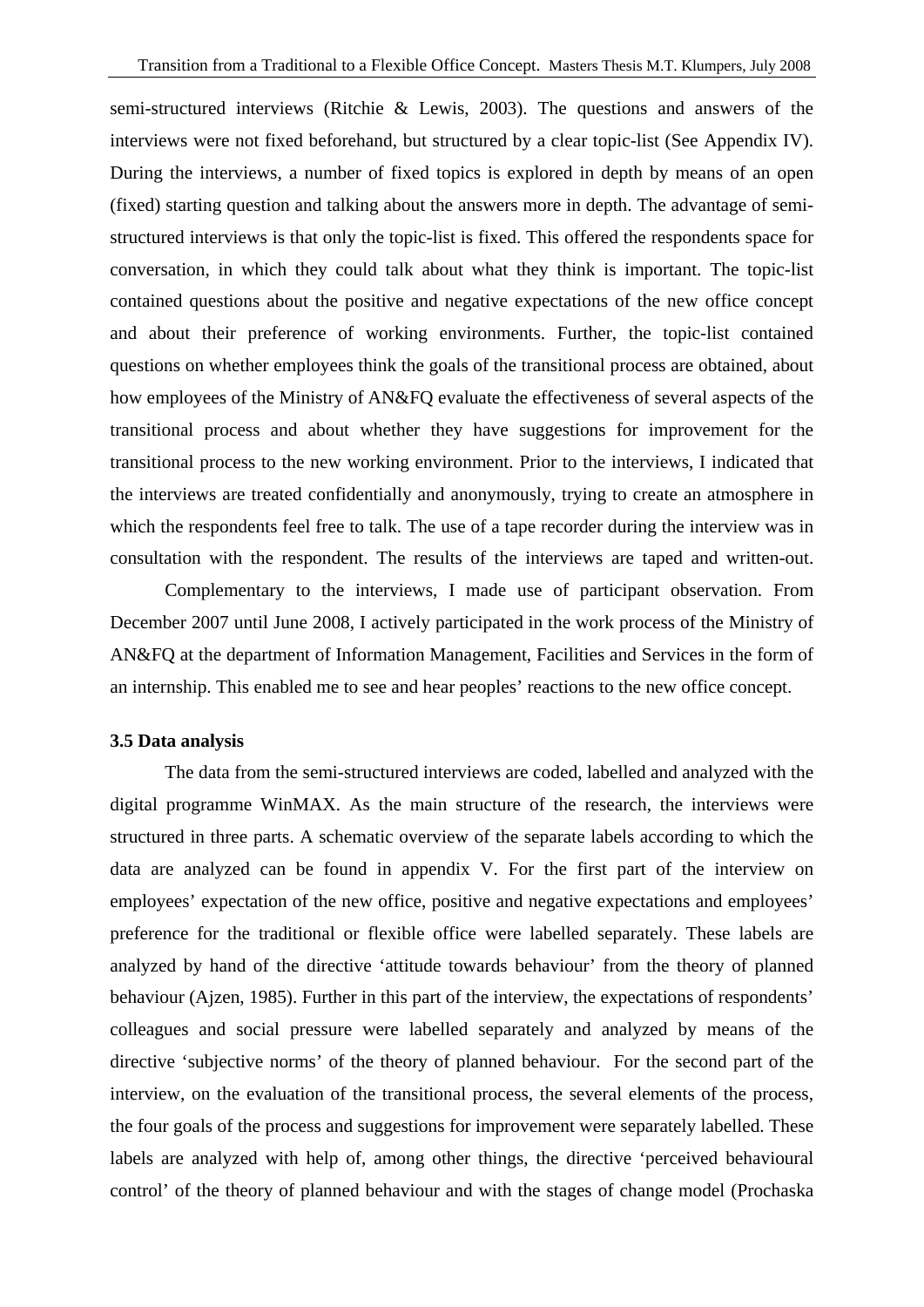<span id="page-34-0"></span>& Diclemente, 1984). The last part of the interview consists of only one label: the influence of expectations on their evaluation of the transitional process.

#### **3.6 Validity**

Carmines and Zeller (1979) define research validity as 'the extent the research measures what it purports to measure' (1979, 12). A distinction can be made between internal and external validity. Internal validity is the extent to which interpretations of results are reliable, mostly dependent on correct and concrete interview and research questions. In this research, the internal validity seems to be good, since respondents' answers are concrete and useable in the analysis and correspond to the theory. Only the last part of the research, on the influence of expectations on evaluation of the transitional process, seems misunderstood by many respondents. Therefore, the results of the last section do not provide helpful information. External validity refers to the extent the empirical results are generalizable to a larger population or different circumstances. The sample of respondents in this research is carefully chosen, according to the influential characteristics age and gender. This enlarges the external validity, enabling the results to be generalized to the total population of the Ministry of AN&FQ. Since the research is done in very specific circumstances, it is hard to generalize the results to other organizations for example. However, the results can well be used in subsequent phases of the transitional process at the Ministry of AN&FQ.

## **3.7 Reliability**

Carmines and Zeller (1979) define research reliability as 'the extent to which an experiment, test, or any measuring procedure yields the same results on repeated trials' (1979, 11). In this research, several attempts to guarantee reliability are made. First, triangulation, the combination of methodologies to study the same phenomenon (Jick, 1979), is applied in order to cross-reference the obtained outcomes. The document research data, the interview data and the observations investigate the same phenomenon in a different way. Furthermore, I made notes and used a tape recorder during the interviews, in order to enlarge accuracy and objectivity of the results. Additionally, a sufficiently large respondent-sample is approached. Lastly, emphasizing neutrality of the researcher and anonymity of the respondents carefully approaches the role of the researcher. This most likely stimulates respondents to be open en talkative. Through this approach, I attempted to obtain reliable results.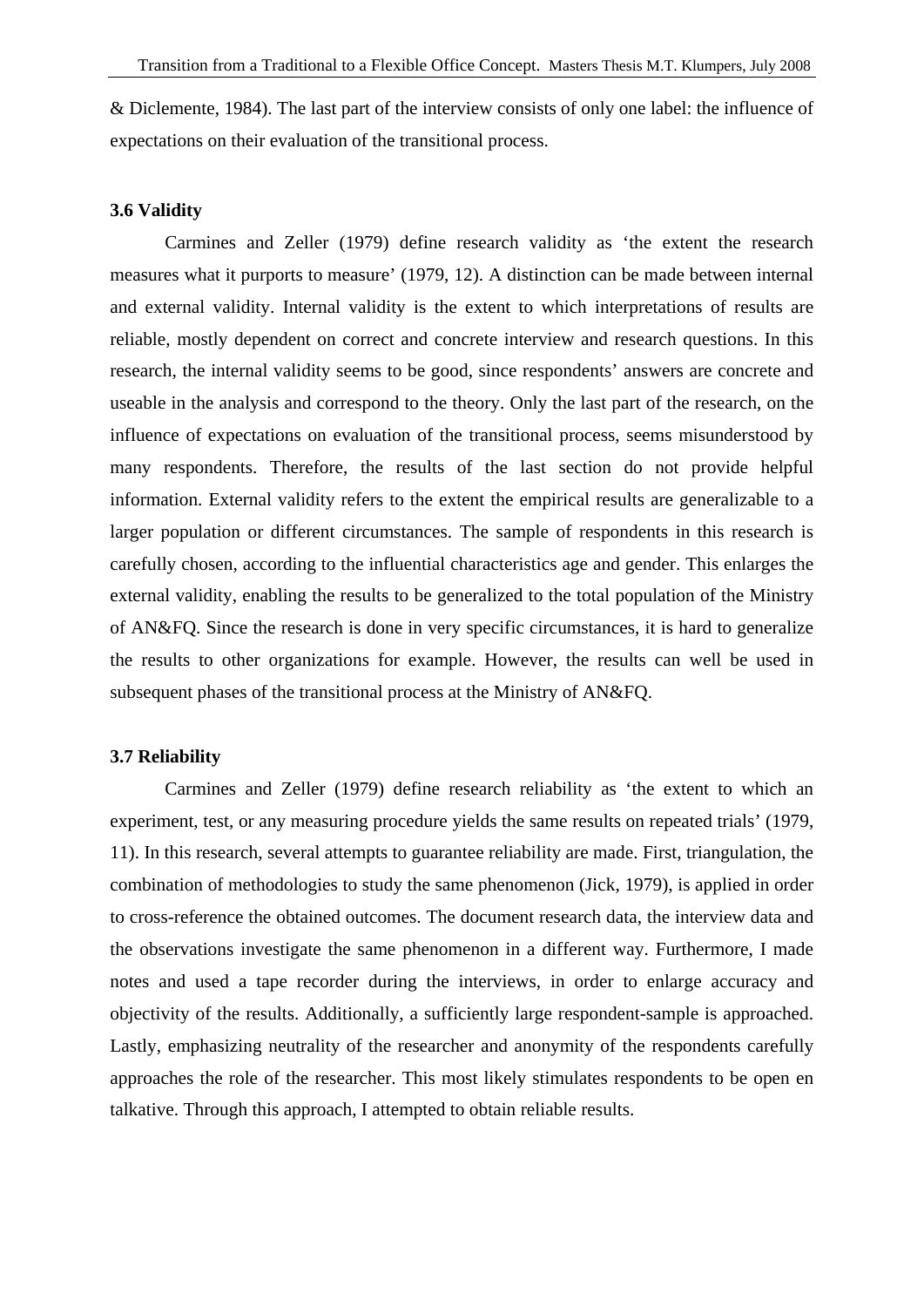## <span id="page-35-0"></span>**4. Results**

## **Introduction**

 This chapter contains the output and the analysis of the 23 interviews I conducted in the weeks before the relocation to the flexible working environment at the Ministry of AN&FQ. I tried not to present solely plain results, but tried to search for general patterns and similarities as well. When present, age and gender patterns are described. Furthermore, other striking patterns like differences between managers and staff-members are also reported when present. The results are grounded by quotes of the respondents, which are anonymously presented with corresponding interview numbers. The five paragraphs correspond to the five sub-questions of this research. Paragraph 4.1 concerns the expectations the respondents have of the new working environment. Paragraph 4.2 describes the respondent characteristics that are of influence on the results. In paragraph 4.3, the influence of colleagues' attitudes is elaborated on. Paragraph 4.4 reports on respondents' evaluation of the transitional process. Lastly, paragraph 4.5 elaborates on the influence of expectations on the evaluation of the transitional process.

#### **4.1 EXPECTATIONS OF THE NEW WORKING ENVIRONMENT**

#### **Positive Expectations**

 Almost all respondents expect that the new working environment will bring aesthetic improvement. Since the old working environment is really outdated and worn out, it is easy to provide for improvement. I noticed that when aesthetic value was concerned, people were really looking forward to the new office.

'*Eindelijk wat minder oude zooi, ik heb hier het idee dat ik in een Oostblok gebouw zit'* Translation: Finally less old junk, this building feels like in an Eastern bloc country. (respondent 2) Veitch et al. (2007) found that employees feel better about themselves and their work in a good-looking environment, because they feel they are part of it. Many employees of the Ministry of AN&FQ indeed responded that they expected to be more satisfied with their job and themselves in a better looking environment. The fact that everything is clean and new seems to stimulate people to work. Better facilities in the new office are also stimulating factors for the work process and in turn working satisfaction.

Another often mentioned expected advantage of the flexible working environment is the openness, which is expected to facilitate communication between individuals, groups and even whole departments. However, some respondents note that the facilitated communication will not be there automatically; they realize that they will have to practice that themselves.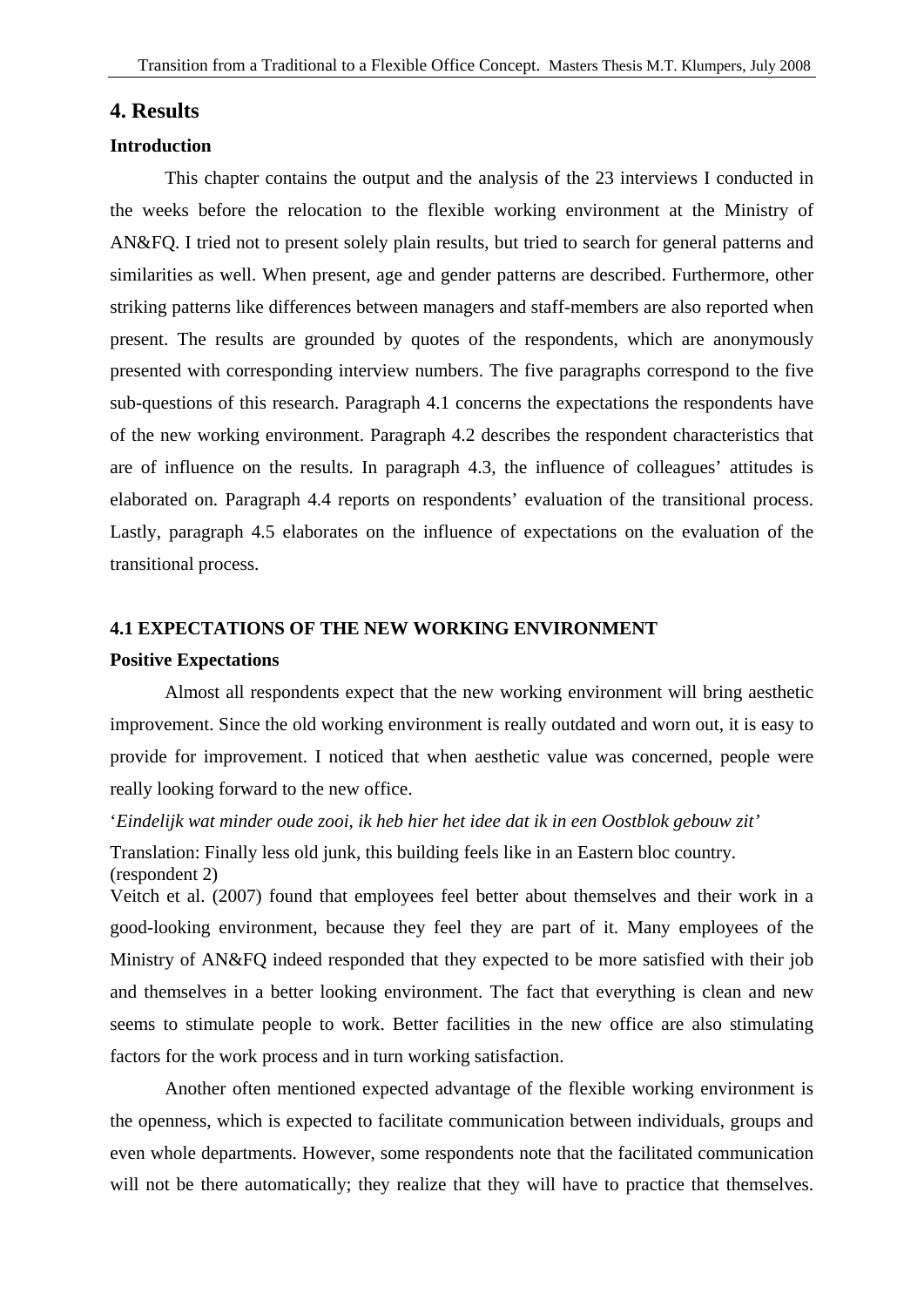People expect to be better able to reach colleagues and expect it to be easier to work together on projects in teams. Someone also mentioned that the new office concept will inspire people to work more creatively, although she could not explain why.

 It struck me that only very few respondents mentioned a more efficient work-process, because of the different workplaces for the different work-activities. This could either mean that employees do not realize this advantage yet or it could mean that employees do not intend to switch workplaces. In the research population, I guess the opinions were divided.

 Strikingly, no respondents mentioned the benefit of making optimal use of the building, even though this is one of the two motives for the change in office concept. Even managers did not explicitly mention that. This might suggest that the people in this non-profit organization are not aware of the money spend and/or wasted, however more research is needed to conclude this.

#### **Negative Expectations**

A frequently mentioned negative expectation of the new office concept is that employees are afraid that the concept will not work:

*'Ik denk dat veel mensen toch één werkplek zullen claimen, zo van Rot op, da's mijn flex-plek'*  Translation: I think that many people will claim a specific workplace, like Get lost, this is my flexible spot. (Respondent 2)

When many employees decide not to cooperate with the new office concept, the implementation of a flexible working concept will not be successful (Hedge, 1980). A respondent who worked at the department in which they experimented with the flexible office concept as a pilot study said that employees would agree to sit together every day, sabotaging the concept. People told me that they value their own workplace, since they are attached to their personal space, since it provides a little certainty and since they think it is useless and time-consuming to clear your desk every night and to search for a new workplace every morning. According to Brennan, Chugh and Kline (2002), the reluctance of switching of workplaces in a flexible working environment can lead to a less than optimal performance because people do not use the concept to the fullest.

 Further, respondents are generally quite displeased about the available amount of filing space. On average, people will have 1,5 meters per person to file their documents, which is not much compared to the situation in the traditional office concept in which people sometimes have whole cabinets at their disposal. Some respondents complain that that the amount of filing space should be matched to peoples' positions, since some positions need to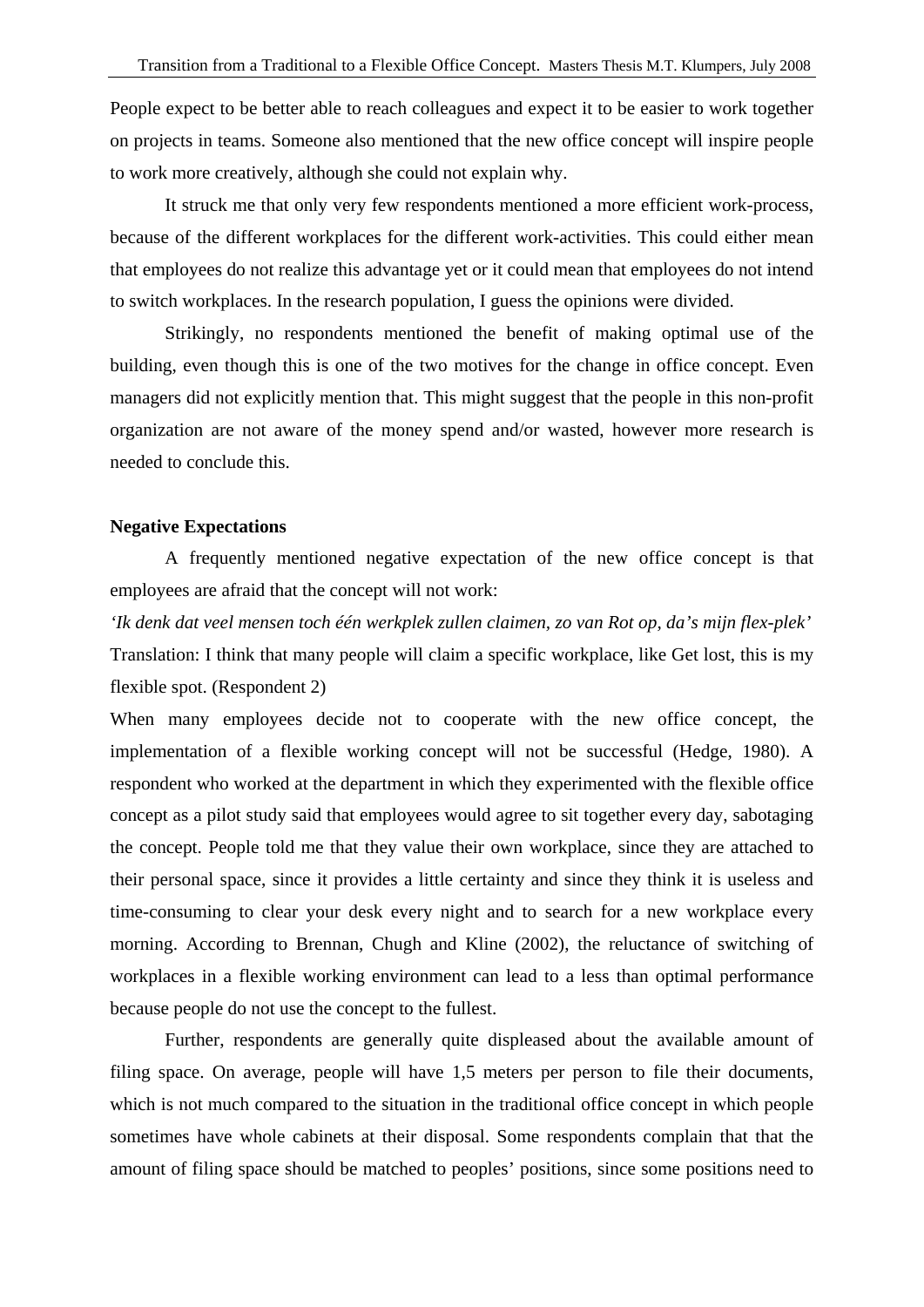store much more than others. Moreover, respondents wondered why the opportunities for digitalization were not better developed at the Ministry of AN&FQ, because they considered that a prerequisite for reducing the filing space. There are considerable age differences in the findings on filing space, which will be discussed in the paragraph on influential characteristics.

 Many respondents feared noise pollution in the new office concept; distraction by the sounds of colleagues. Some were more explicit than others:

*'Ik kan me niet concentreren en dus niet efficiënt werken als ik last heb van geluidsoverlast'*  Translation: I can not concentrate and work efficiently when I am disturbed by others.

### (Respondent 4)

## *'Misschien dat je wel wat last hebt van de geluiden van anderen, maar ik heb al een Ipod gekocht, dus dat komt vast wel goed!'*

Translation: Maybe the sounds of colleagues will distract me somewhat, but I already bought an Ipod, so I will be alright. (Respondent 11)

The fear of disturbance is mentioned by almost all staff-members. Managers did not mention this as a fear, probably since they are assigned a private room. However, managers did mention that they feared their staff-members to have problems with that. The fact that managers preach a concept they will not practice themselves is problematic as well. Staffmembers find it hard to accept and get rebellious since they do not see the managers as a supportive role model, but as authoritarian, top-down enforcer of a concept. Since the Ministry of AN&FQ is defined as a divisionalized organization (Mintzberg, 1980), it frequently differs per department whether the manager chose to work according to the flexible office concept or not. Staff-members seem to accept the flexible office concept more in departments where managers sympathize and equalize with the employees. Since the Ministry of AN&FQ in total is quite a hierarchical, top down organization, I expected employees in general to accept this mode of operation. However, during the interviews I noticed that the several departments are quite different; some flat, some hierarchical. When it comes to the acceptance of the new office concept, the flat departments were in my experience better at convincing and supporting employees.

### **Preference Traditional or Flexible Office Concept**

All in all, many employees are pretty sceptical about the new office concept. The majority of the respondents prefers the traditional office concept, since they are very much attached to their own workplace and the fact that they want to close a door sometimes to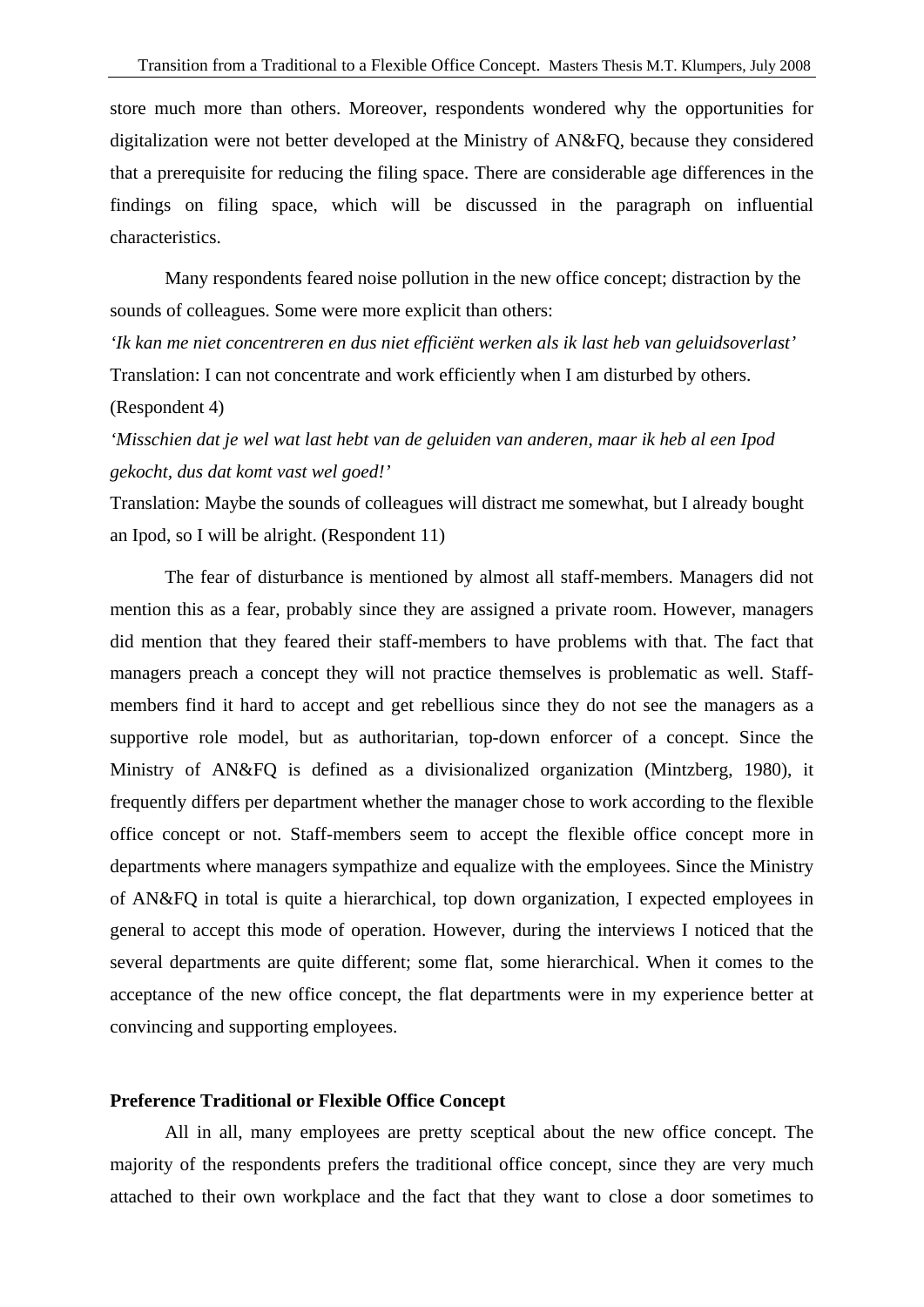<span id="page-38-0"></span>enhance concentration and privacy. It is a common human reaction to fear and resist changes (De Bruyne, 2007). Some respondents recognize that:

*'Het is een reflex van de mens vast te houden aan wat ie heeft.'* 

Translation: It is a human reflex to hold on to familiar things. (Respondent 6)

Many respondents liked the fact that the building is renovated very much, because the building is worn out and is not representative anymore. People have a natural tendency to like new material (Veitch et al., 2007), which can explain the fact that many respondents prefer the traditional office concept but within a beautifully renovated building.

It is interesting to see that managers more frequently prefer the new office concept and staff-members and secretaries often prefer the old situation. This can be explained by the fact that managers mostly remain their own office so the changes will not be that radical for them. It also occurred to me that managers are more aware of the benefits of the changes for the organization as a whole, where staff-members were more concerned with their own daily practice. It is probable that managers generally are more interested in the organization as a whole than staff-members.

### **4.2 INFLUENTIAL CHARACTERISTICS**

#### **Gender**

 In order to investigate gender differences in respondents' reactions to the new office concept, I attempted to interview an equal amount of men and women. I came across quite some gender differences during the interviews. It appeared to me that women react very enthusiastic about the fact that the new working environment is clean, well-groomed and new.

*'Alles is er mooi, schoon en nieuw, heerlijk gewoon!'* 

Translation: Everything looks beautiful, clean and new, just wonderful!

(Respondents 12, female)

Women appear to value this more than men did. Men on the other hand care more about the modern gadgets and techniques like flat screen TV's and automatic temperature panels.

 It occurred to me that in general, women are more worried about the new office concept. As the female respondents display all their worries of the concept to me, the males often solely say that they will have to get used to it. In general, women tend to worry more and are less confident of their own abilities (Oldham & Brass, 1979) so this might explain the fact that the female respondents display more worries to me. However, females are more communicative as well, so it could also be that men worry too but do not display it as much as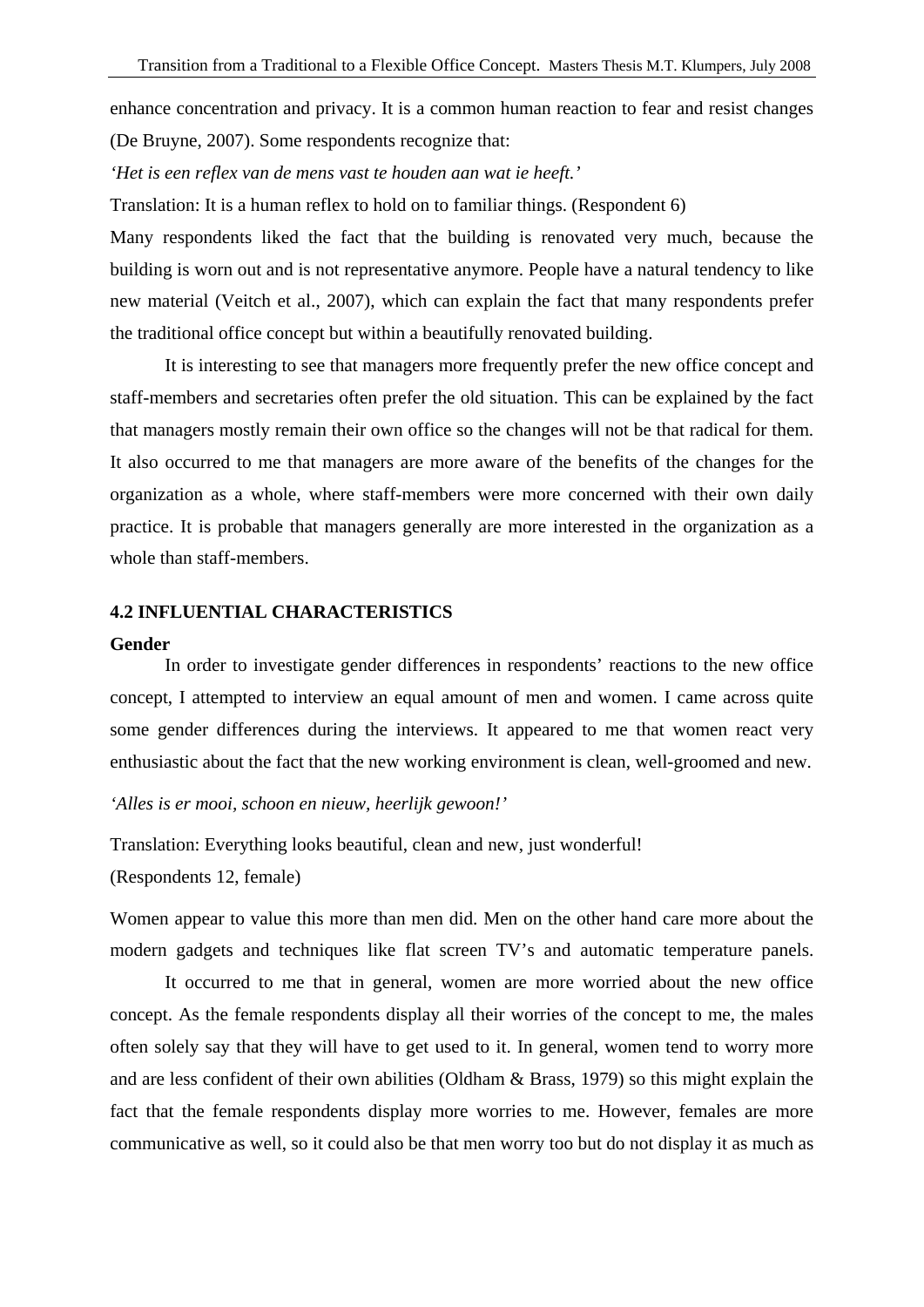the female respondents. As I tried to question them more thoroughly, it appeared that most males have similar worries as the female respondents.

 The females respondents generally dislike the fact that in the flexible office concept, everybody can see and hear what they are doing. This can also reflect the idea that women are less self-confident (Oldham & Brass, 1979). This applies mostly for secretaries and female staff-members and not for female managers, which implies either that female manager are more confident or that this does not so much apply for female managers since managers often get their own office. I think both options are of influence here.

Lastly, female respondents seem to value personal things like pictures and posters in their office more than men, probably because women strive for a cosy and pleasurable environment more. Since personal things do not belong in the flexible working environment, women have most problems with that.

#### **Age**

Generally, the older the respondents, the more problems they seem to have with the flexible office concept. Especially the large amount of open space and the fact that people do not have their own office anymore bothers older staff-members a great deal. Older respondents claim that they have always worked in a traditional office, that they are used to the way of working and it is really hard for them to change that after such a long time. *'Ik voel me gewoon te oud om me voor die twee jaar dat ik nog moet werken nog aan te passen aan een nieuw kantoor concept'* 

Translation: I just feel too old to adjust to a new office concept, for only two more workingyears. (Respondent 4, age 62)

Older people claim that it is easier to adapt when you are younger since you have less fixed habits then and younger respondents confirm that. Recently, the flexible concept is already integrated in schools and universities, preparing children and students for a modern and flexible market.

It seems that older people in higher positions have less trouble with adapting to the new system. As with gender, it could either be that the new office concept does not so much apply to older people in higher positions since they mostly keep their own office or it could be that older people in higher positions are better able to adapt than old employees. Again, I think both explanations partly apply here. Moreover, Hin (2007) suggested that old employees in lower positions will feel more frustrated than those in higher positions, since for financial reasons they have to keep working until age 65, compared to people in higher salary scales who have in general more financial freedom to stop working at an earlier age.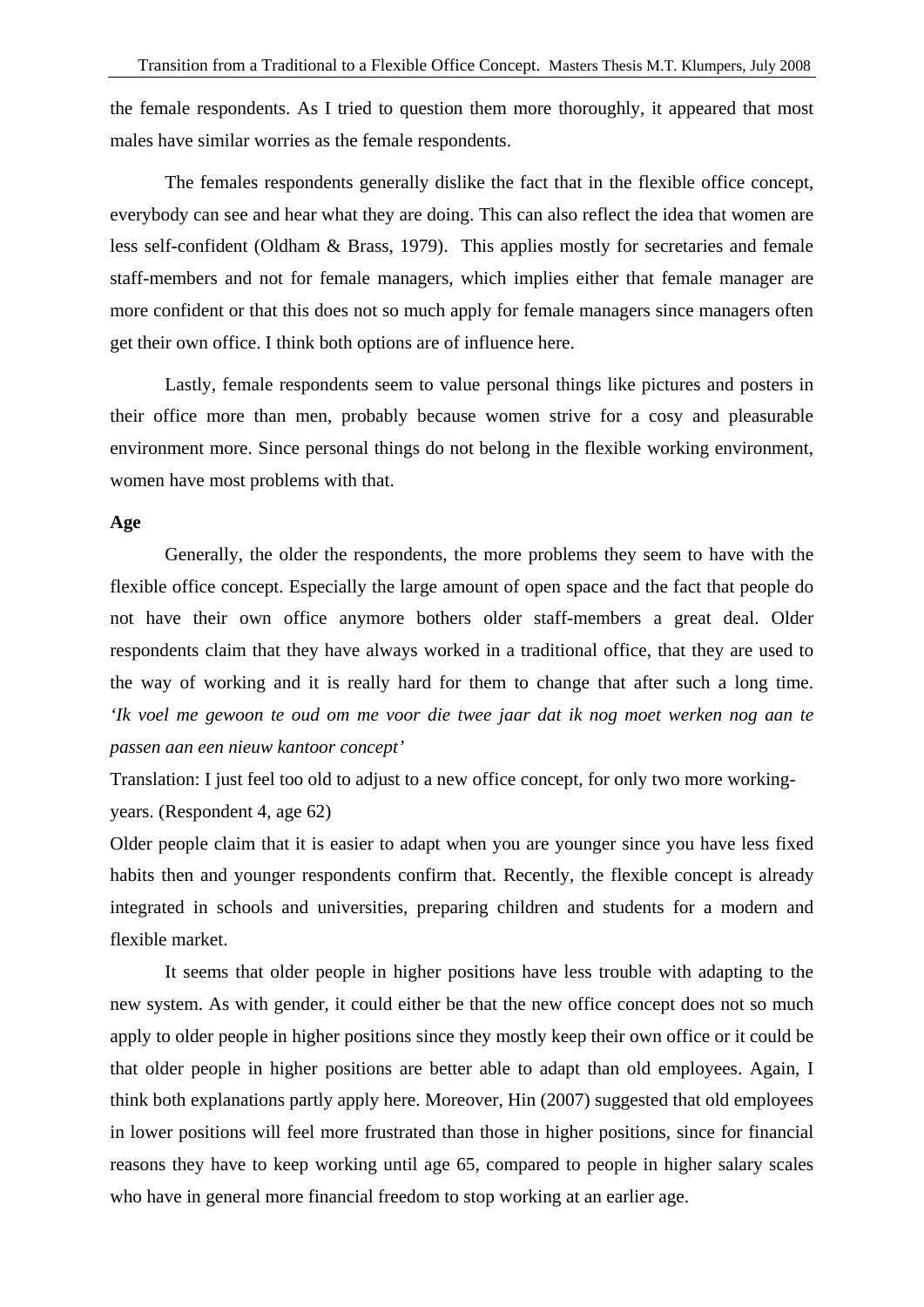<span id="page-40-0"></span>Older respondents experience more problems with the restricted filing space. On the one hand, they are less familiar with modern technology such as digital filing which forces them store everything on paper. On the other hand, older employees generally work longer at the Ministry of AN&FQ and in the course of years they have collected a huge archive. Respondents that work there only a few years do not have the problem of getting rid of their valuable archive. Both issues make older respondents uncomfortable with the restricted filing space.

### **4.3 INFLUENCE OF COLLEAGUES' ATTITUDES**

#### **Expectations of Colleagues**

Interestingly, the majority of respondents thought that their colleagues had the same expectations of the new office concept as they have. Accordingly, respondents who are very negative about the new concept think that their colleagues are very negative as well and respondents that are quite neutral think that their colleagues are also neutral in the case. Even very close colleagues contradict each other sometimes. Because of these outcomes, I conclude that the validity of these answers is not high, probably because of the social aspect that plays a role here. From these data I can not conclude how people in general think of the new office concept, however what I can conclude is that the respondents seem to make a stronger case of their answers by stating that they are not the only ones thinking like that.

The only other useable result in this section is that many respondents expected older colleagues to have adaptation-problems in the new working environment. Moreover, there seems to be a difference between staff departments and policy-making departments (Appendix II); respondents expect policy-making departments to have more difficulties with the new office concept. The most frequently mentioned reason for that is the fact that people think that policy-making needs more concentration, which they fear is rare in the flexible working environment. In conclusion, respondents generally think that some positions lend themselves better for the new office concept than others.

#### **Social Pressure**

When I asked respondents whether they experience social pressure in the process towards the new office, the majority of the respondents answered negatively. This strikes me, since social pressure is almost unavoidable in large processes like these. Probably, people are not always aware of the social processes that are going on. After questioning people more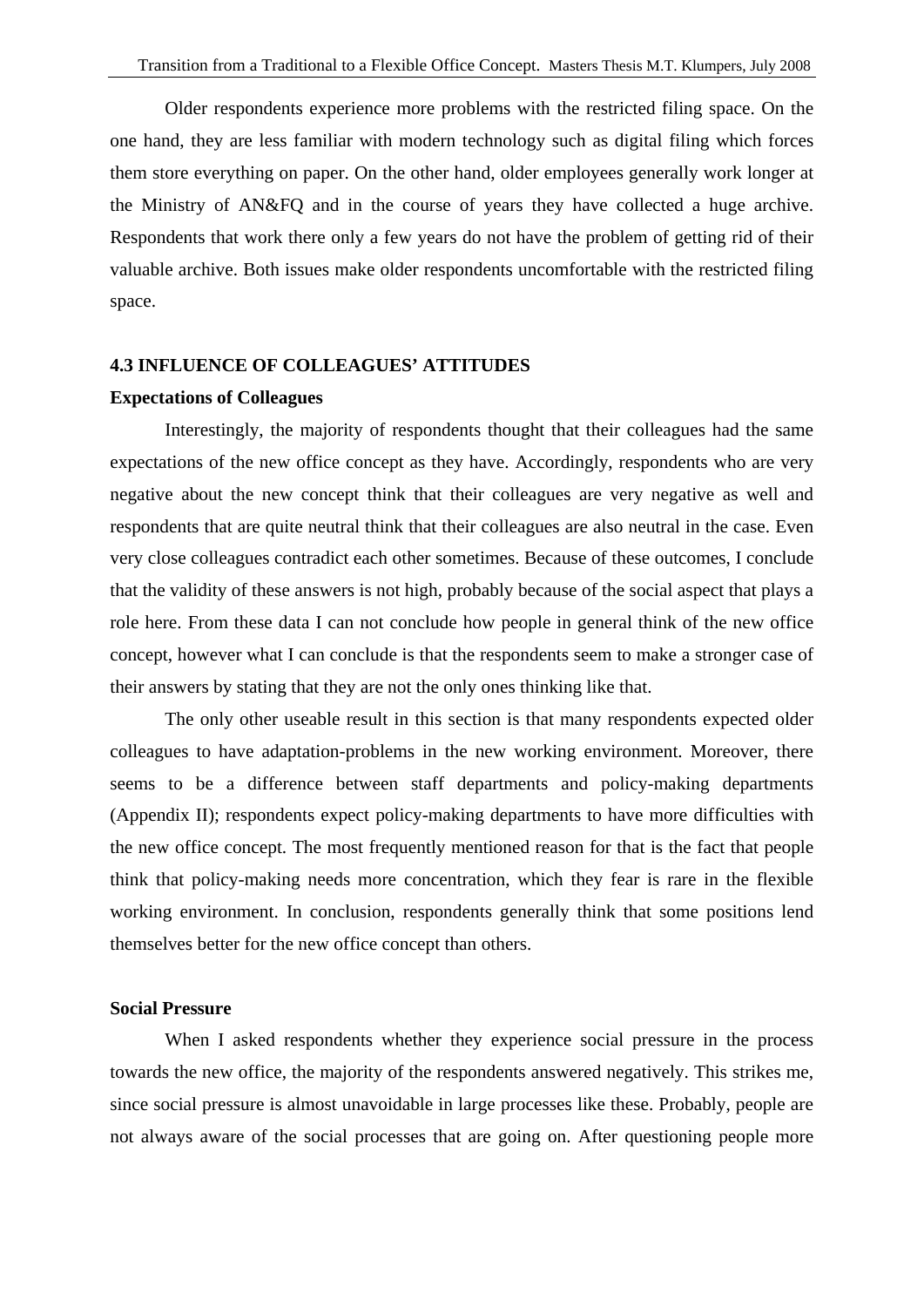<span id="page-41-0"></span>thoroughly, some respondents came around, stating that obviously people are influenced by other peoples' opinions:

*'Natuurlijk, als veel mensen er negatief over praten hebben anderen ook eerder de neiging om het wat zwarter te zien allemaal'* 

Translation: Of course, when many people are openly negative about it, others get more negative as well. (Respondent 6)

## **Potential Influence of Colleagues' Attitudes**

No respondents said that they are influenced by the attitudes of their colleagues, which seems to be a socially desired answer. It seems to me that many respondents feel ashamed to admit that the formulation of their opinion is influenced by that of others, even thought sociologically speaking that is quite normal. When asking more questions on the subject, some respondents said they are influenced by external experts and books on the subject and stories of organizations that recently switched to a flexible working environment, for example the Ministry of Economic Affairs. It seems contradictory that respondents first say that they think that their colleagues have the same expectations of the new office as they have, but then later on state that their colleagues' attitudes were not of influence on their attitudes.

Managers frequently say that they are not influenced by others, but that they are the ones influencing their staff-members in a positive and motivating way. One manager describes herself even as an ambassador for the flexible office concept. When I asked them whether they tend to convince people in daily life as well, or that they act like that because of their managers position they all thought they act from their position as a manager. Probably, people with leading and dominant personalities are more inclined to opt for managerial positions.

#### **4.4 EVALUATION OF THE TRANSITIONAL PROCESS**

 Repeating, the transitional process is the total of all informational sources and activities to inform, prepare, convince and inspire people for the new working environment. This chapter, on the analysis of respondents' evaluation of this process is generally split up in three parts. The first part concerns the evaluation of the several elements of the process, grouped according to the stages of change model (Prochaska & Diclemente, 1984). The second part deals with the primary goals of the transitional process and the extent respondents considered these goals satisfactory seized. The last part includes an analysis of respondents' suggestions for improvement of the transitional process.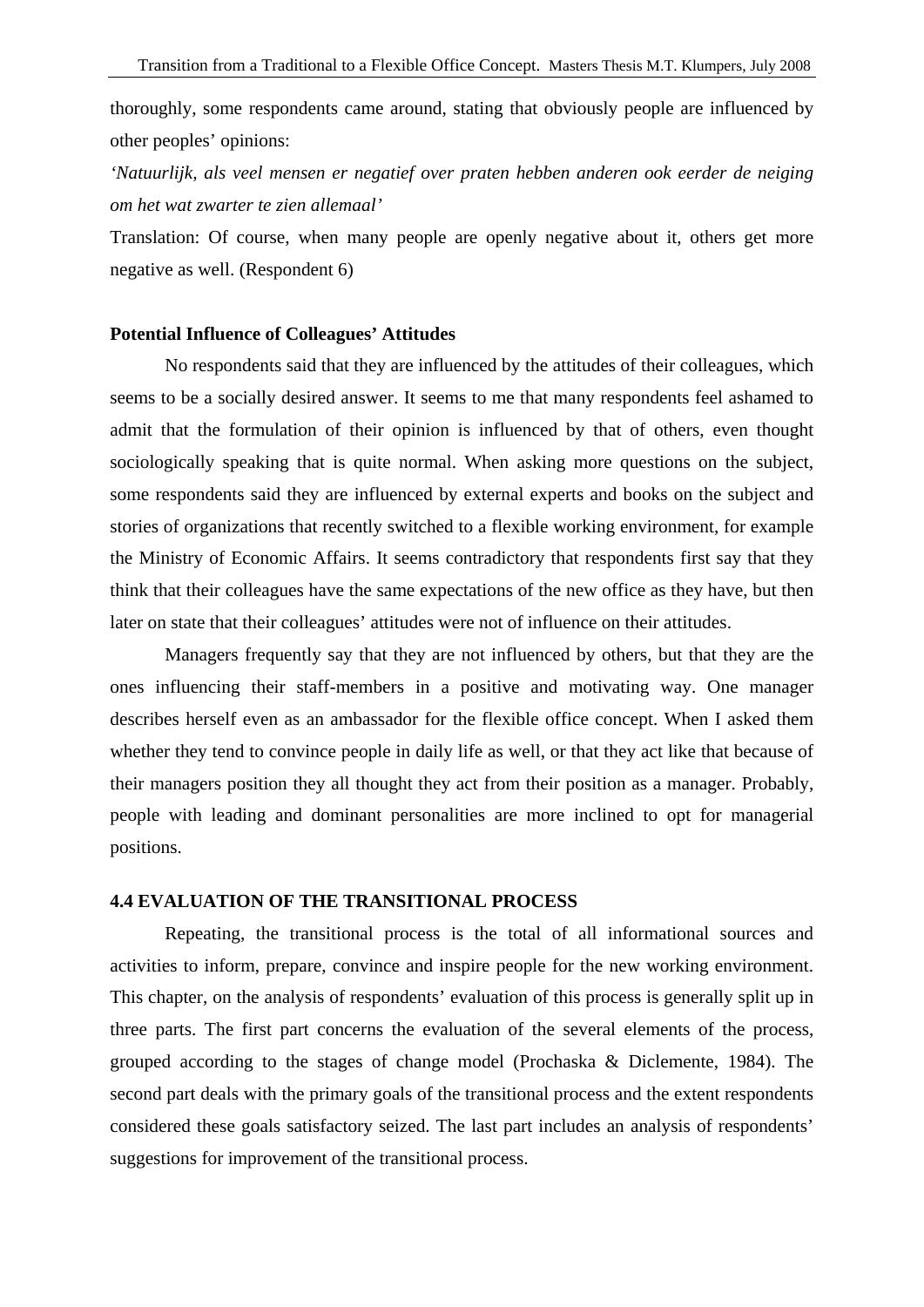#### **I Elements**

 In this paragraph, the different stages of the transitional process will be evaluated. Since at the time of data collection only the contemplation phase and the preparation phase occurred, most emphasis is on those phases of the stages of change model (Prochaska & Diclemente, 1984).

#### **The Contemplation Phase**

In the contemplation phase, people consider changing their behaviour by calculating the pros and cons, so what is needed in this phase is general information in order to enable people to make these calculations, best provided by mass media (Van der Ban, 1974).

Respondents evaluate the Newsletter Bezuidenhout 73, which is published every six weeks generally as informative. Nearly all respondents frequently read the newsletter to keep up to date with the progress of the renovations. The newsletter is considered good background information, informing people of facts. However, what respondents miss in the newsletter is more practical information on the softer side of the new office concept. A common complaint is that the information in the newsletter is excessively technical. Another complaint is about the fact that the newsletter is printed:

*'Ik vind het echt zonde van het papier, als we dan bezig zijn met een digitaliseringproces, waarom wordt zo'n krantje dan nog gedrukt?'* 

Translation: What a waste of paper, why should this newsletter be printed while we are so into the process of digitalization? (Respondent 2)

 The reactions to Intranet were quite similar to those to the newsletter: informative but very technical. Also, many respondents say that they only read messages on the front-page and do not actively search for more information. However, they state that they know that information is there and if they would need it they would know where to look for it. As a consequence, people in fact do not know what is on the Intranet and complain about the lack of information on the human aspects of the new office that was actually available at a certain moment. The problem is that people want information, but they do not seem to want to take the trouble searching for it. Especially people that are negative towards the flexible office concept appear to expect the information to come to them, and even when it does it seems not sufficient.

A clear pattern is that older respondents read the newsletter more frequently and younger respondents use the information on the Intranet more, which can be explained by the fact that younger generations are more raised with digital facilities. Moreover, managers point out that they use neither the newsletter nor the Intranet, because they come across the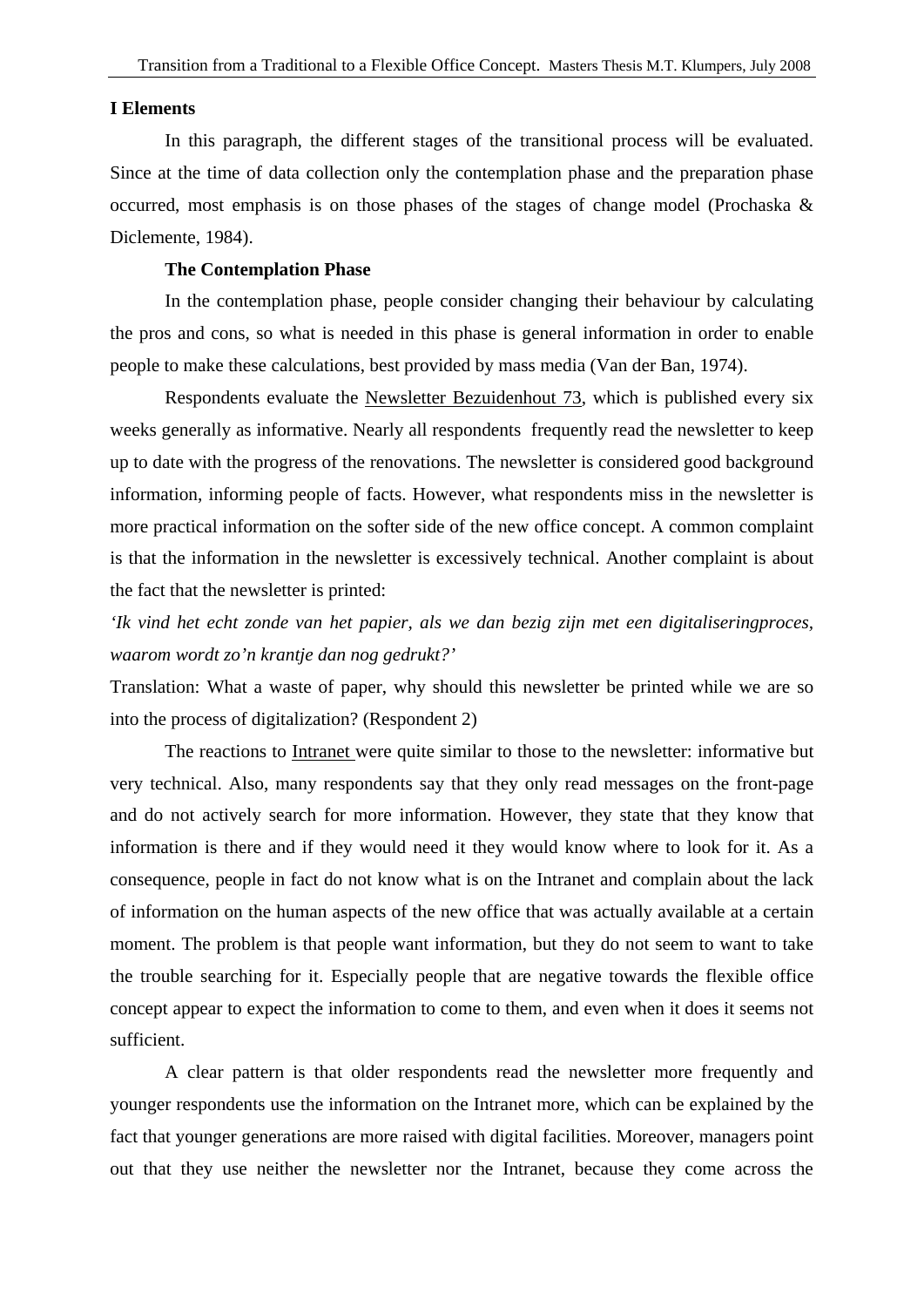information in other sources, like board meetings. Nearly all respondents claim they only scan information in both mass media quickly, because of the fact they are occupied with their daily activities.

Visual aids are generally judged more positive. Respondents find it helpful for the image-forming of their new working environment, especially females that are probably more visually oriented. Since the new office looks very nice, people told me they get stimulated by seeing pictures. Some respondents, however say they would have liked to see the pictures earlier in the process. Generally, respondents are most enthusiastic about the virtual tour: pictures of a tour through the new working environment. By not only showing one standard workplace, but also the restaurant, the service unit, meeting rooms and more, people get the broad picture and feel well-informed.

 In the contemplation phase, most respondents are not yet aware of the existence of the Flex-it cartoon. People only rarely know Flex-it from his appearance in pictures and on writing paper; his role as a promoter of the new office concept in general is not clear to people and is not serving its purpose. I showed respondents a picture of Flex-it and explained what message he stands for and asked them what they think of the use of a cartoon in the transitional process. The majority of the respondents does not feel triggered by the cartoon, and they figure the use not lucrative in communicating a message. Most respondents, however, also say that even though the cartoon has no effect on themselves, they think that it might have an effect on other people within the Ministry of AN&FQ. The divisionalized structure of the organization might play a role here, since every department operates differently and may profit from different things. Where most staff-members and secretaries suffice telling me that they are not affected by the cartoon, managers tend to dwell on the reasons for that. According to those managers, Flex-it will be more convincing when he and his purpose are properly introduced from the beginning. Most respondents find the use of a cartoon childish and effecting suspicion about the transition to the new office only being fun. One optimist respondent figures the cartoon helpful:

*'Je zou het kunnen zien als een stoere, jonge man die ons door het proces heen helpt, met een houding van we gaan ervoor!'* 

Translation: You can see Flex-it as a tough, young guy who takes us through the process with an active attitude. (Respondent 23)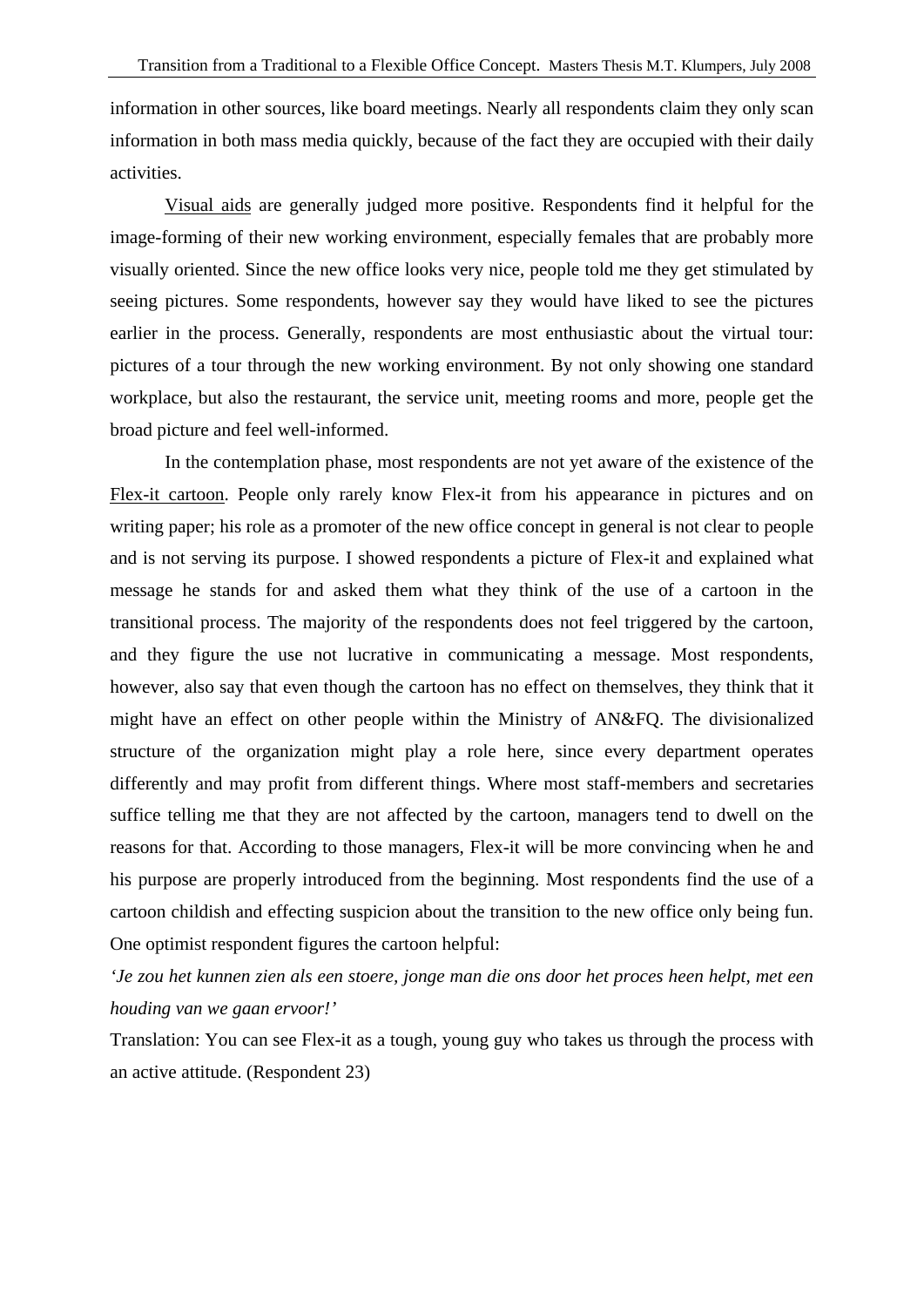#### **The Preparation Phase**

 In the preparation phase, people intent changing their behaviour, taking up information they need for the new behaviour, according to Van der Ban (1974) profiting most from small group meetings, workshops and playing educational games with their colleagues.

Nearly all respondents participated in the 'Personal Efficiency Program' (PEP), which is a practical training for employees to improve work efficiency mostly in flexible working environments. Most of them say they learned some useful things there, older respondents apparently learned more than younger ones because the younger ones probably had more foreknowledge when it comes to modern technology. Some respondents find the training redundant:

#### *'Ik weet al hoe ik mijn bureau moet opruimen!'*

Translation: I already know how to clear my desk! (Respondent 16)

Staff-members are a bit upset that managers most often do not participate in the training, afraid that the managers will implement the rules of the flexible office concept in which they will not participate themselves. When I asked the managers why they did not participate in the PEP training, it appeared that more often than not they already did the training in the past, leading the staff-members to wrongfully conclude that they get a different treatment than managers.

Respondents consider the target group meetings, which are workshops specifically organized for certain groups of employees (e.g. secretaries) useful. Managers find it helpful when the Project Team, which is in charge of the organization of the transitional process towards the new office concept, comes to management meetings to explain about the new office concept and the transitional process. Moreover, managers responded that they profit from the manager workshops as it is informative and they hear more about how other departments handle things. Here, again the divisionalized structure of the Ministry of AN&FQ comes into play, with the management workshop as a lucrative bridge between the departments. Even though the managers find the management workshop fruitful, they generally find a visit of the Project Team in management meetings more lucrative since more specific and practical information is provided. Secretaries find the workshop for secretaries very useful, since a lot of daily, practical things are discussed and become clear for them there. As the managers, the secretaries value the fact that they could discuss the matter with colleague secretaries from other departments. Just as well, the respondents appreciate the lunch meetings per department, during which information is given on the new office concept for that reason.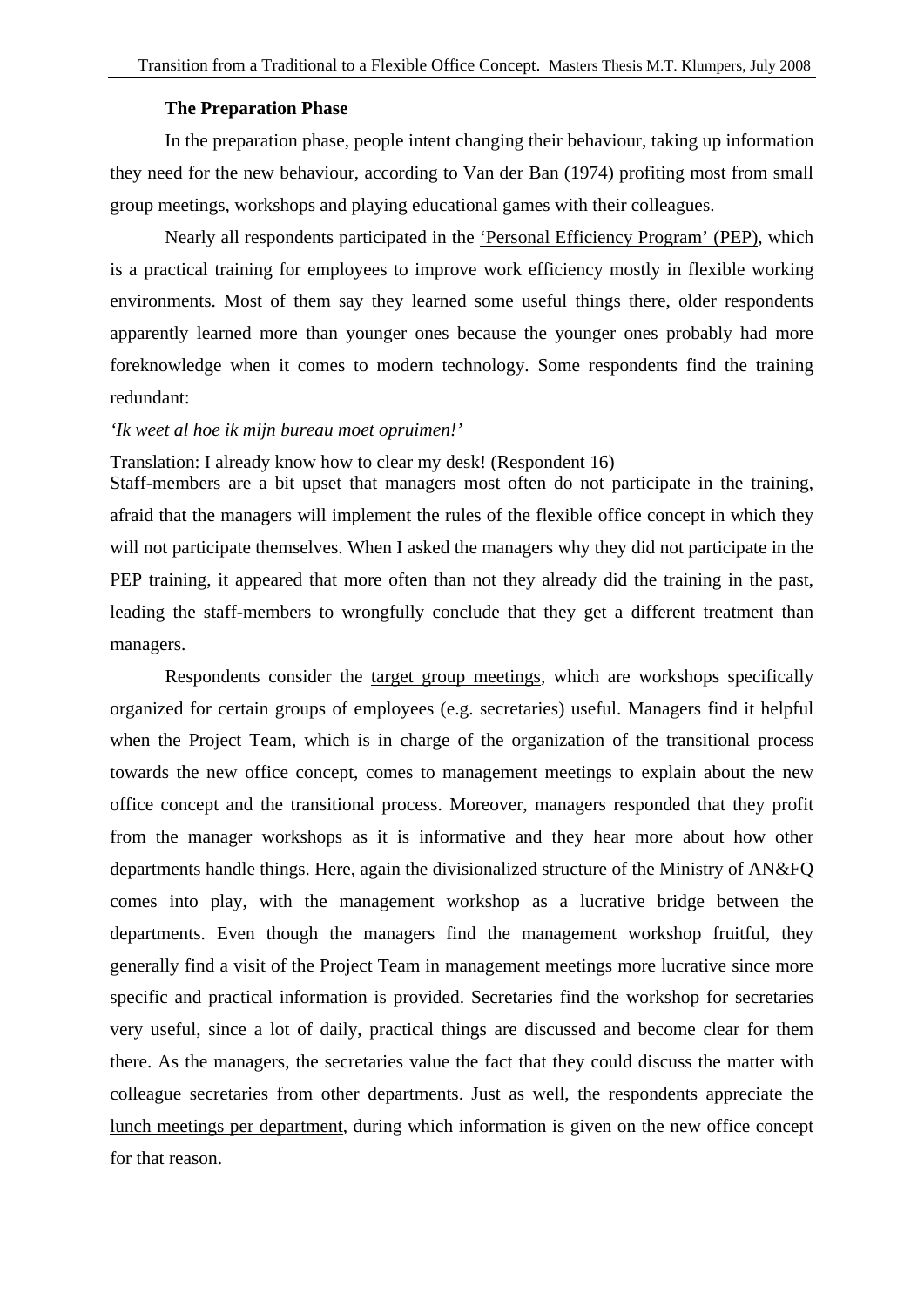The respondents that are neutral to positive about the flexible office concept became even more positive by attending the introduction tour and drink in the new working environment, during which employees can view the new office concept and come up with practical questions. Their fairly positive expectations are confirmed by what they see in the new office. Respondents with a negative attitude on the other hand found a confirmation of their negative expectations in what they see in the new working environment, for example about the openness and the noise. Quite some respondents say they would have liked to visit the new office in an earlier stage of the transitional process, so that it becomes less abstract. People appear to be afraid of the unknown, and as soon as they know more details this fear decreases.

During the data collection, only one respondent knows the workplace game, which is a game with which employees of the Ministry of AN&FQ can practice practical situations in the new working environment. After my explanation of what it is, most respondents find it useful and a good practice for the real thing. More promotion of this game seems to be a good investment.

The cartoon Flex-it should be much better promoted in the preparation phase. Only a few respondents know it exists, and often do not even know what his purpose is. The cartoon could in this phase be very useful in presenting the new work floor rules, making employees familiar with them in a playful way.

#### **The Action Phase & The Maintenance Phase**

 Concerning the action and maintenance phases, respondents are worried about who will have the role of addressing people that do not obey the new work-floor rules like the clean-desk policy or eating behind the desk. In response to the question who they think should be responsible for that, most staff-members say that the managers should be the role models and the ones who should keep order. However, they immediately recognize that managers that keep their own office would not be good role models and probably not good order keepers either since it is not very credible to preach something you do not practice yourself. Managers are mostly of the opinion that they indeed have some role model function but that the addressing of people breaking the work-floor rules should be the responsibility of some special team. The most important reason for that is that they claim to lack time:

*'Ik heb echt geen tijd om een beetje politie agentje te spelen'* 

Translation: I do not have time to act like a policeman. (Respondent 7)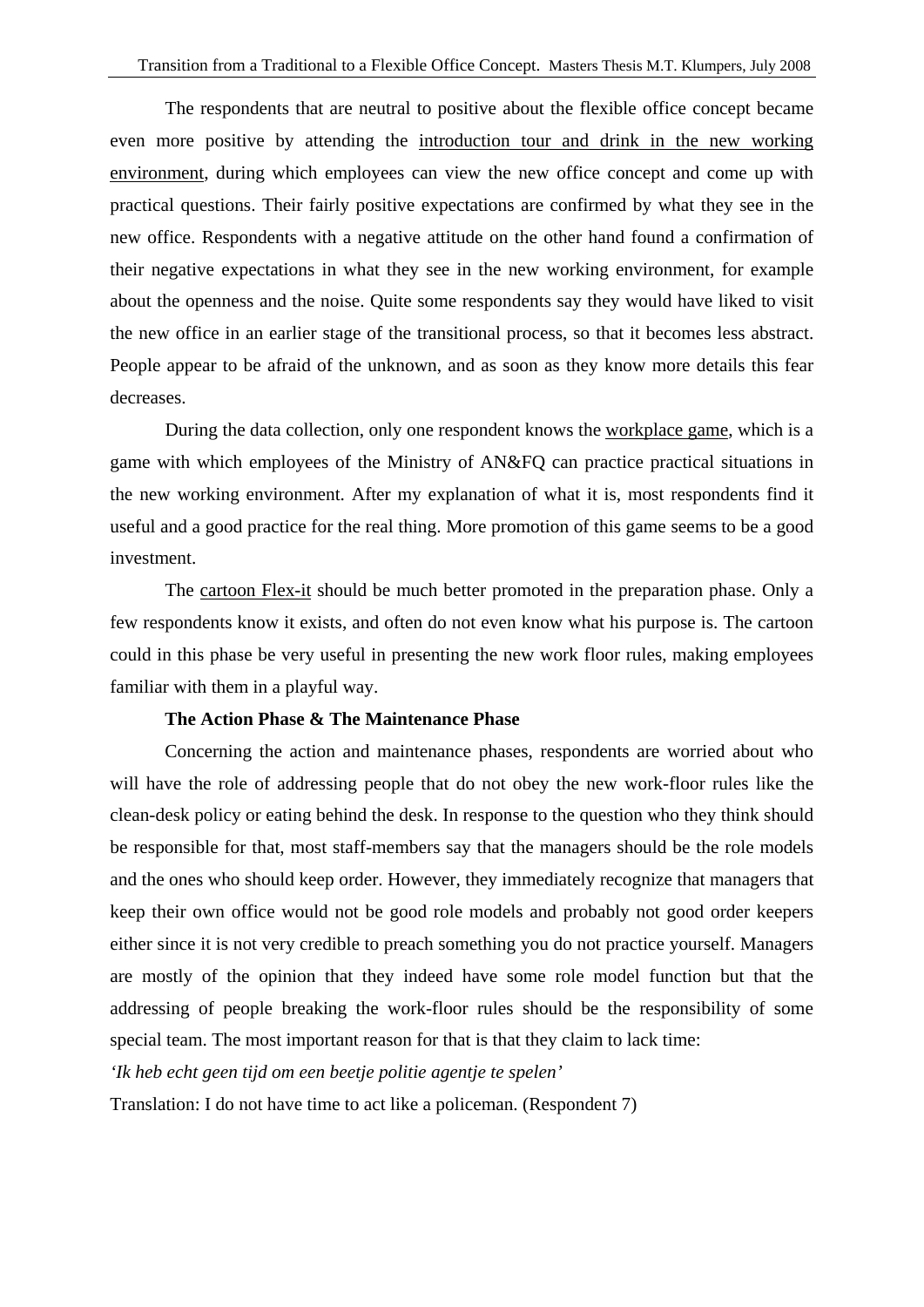#### **The Relapse Phase**

Already during the transitional process, quite some respondents predict that the new office concept will not succeed at the Ministry of AN&FQ since many people beforehand say that they will not cooperate with the concept. Many others are very sceptical during the transitional process but predict that when they are in the new office they will get used to it and they will be fine. The future will show whether a relapse phase will take place.

## **II Goals of the Transitional Process Knowledge**

 The first goal aims at informing people of what the new working environment is and what preparations they have to make in order to be able to make optimal use of the new working environment. The majority of respondents answers that they feel they have sufficient knowledge, mostly thanks to the target group meetings and the introduction-tour in the new working environment where people received specific information and had the opportunity to ask questions. Most respondents indicate that the more specific the more useful the information is to them. In a more personal setting, people dare to ask more questions and consequently learn more. Especially staff-members indicate that they are not interested in the general ideas behind the new office concept, but more in the practical details so that they know how to act in it. Managers seem to be more interested in the benefits for the organization as a whole, and consequently in the general lines of reasoning behind the concept. However, this could be influenced by the fact that most managers only cooperate with the new office concept to a certain extent and therefore feel that they do not need practical details on the implementation.

## **Attitude**

The second goal aims at making sure that the employees have a neutral or positive attitude towards the implementation of the new office concept. Many respondents say that their attitudes towards the new office concept did not change substantively as consequence of the transitional process. They say that they formulated their attitudes very carefully beforehand and that their expectations are confirmed by the information in the process. The only sources that seem to be influential in changing peoples' opinions are the introduction tour in the new office and the secretary and managers workshops. Especially female respondents seem to feel comforted by seeing the new office, since women are visually orientated, according to some of the women themselves. However, an older, male respondent says his concerns about the new office were confirmed during the introduction tour: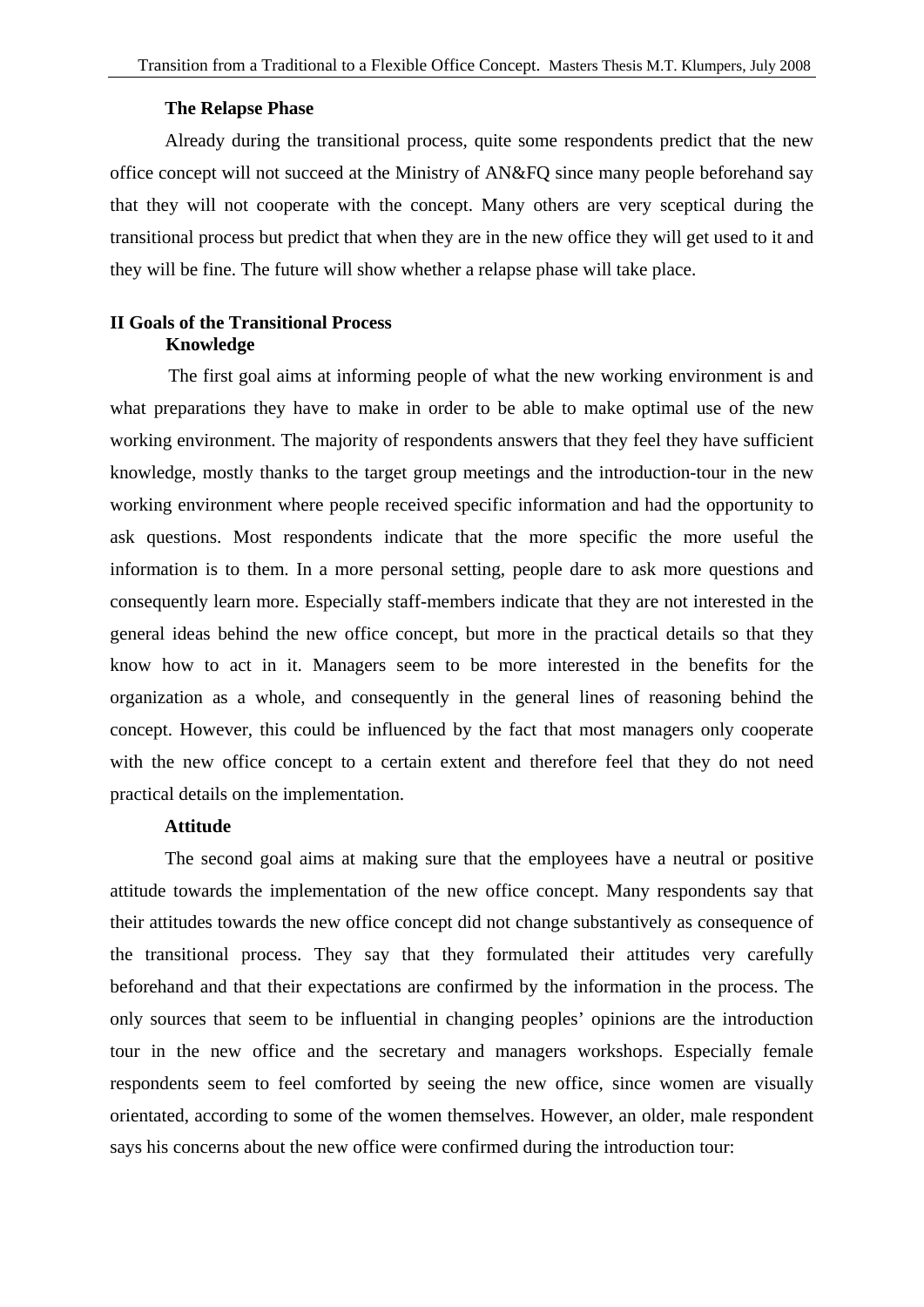*'Toen ik zag hoe dicht we op elkaar in een open ruimte moeten gaan werken werd ik nog negatiever.'* 

Translation: When I saw how close together the desks are in the open space, I even grew more negative. (Respondent 4)

The secretary and managers workshop appear to be effective because a certain group of people is addressed personally, which makes people feel better at ease and allows them to ask more specific questions.

## **Behaviour**

The third goal aims at getting people to contribute actively to the implementation of the new office concept. Since respondents are still situated in the traditional office at the time of the interviews, the new behaviour can only be implemented to a certain extent. However, most respondents say that they already try to work according to the clean-desk policy and are already shrinking their paper archive. The PEP training and the organized archiving days are said to be the most important stimulants for that. Even though many people say they find it difficult and inconvenient to work that way, most want to practice with it anyway.

#### **Integration**

The last goal aims at carrying out an integrated message, by sharing knowledge within the organization on the new office concept. Most respondents say that they experience an integrated and consistent message concerning the new office concept. The majority of people know who belongs to the Project Team that organizes the transitional process and to whom they can address questions and suggestions. People that claim not to know what to do and who to address also admit that they are not actively involved in the transitional process by their own choice.

#### **III Suggestions for Improvement of the Transitional Process**

 Most respondents found the transitional process pretty satisfactory, however still quite some suggestions for improvement of the transitional process arose when I asked respondents about it. Only the suggestions that were made by a considerable amount of respondents are presented in this paragraph. These suggestions are also processed in chapter 6, which contains recommendations to the policy-makers of the Ministry of AN&FQ for improvement of the transitional process in subsequent stages.

First, quite some respondents suggested that the organizers and the architects should listen more closely to the wishes of the users of the new office. It came to my attention that some years ago a research agency investigated peoples' wishes concerning the office space,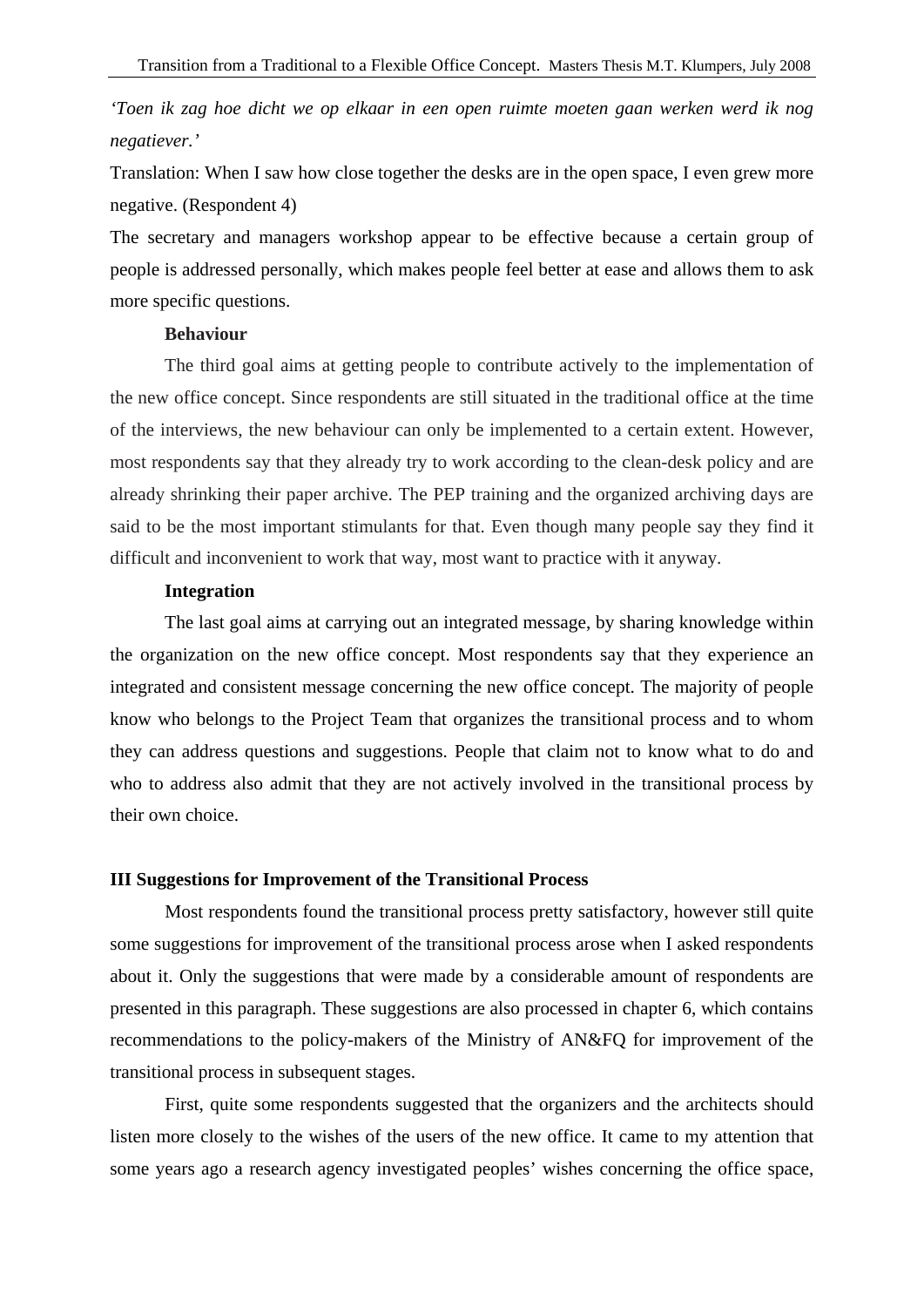which are ignored in the architects plans according to some. Moreover, one department of the Ministry of AN&FQ already experimented with a flexible office in a pilot study. It seems that this experiment failed and that people kept their own offices, walls and fences were build to close off open space and the clean-desk policy did not work properly either. Quite some respondents are surprised and offended by the fact that a flexible office concept is introduced, regardless of the previous findings in this pilot-study.

Secondly, some respondents suggested that the ultimate goals and benefits of the implementation of the flexible office concept should be better communicated, since many people do not know what the actual reasons for the change in office concept are. I often hear that people think or fear that the changes are only implemented for financial reasons, which does not stimulate people. Especially staff-members, who are not very much concerned with the development of the organization as a whole, do not feel motivated to change their workroutines for financial reasons only. When they would be more aware of the personal gains in their working process, they would feel more intrinsically motivated to change working behaviour. Managers seem to know better what the ultimate goals of the change in office concept are, which they should communicate more clearly to their staff-members in order to improve the transitional process.

 Furthermore, what many respondents miss is sort of a calendar or time-line of what is happening at what moment in the process. This was hard to realize in this phase of the process since the renovations took longer than planned and the relocation date is postponed several times. Still, people would have liked to see an overview of planned activities before, during and after the relocation to the new office to know where they are. As De Bruyne (2007)

 suggested, people do not like change since it brings uncertainty. Good communication can solve a large part of that problem. When there would be a clear, publicly available timeline, which clearly maps the process, there would be less uncertainty.

Lastly, many respondents feel the need for practical information about a work day. I often heard the suggestion for a video or photo series of the process of a workday at the Ministry of AN&FQ. Because quite some small things change, a clear description of the process from walking into the building, searching a desk, logging in, getting work material, printing documents, getting coffee, going into a meeting, having lunch to logging out and walking out of the building would clarify a lot. Such a video is in the end developed and shown to the people on the day they move into the new office, however many respondents would have wanted to see that much earlier in the process.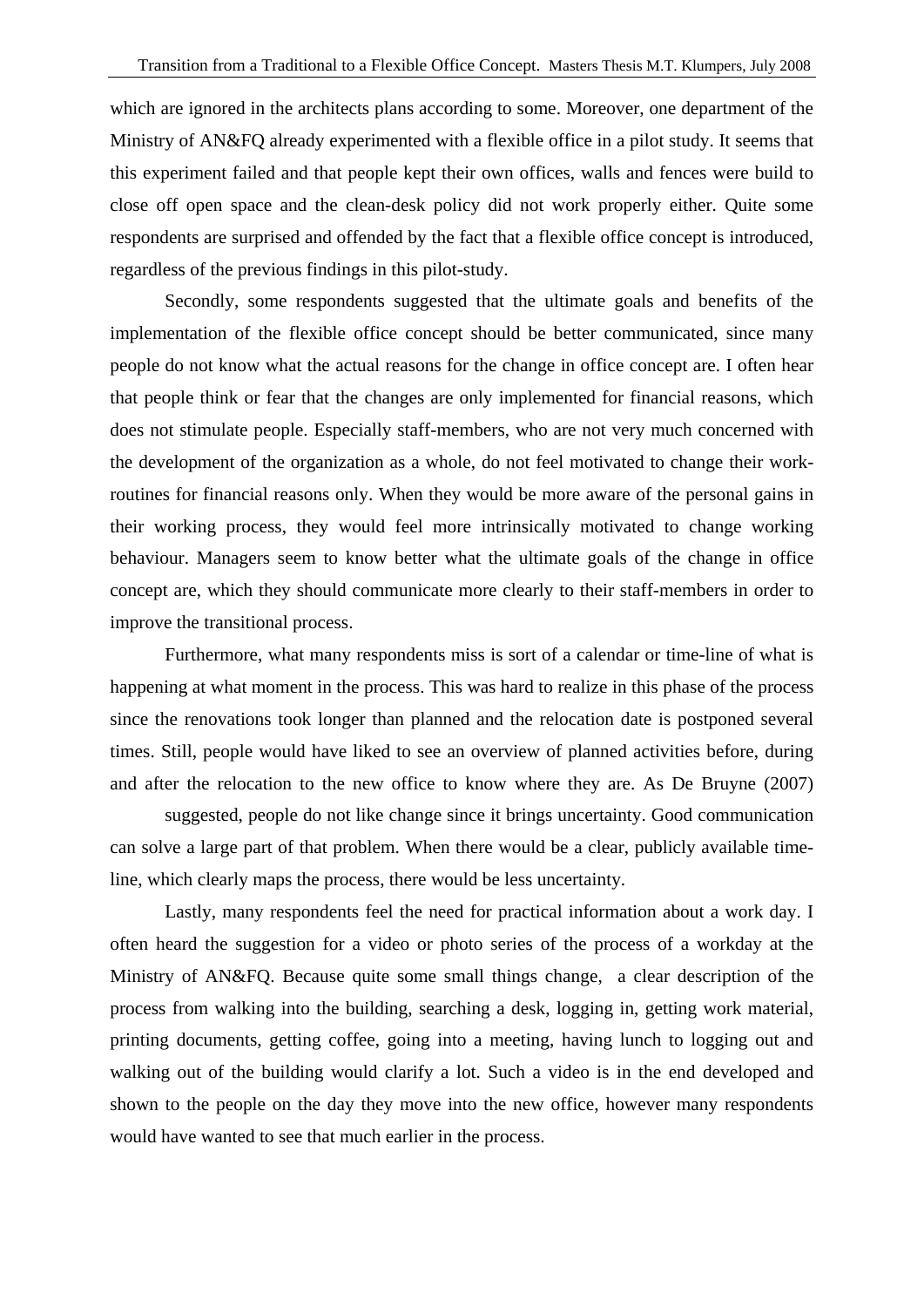## <span id="page-49-0"></span>**4.5 INFLUENCE OF EXPECTATIONS ON EVALUATION**

Interestingly, in the question whether peoples' expectations beforehand influence their evaluation of the transitional process a sex difference became clear; males denied and females confirmed the influence of their expectations on their evaluation. Almost all male respondents claimed that they where very neutral in their evaluation and perfectly capable of separating their expectation from the evaluation. Most females, on the other hand, acknowledged that humans are influenced by prejudice and expectation, either conscious or unconscious. According to the results of Crisson, Seta and Seta (1995), Roch and Poister (2006) and the theory of the self-fulfilling prophecy (Merton, 1968), the female response seem to be more prone. Males seem to be less self-reflective and self-aware but this could also be explained by the fact that men generally are more self-confident. Of course, this is a difficult question, which could have influenced the quality of the answers. Further research on this issue is needed.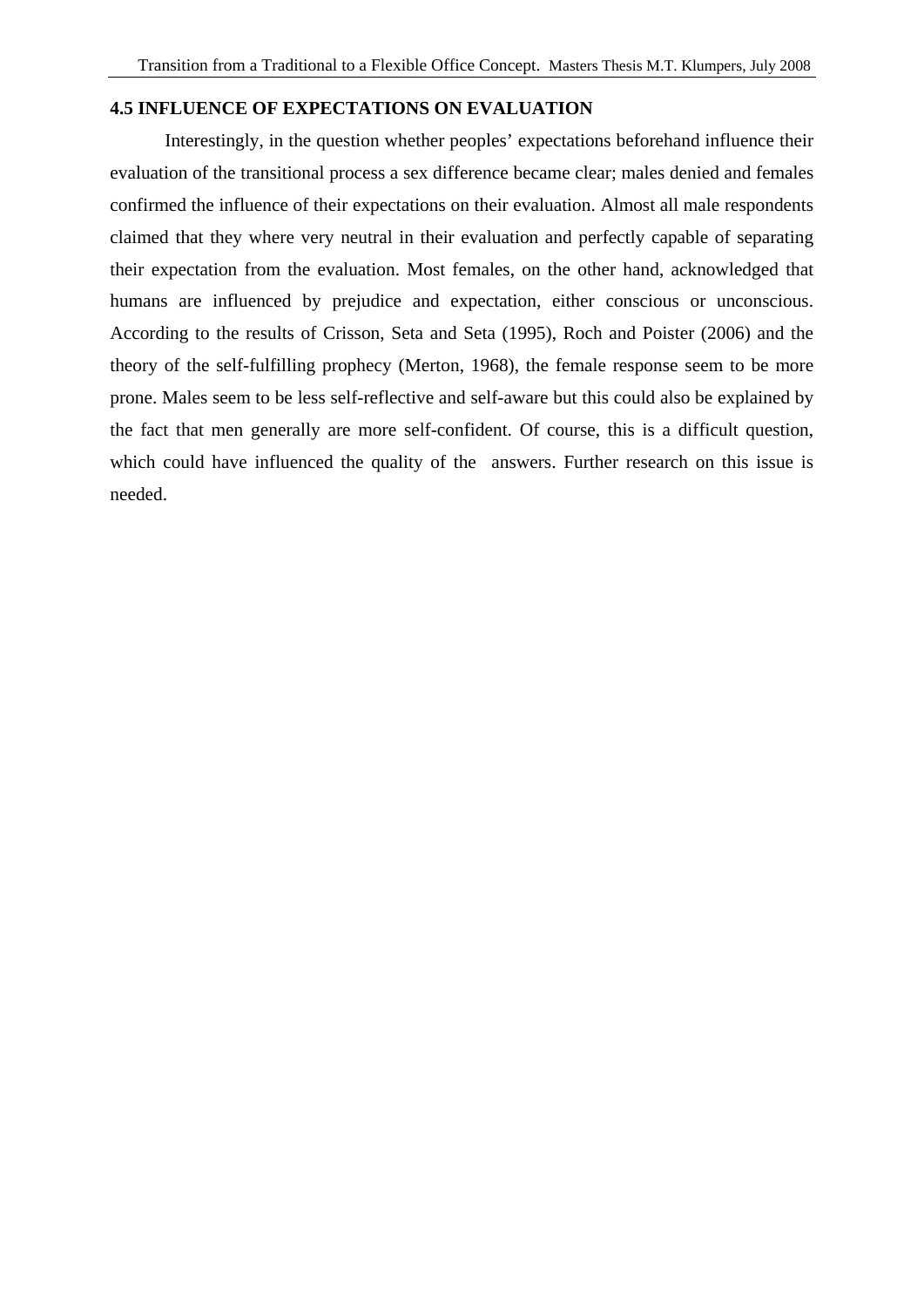## <span id="page-50-0"></span>**5. Conclusion**

This thesis is structured according to the central research question that consists of three parts.

*'What are the expectations of the Ministry of AN&FQs' employees for working in a new flexible working environment, how appropriate do they evaluate the transitional process and to what extent are the employees' expectations of influence on their evaluation of the transitional process?'* This concluding chapter will provide an answer to this central research question.

Generally, employees of the Ministry of AN&FQ are fairly negative on the new office concept. Respondents have several reasons for their negativity, which correspond to the existing body of theory. These attitudes are most likely of influence on the success or failure of the transitional process to the new office concept, matching with the directive 'attitude to behaviour' in the theory of planned behaviour (Ajzen, 1985). Since the respondents are not really convinced of the benefits, they are not likely to try their very best to adopt all aspects of the expected new behaviour in the new office. Therefore, people will linger on in their old habits, which is not inspiring the new office concept.

As expected beforehand and descending from the theory, age differences are present in the research sample. Strikingly, no extra arrangements are made for older employees, exemplifying the fact that very few individualized measures are developed for different groups of employees. Target groups meetings for specific positions within the organization are the only elements that are exclusively for certain groups of employees. As the target group meeting are very well received, elements of the transitional process that take into account employees' age might append to the quality and effect of the process.

Ostensibly, managers can easily say that they support the new office concept, since most of them will not participate in the flexible concept to the fullest. As the managers do not set a good example, they do not convince staff-members to cooperate with the concept, but create the opposite effect. The staff-members are antagonized because it does not seem right that they have to change their behaviour, which they do not like in the first place, and that the managers do not.

Furthermore, the respondents are not at all keen about the fact that the results of the pilot study seem to be ignored. In that pilot study with a flexible office in one department of the Ministry of AN&FQ, it appeared that people stayed in the same workplace every day and built fences and walls in the open office to close off their workplaces. Many respondents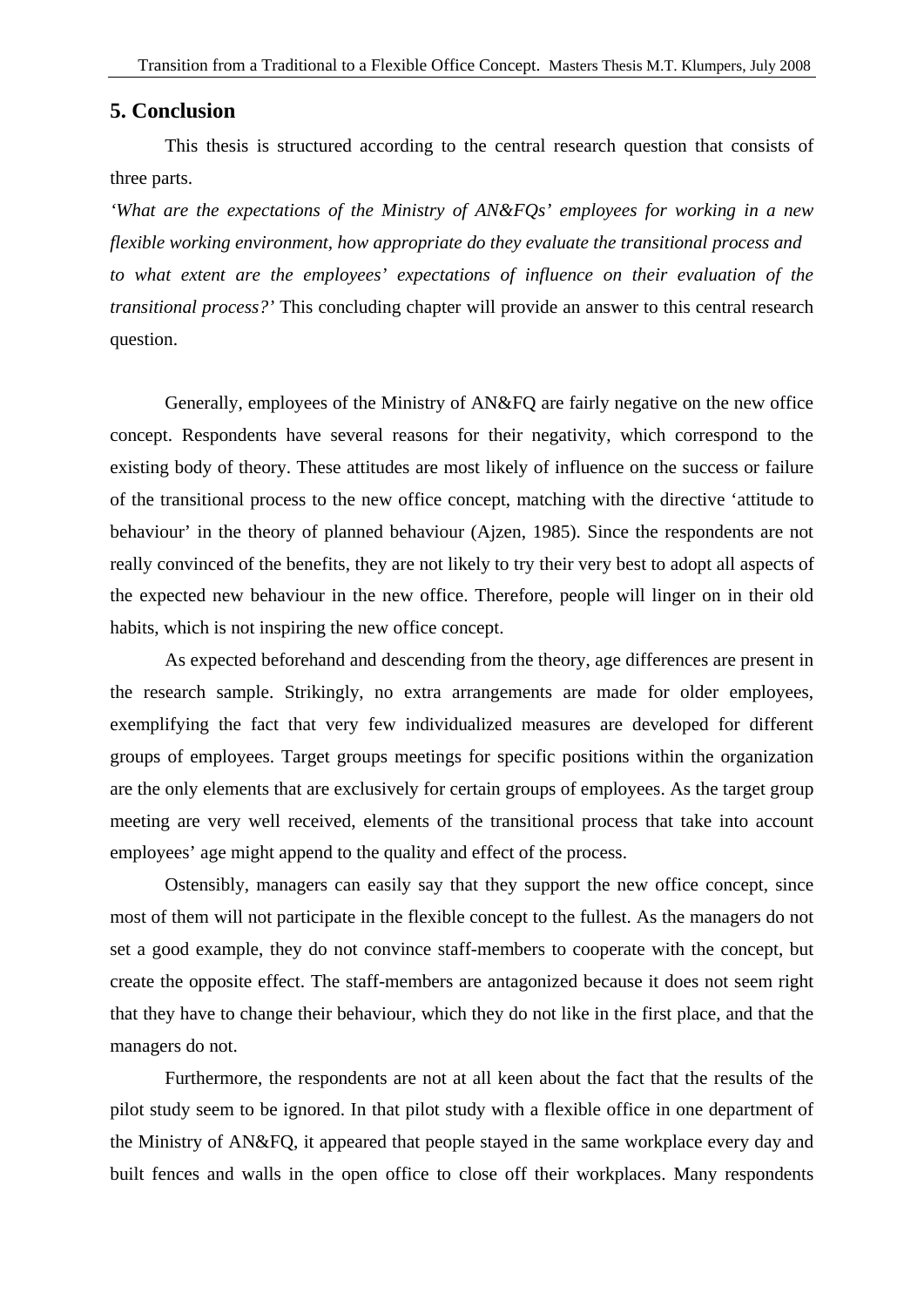question the use of a pilot study when the results are ignored and the primary plan is pushed through anyway. From the theoretical framework, it appears that when people feel that their opinions are not taken seriously and that they do not have influence in the process, they are not motivated to change their behaviour. In a large governmental organization, policy frequently needs to be implemented top-down, however performing a pilot study and ignoring the results feels for the employees as keeping up appearances.

Many of the respondents expect dilution of the concept, with subsiding strength of the work-floor rules. Since it is not clear who should uphold and check upon the rules, social control among colleagues is the only direction. But in departments where many people are negative about the concept, people will not correct each other but stimulate each other to ignore the rules. One would expect that adults could take responsibility for the execution of new rules themselves, but it appears that when they do not agree with the new concept, some will not accept it and can act quite infantile. Also, social influences of colleagues with a negative attitudes can fortify this. The beliefs of other people can partly determine human behaviour according to the theory of planned behaviour (Ajzen, 1985). However, in case of the transition to the flexible working environment, the 'subjective norms' are hard to pin down since most respondents say that others share their expectations. As most respondents have different expectations, it is quite impossible for all other people to have the same expectations and people not being influenced by others at all is not likely either. This could either mean that respondents misinterpreted this item or they unconsciously conformed to what they perceived as the subjective norms.

On average, the respondents evaluated the transitional process as fairly good, as is elaborately described in the results-section. Respondents notice that many different arrangements are made to facilitate the transition to the new office, which probably makes them more willing to make the transition. Even respondents who are, for several reasons, not involved in the transitional process say that they have the impression that the process is wellorganized and that they know where to get information when they would need it in the future. This means that the 'perceived behavioural control' (Ajzen, 1985) in the transitional process to the new office concept is quite high. Again, more could have been organized in order to addresses specific groups of people. Next to the target-group meetings, special meetings for older employees could have helped them to adapt to the new office concept in their situation. Of course it is difficult to adapt the transitional process to individuals when so many people should be involved and resources are limited.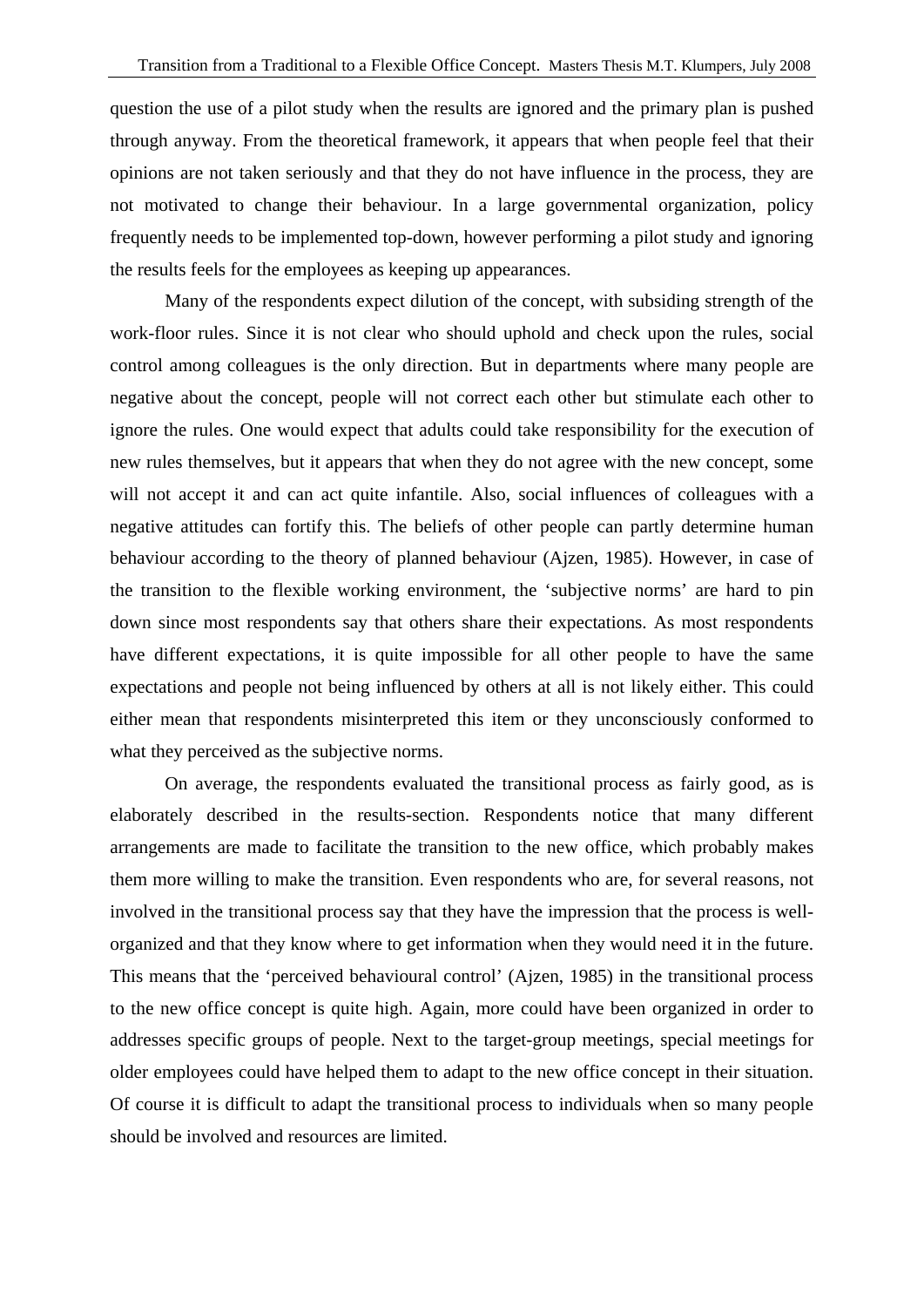It is hard to establish the different stages of the transitional process according to the stages of change model (Prochaska & Diclemente, 1984), since the participants go through the process at a different pace. Generally, managers hear information earlier in the process, since they have more contacts and are informed earlier because they have to bring the message to their staff-members. However, as mentioned before, these staff-members do not seem to take the managers seriously since they will not be working according to the flexible work-floor rules, as they keep their own office. Further, some people just do not want to participate in the transitional process, so it is hard to establish the stages of the process for everybody. In spite of these difficulties, the transitional process could well be mapped by means of the stages of change model (Prochaska & Diclemente, 1984).

 The gender differences in the section on the influence of expectations of the new office on their evaluation of the transitional process is an unexpected results that can not easily be explained by the existing body of knowledge on the subject. Probably, a slight sex difference on this matter might exist, however the underlying reasons are debateable and possibly not as clear-cut as it shows from these data.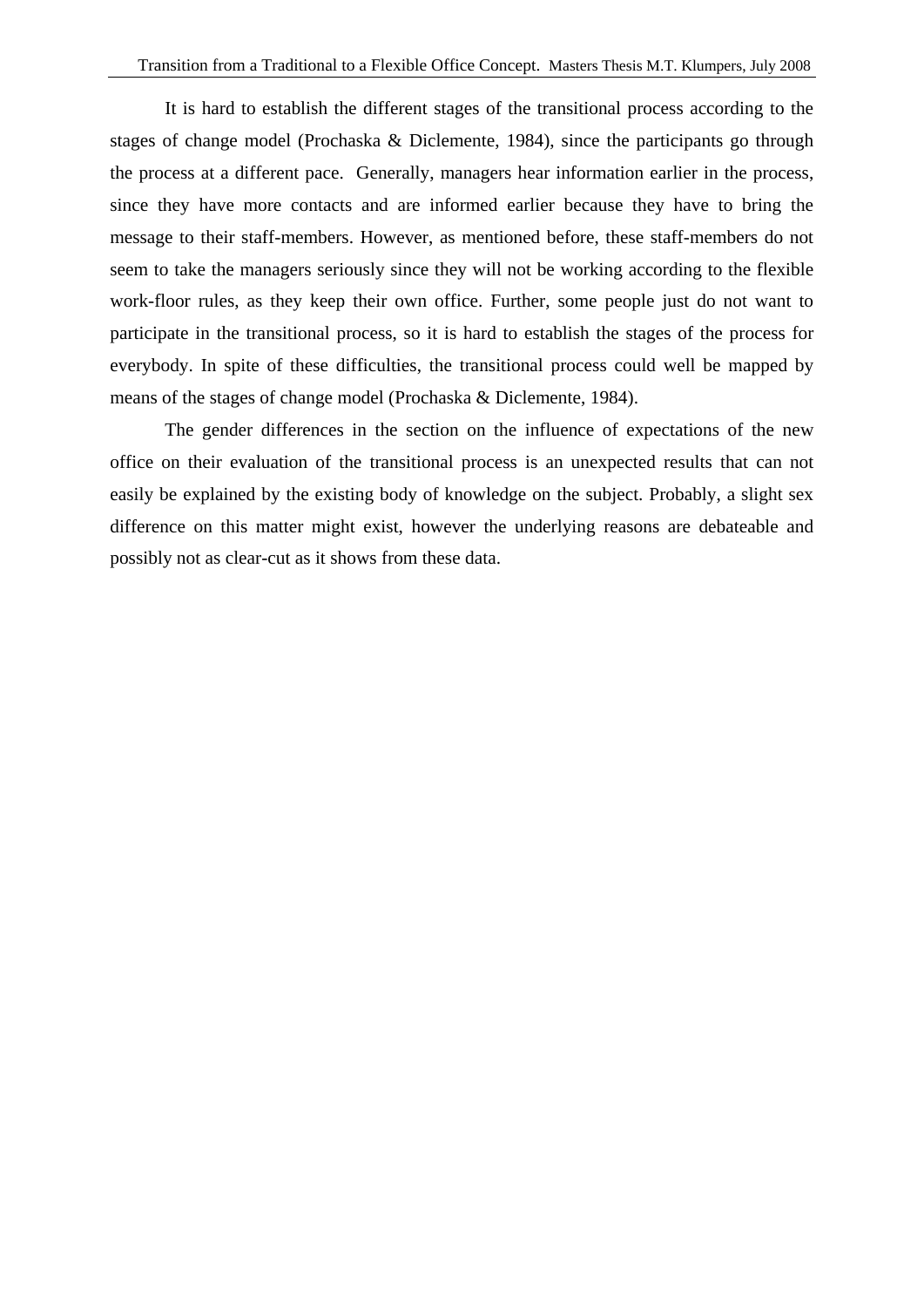## <span id="page-53-0"></span>**6. Recommendations**

In this chapter, I put forward recommendations to the policy-makers of the Ministry of AN&FQ for improvement of the transitional process in later phases.

 First, I want to raise the issue of the pilot study and the opinion poll. Most respondents protest about the fact that the results of the pilot study, that introduced a flexible office concept in one department of the Ministry of AN&FQ, and the opinion poll on the new office concept, seem to be ignored. My suggestion would be to clearly present the results of a opinion poll and a pilot study to the employees, also when the results are different than expected. Employees of the Ministry of AN&FQ appear to really appreciate participation in the decision-making process, but when the new concept is pushed through to the whole organization regardless of the results of the pilot study and the opinion of the employees, the pilot study and opinion poll could just as well be left out. Concrete, one should publicly announce ideas like pilot studies, clearly communicate the course of events and tangibly present the results to the employees. Also, one should seriously think about what the organization does when the results are negative or different then expected beforehand.

 Secondly, I advise to provide for more practical information earlier in the process; to advance some elements of the preparation phase. When employees have more practical knowledge, they have less uncertainties about what they are up against; the less insecurity, the less people fear the changes. The calendar/time-line on which people can see where they are in the process and the presented example-day, both suggested by the respondents of this research are good examples for presenting practical information. As respondents indicate this as convincing, these elements should be presented quite early in the process instead of just before the implementation.

 Furthermore, I recommend the goals and benefits to be better communicated, so that employees know that the renovations and change in office concept are not only implemented for financial benefits for the organization at large, but also for improvement of the workprocess and job-satisfaction of individual employees. Naturally, the benefits are mentioned in the recent transitional process, however respondents do apparently not really absorb the information. When the message is brought clearer and repetitively, people would know better how the changes benefit them personally, consequently they will be more motivated to cooperate in the transitional process. Concrete, one should clearly entwine the goals and benefits of the new office concept in the transitional process from day one.

 Further, I would suggest that the Flex-it cartoon should be handled differently. In the last weeks of the preparation phase, most respondents indicated that they did not know Flex-it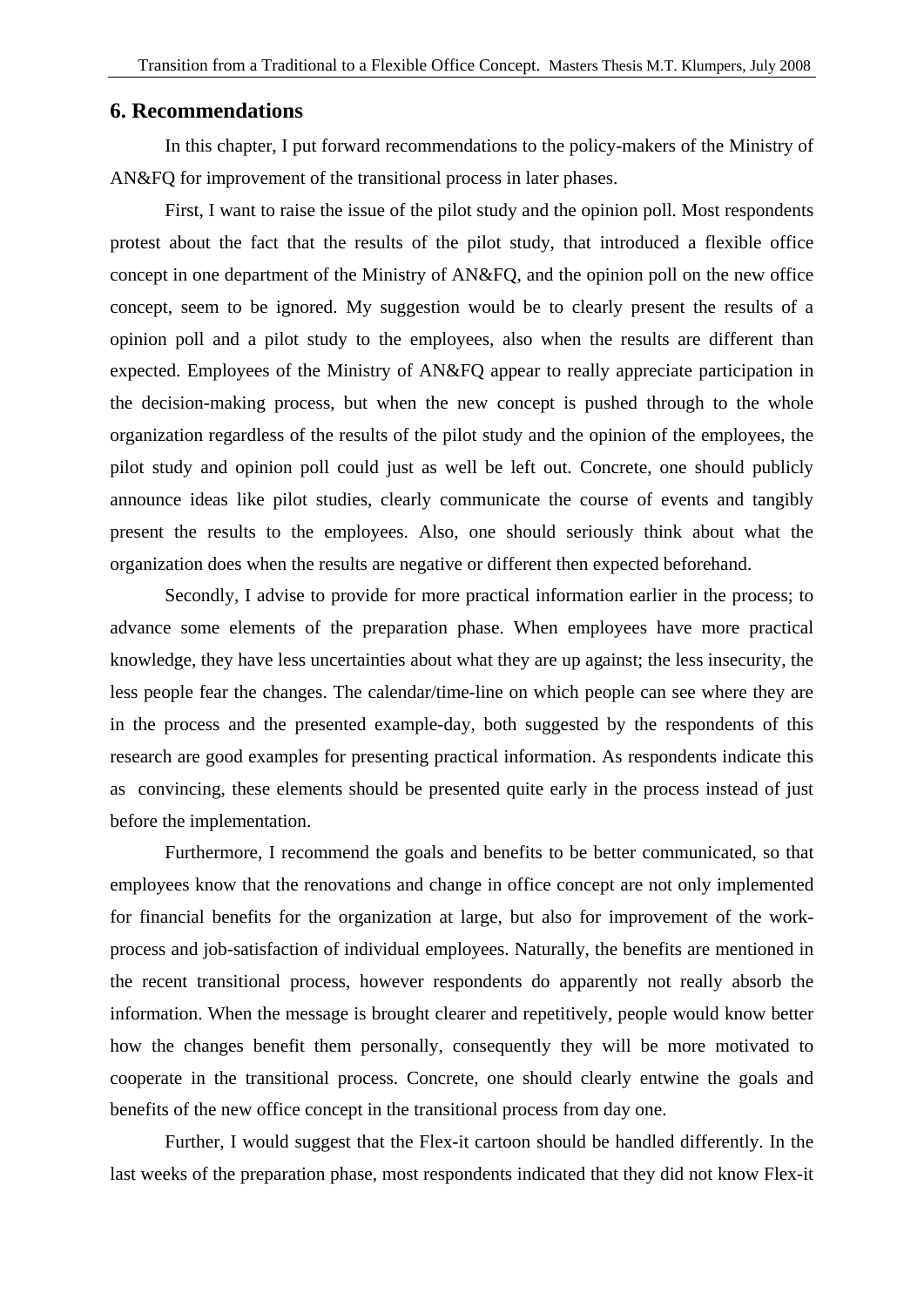at all. After my explanation, the majority of respondents said that the use of a cartoon did not affect them and some of them even indicated that they found it childish and a waste of money. In order to make the use of the cartoon fruitful, Flex-it should be better introduced so that employees know of his existence. Furthermore, the message Flex-it represents should be clearly formulated and carried out to its public. Considering the large amount of negative reactions to Flex-it, one should wonder whether the use of a cartoon is lucrative at all in this organization. Concrete, one should take a close look at an organization before introducing something like a cartoon and maybe ask employees whether they consider it useful. When reactions appear to be negative, one should adjust or drop the idea.

 Lastly, I recommend for the workplace-game to be promoted more thoroughly. Just as with the Flex-it cartoon, most respondents did not know the workplace-game in the last weeks of the preparation phase. Contrary to the cartoon, respondents were very enthusiastic about this game after my explanation. Concrete, increased promotion of this game seems to be a good investment.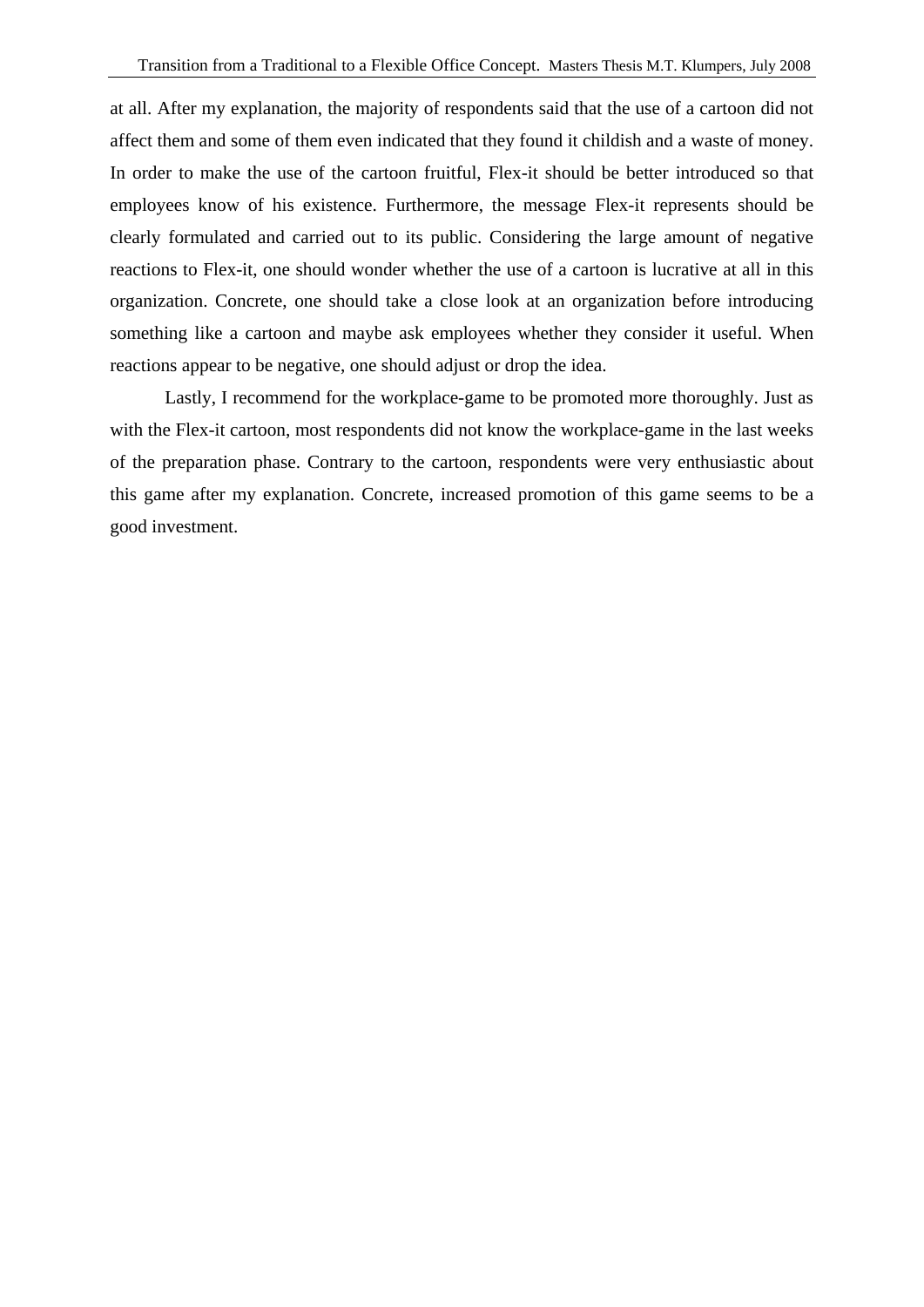## <span id="page-55-0"></span>**7. Discussion**

 This chapter contains the limitations of this research. Future research on the transitional process in later phases should take these limitations into account in order to improve the research quality. The repeating of this research in later phases enables the researcher to compare results and point out differences between departments.

 When looking at the results of evaluation of the transitional process, one should take into account that I did not measure the quality of the several elements of the process according to official criteria. This evaluation is totally based on subjective experiences of the respondents. The external validity is therefore low since the results can only be compared to results in other organizations to a certain extent. The value of this research for the Ministry of AN&FQ is high, since the results can contribute extensively to the improvement of the transitional process at the Ministry of AN&FQ.

 Furthermore, I did not attend to all elements of the transitional process so when respondents said that they missed some information in the process, I could not always check whether that piece of information was indeed not included or that the respondents accidentally missed that part. In future research I would recommend the researcher to attend to all elements of the process so that the researcher exactly knows what respondents refer to. Since I started this research when the transitional process was already in process, this was not possible in this research.

 Additionally, it is possible that in the eyes of the respondents, my position as a researcher was not totally objective since I was stationed at the Department of Information Management, Facilities and Services, which is the department in charge of the transitional process. It might be that respondents were afraid to be totally honest with me in the interviews because they considered me part of that department, even though I tried to be clear that I am an independent researcher. Also, it could be that I am unconsciously influenced by my position within the ministry.

 The internal validity of this research is debateable. For qualitative research 23 respondents is sufficient to research a general point of view. However, in this research I compared males to females, managers to staff-members and older to younger employees. The divisionalized structure of the organization also made it more difficult to draw general conclusions. To make valid comparisons, optimally the research population should be larger.

 Further, the interview questions on the influence of colleagues' attitudes and the questions on the influence of respondents' expectations on their evaluation of the transitional process appeared not to work out as planned. These parts of the interviewed should be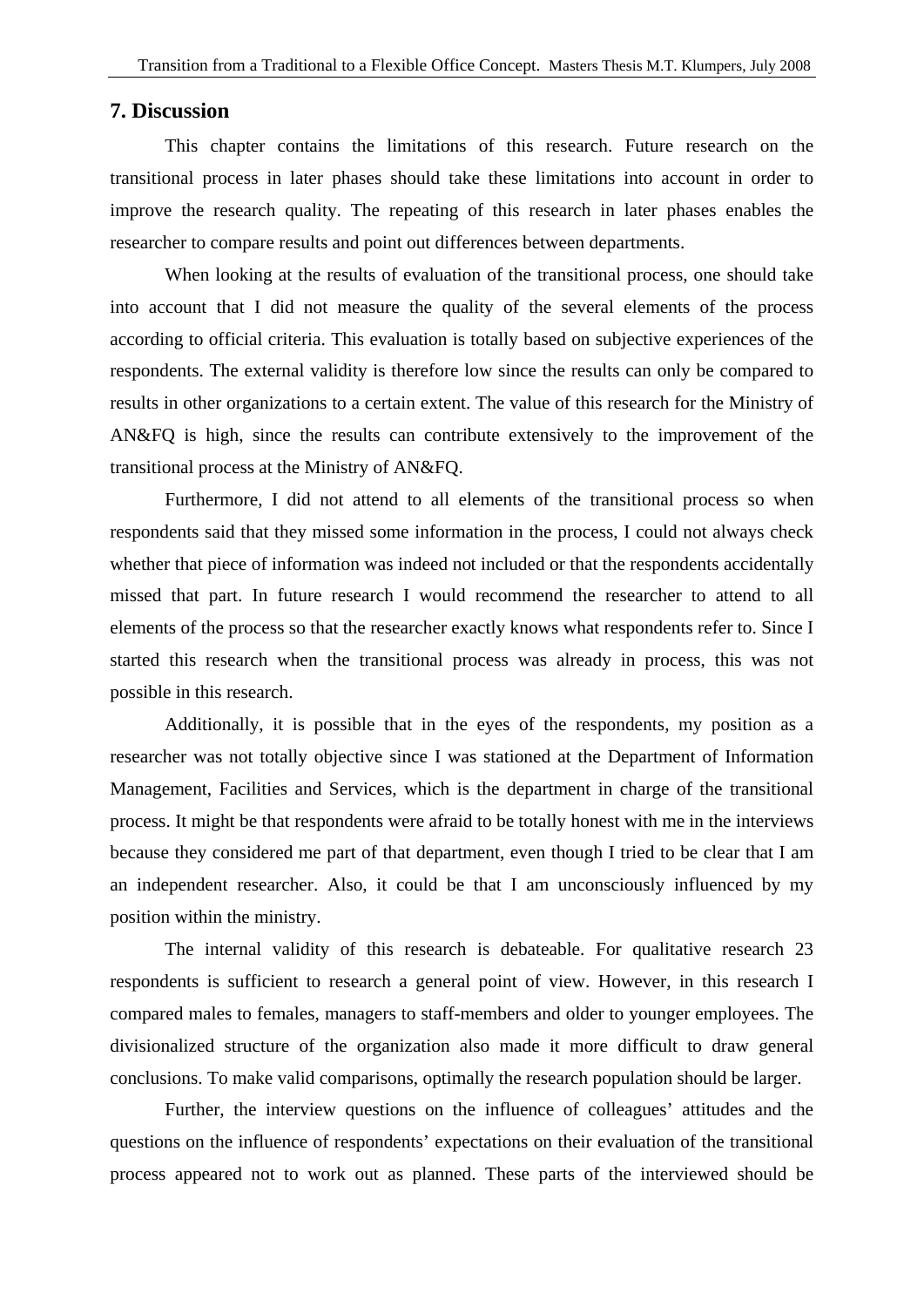rephrased and maybe also embedded more subtle in the interview instead of isolated interview questions. This will probably improve the quality of respondents' answers.

 The theory of planned behaviour (Ajzen, 1985) appears to be quite a useful theory in the research. The first directive of human behaviour, 'attitude to behaviour', seems to have a moderately negative influence on employees' behavioural intentions that concern the new office concept. The influence of the second directive, 'subjective norms', seems to have a moderately negative effect as well, as many respondents feel that their colleagues share their expectations, however this might be a misconception since the validity of respondents answers on this matter are debatable. The third directive, 'perceived behavioural control', appears to have quite a positive influence on employees' behavioural intentions that concern the new office concept, since respondents feel that very much is organized to help and prepare them for the new working environment. Since this research focuses solely on the transitional process and not on the actual implementation of the flexible office concept, the step from behavioural intentions to actual behaviour in the theory of planned behaviour was not tested. This would be a good starting point for follow-up research.

 The stages of change model (Prochaska & Diclemente, 1984) is very useful in organizing the several elements of the transitional process towards the new office concept, and pinning down which stages need more attention in the future. However, it appeared difficult to establish the different phases, since some groups go through the process faster than others. This made it hard to investigate whether everyone got the right information at the right time. The stages in the transitional process towards the new office concept turn out not to be as clear-cut as in the model.

 Despite of the abovementioned limitations, this research produced quite some useable information to improve the transitional process to the flexible working environment. Furthermore, this research also contributed extensively to the existing body of knowledge on this subject.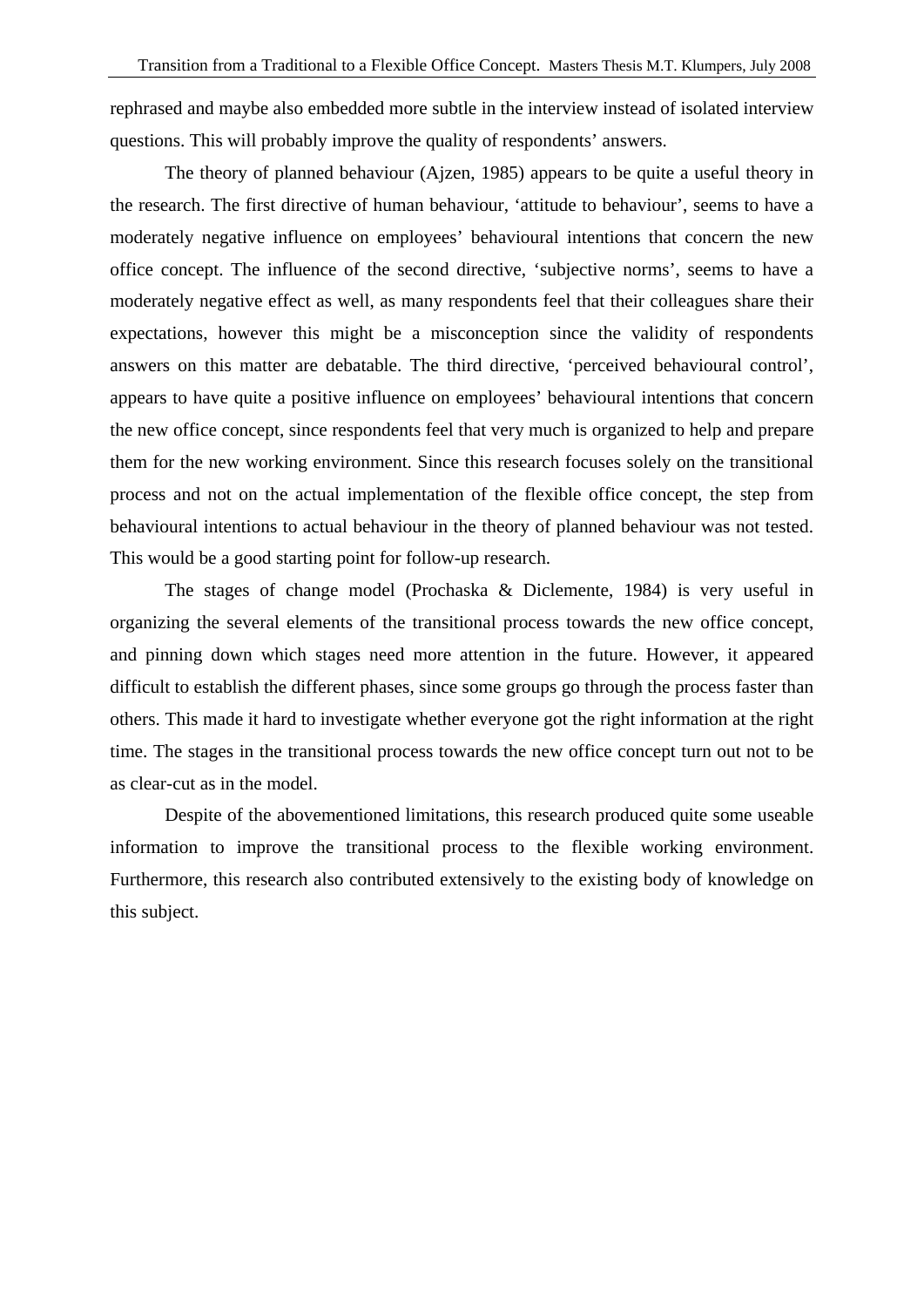## <span id="page-57-0"></span>**Literature List**

Adams, J. & White, M. (2003). Are activity promotion interventions based on the transtheoretical model effective? A critical review. *British Journal of Sports Medicine*, 37, 106–114.

Ajzen, I. & Fishbein, M. (1980). *Understanding attitudes and predicting social behaviour*. Englewood Cliffs, N.Y.: Prentice Hall.

Ajzen, I. (1985). From intentions to actions: A theory of planned behaviour. In J. Kuhl, & J. Beckmann (Eds.), *Springer Series in Social Psychology* (11-39). Berlin: Springer.

Ajzen, I. (1991). The theory of planned behaviour. *Organizational Behaviour and Human Decision Processes, 50*, 1, 179-211.

Anjum, N., Paul, J. & Ashcroft, R. (2005). The changing environment of offices: A challenge for furniture design. *Design Studies, 26*, 73-95.

Allport, F.H. (1924). *Social Psychology*. Boston: Houghton Mifflin.

Ban, van den, A.W. (1974). *Inleiding tot de voorlichtingskunde*. Meppel-Amsterdam: Boom.

Banburry, S.P. & Berry, D.C. (2005). Office noise and employee concentration: identifying causes of disruption and potential improvements. *Ergonomics*, *48*, 1, 25-37.

Becker, F. D., Gield, B., Gaylin, K., & Sayer, S. (1983). Office design in a community college. *Environment and Behaviour, 15*, 699-726.

Bledsoe, L.K. (2006). Smoking cessation: An application of theory of planned behaviour to understanding progress through stages of change. *Addictive Behaviors, 31*, 1271-1276.

Boje, A. (1971). *Open plan offices*. London: Business Books.

Brennan, A., Chugh, J.S. & Kline, T. (2002). Traditional versus open office design: A longitudinal field study. *Environment and Behavior, 34*, 279-299.

Brookes, M. J., & Kaplan, A. (1972). The office environment: Space planning and affective behavior. *Human Factors*, *14(5),* 373-391.

Bruyne, de, E.T. (2007). *Effectieve implementatie van kantoorinnovatie: een literatuurstudie.* Delft: Center for People and Buildings.

Carmines, E.G. & Zeller, R.A. (1979). *Reliability and Validity Assessment*. London: SAGE.

Cozijnsen, A.J. (2004). *Anders veranderen, de nieuwe balans tussen mens en technologie.* Deventer: Kluwer.

Crisson, J.E., Seta, J.J. & Seta, C.E. (1995). The influence of expectations on task performance on task performance in audience and solitary settings. *Basic and Applied Social Psychology, 17*, 357-370.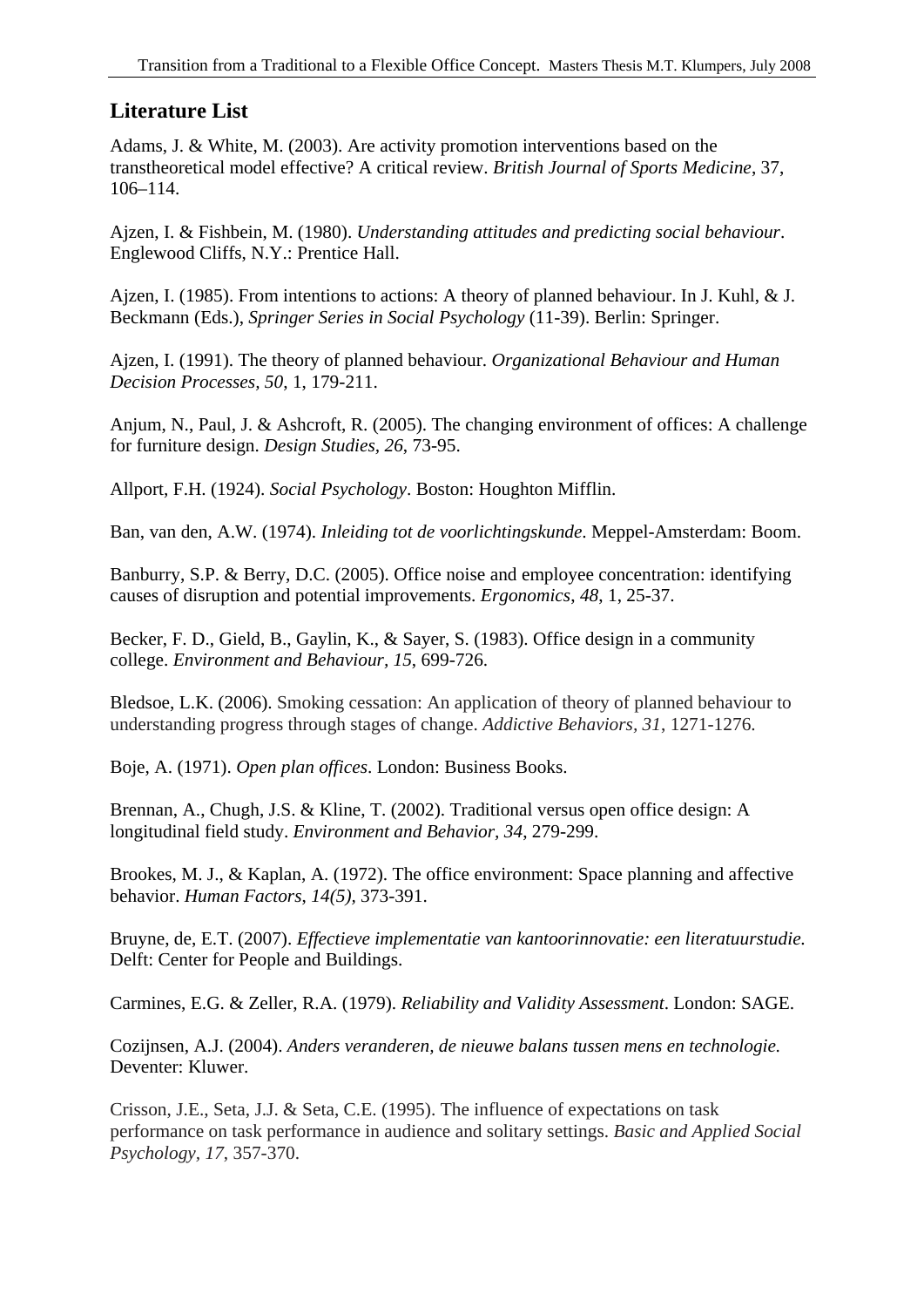Derwood Baker, G. (1951). Workshop organization and operation. *Journal of Educational Sociology, 24,* 266-271.

Epstein, S. (1980). The stability of behaviour: Implications for psychological research. *American Psychologist*, *35*, 790-806.

Filley, A.C. & Aldag, R.J. (1978). Characteristics and measurements of an organizational typology*. The Adacemy of Management Journal, 21,* 578-591.

Geen, R.G. & Gange, J. J. (1977). Drive theory of social facilitation: Twelve years of theory and research. *Psychological Bulletin*, *84*, 1267-1288.

Ghosal, A., Kanajan, S., Sangiovanni-Vincentelli, A. & Urbance, R. (2007). An initial study on monetary cost evaluation for the design of automotive electronic architectures. *Transactions Journal of Passenger Cars: Electronic and Electrical Systems, 01*, 173.

Gijs, W. (2002). *HRM in perspectief: veranderingsmanagement*. Mechelen: Kluwer.

Hedge, A. (1982). The open-plan office: A systematic investigation of employee reactions to their work environment. *Environment and Behavior, 14,* 519-542.

Hin, A.J.S. (2007). *Rapport vergroenen en ontgrijzen: ouder worden op de rijkswerkplek*. Den Haag: Rijksgebouwendienst.

Jick, T.D. (1979). Mixing qualitative and quantitative methods: Triangulation in action. *Administrative Science Quarterly, 24*, 602-611.

Kaiser, F.G. & Gutscher, H. (2003). The proposition of a general version of the theory of planned behaviour: Predicting ecological behaviour. *Journal of Applied Social Psychology, 33,* 586-603.

Kaplan, R. (1983). The role of nature in the urban context. In I. Altman, & J. F. Wohlwill (Eds.), *Behavior and the natural environment* (127–159). New York: Plenum.

Kreitner, R., Kinicki, A. & Buelens, M. (2002). *Organizational Behaviour*. London: McGraw Hill.

Kruglanski, A.W., Pierro, A., Higgins, E.T. & Capozza, D. (2007). 'On the move' or 'Staying put': Locomotion, need for closure, and reactions to organizational change. *Journal of Applied Social Psychology*, 37, 1305-1340.

Lee, S. Y., & Brand, J. L. (2005). Effects of control over office workspace on perceptions of the work environment and work outcomes. *Journal of Environmental Psychology, 25*, 323– 333.

Maarleveld, M. & Groot, L. (2006). *Renovatie en innovatie; een onderzoek naar het gebruik en de beleving van de twee Haagse locaties van het ministerie van LNV*. Delft: Center for People and Buildings.

Meel, van J. (2000). *The European Office, Office design and national context*. Rotterdam: 010 Publishers.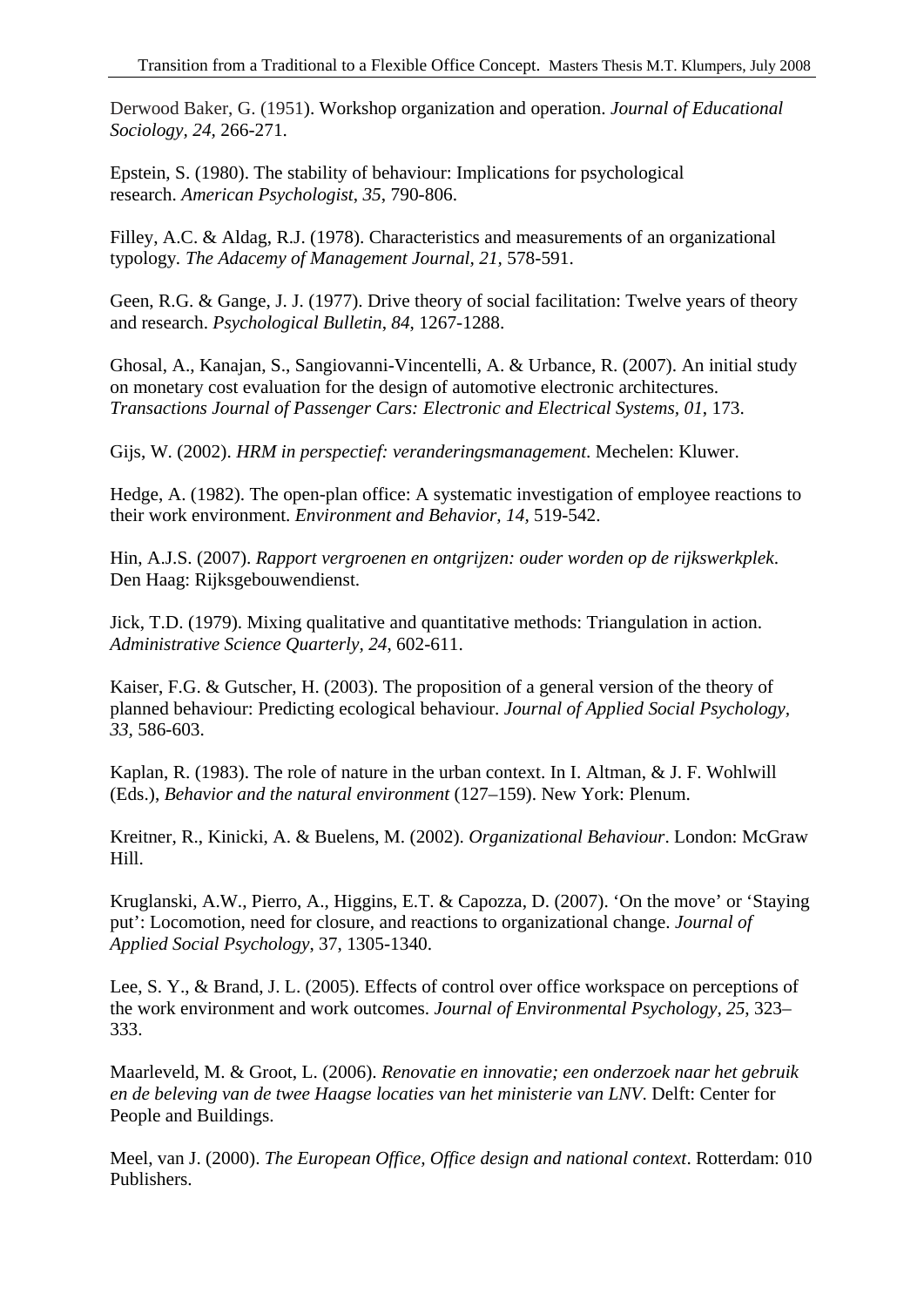Meijers, A. (2007). *Renovatie Project "Anders werken, Zichtbaar maken".* Den Haag: Ministerie van LNV.

Merton, R.K. (1968). *Social Theory and Social Structure*. New York: Free Press.

Mills, P.K. & Margulies, N. (1980). Toward a core typology of service organizations*. The Academy of Management Review, 5,* 255-265.

Ministry of Agriculture, Nature and Food Quality (2008). *Organization Chart Ministry of Agriculture, Nature and Food Quality*. Retrieved on March 4, 2008 from [http://www.minlnv.nl/portal/page?\\_pageid=116,1640360&\\_dad=portal&\\_schema=PORTAL](http://www.minlnv.nl/portal/page?_pageid=116,1640360&_dad=portal&_schema=PORTAL&p_file_id=21988) [&p\\_file\\_id=21988](http://www.minlnv.nl/portal/page?_pageid=116,1640360&_dad=portal&_schema=PORTAL&p_file_id=21988).

Ministry of Agriculture, Nature and Food Quality (2007). De Werkplek. Retrieved on December 12, 2007 from [http://intranet0001s.minlnv.agro.nl/servlet/page?\\_pageid=661&\\_dad=portal30&\\_schema=PO](http://intranet0001s.minlnv.agro.nl/servlet/page?_pageid=661&_dad=portal30&_schema=PORTAL30&p_site_id=33&p_folder_id=2241484&p_item_id=2241488) [RTAL30&p\\_site\\_id=33&p\\_folder\\_id=2241484&p\\_item\\_id=2241488](http://intranet0001s.minlnv.agro.nl/servlet/page?_pageid=661&_dad=portal30&_schema=PORTAL30&p_site_id=33&p_folder_id=2241484&p_item_id=2241488).

Mintzberg, H. (1979) *The Structuring of Organizations*. New York: Prentice-Hall.

Mintzberg, H. (1980) Structures in the 5's: A synthesis of the research on organization design*. Management Science, 26,* 322-342.

Munda, G., Nijkamp, P. & Rietveld, P. (1995). Qualitative multicriteria methods for fuzzy evaluation problems: An illustration of economic-ecological evaluation. *European Journal of Operational Research, 82,* 79-97.

Munda, G. (2002). "Social multi-criteria evaluation" (SMCE): Methodological foundations and operational consequences. *Manuscript forthcoming in European Journal of Operational Research, 110*, 220-239.

Oldham, G. R., & Brass, D. J. (1979). Employee reactions to an open-plan office: A naturally occurring quasi-experiment. *Administrative Science Quarterly*, *28*, 267-284.

Oldham, G. R., & Rotchford, N. L. (1983). Relationships between office characteristics and employee reactions: A study of the physical environment. *Administrative Science Quarterly*, *28*, 542–556.

Patton, M.Q. (2002). *Qualitative research and evaluation methods*. London: SAGE.

Pile, J. F. (1978). *Open office planning: A handbook for interior designers and architects*. London: Architectural Press.

Platania, J. & Moran, G.P. (2001). Social facilitation as a function of the mere presence of others. *The Journal of Social Psychology, 141*, 190-197.

Prochaska, J.O. & DiClemente, C.C. (1984) *The transtheoretical approach: Crossing traditional boundaries of therapy*. Dow Jones Irwin: Homewood.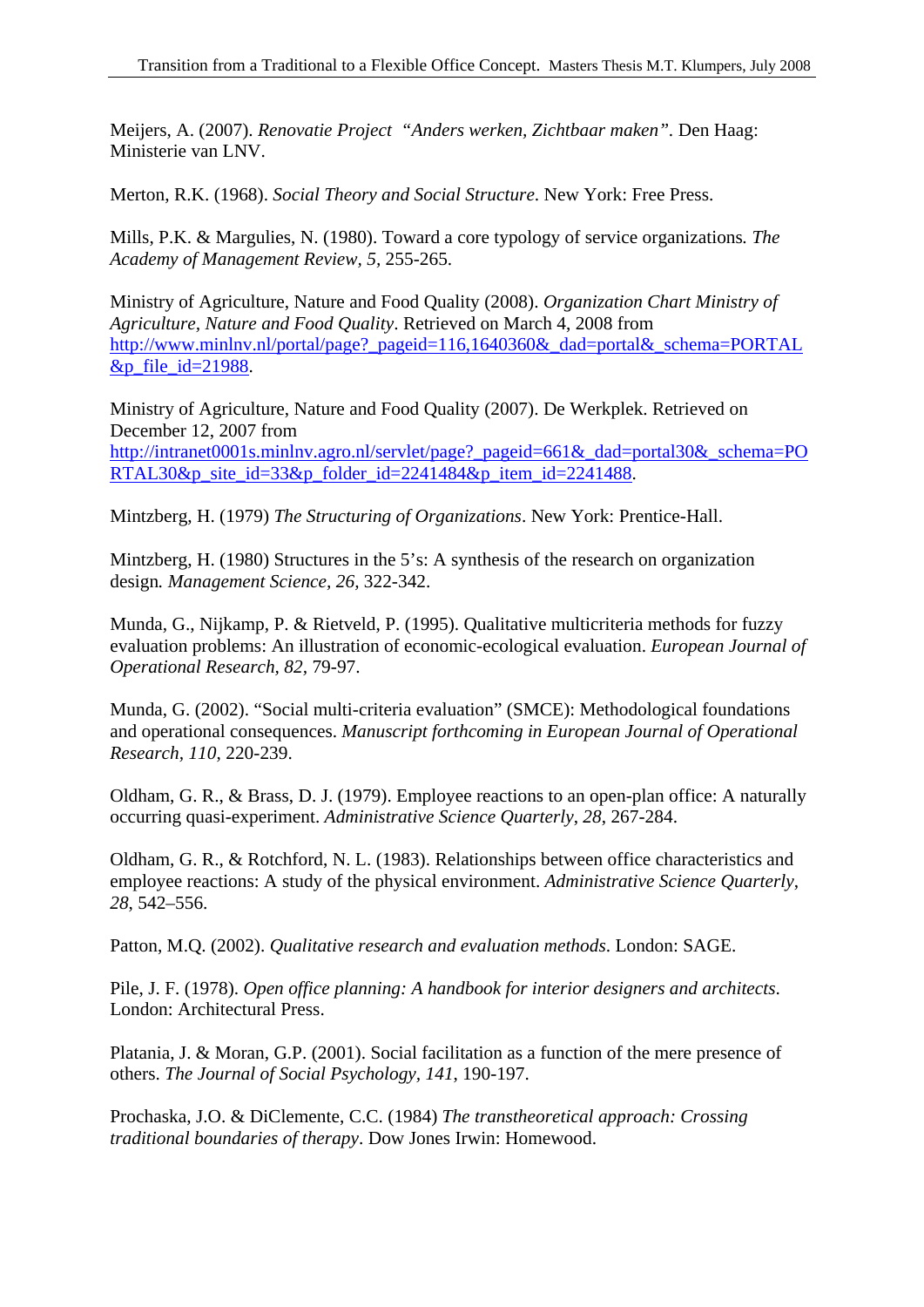Riland, L. H. (1970). *Summary: A re-survey of employee reactions to the landscape environment one year after initial occupation*. Rochester, New York: Eastman Kodak.

Roch, C.H. & Poister, T.H. (2006). Citizens, accountability and service satisfaction-the influence of expectations. *Urban Affairs Review, 41,* 292-308.

Scott, W. Richard (2003). *Organizations: Rational, natural and open systems*. New Jersey: Pearson.

Sheeran, P., Orbell, S., & Trafimow, D. (1999). Does the temporal stability of behavioural intentions moderate intention–behaviour and past-behaviour–futurebehaviour relations? *Personality and Social Psychology Bulletin*, *25*, 721-730.

Simon, H.(1991). Bounded Rationality and Organizational Learning, *Organization Science* 2, 125-134.

Strecher, V.J., McEvoy, B., Becker, M.H. & Rosenstock, I.M. (1986). The role of selfefficacy in achieving health behaviour change. *Health Education & Behaviour, 13,* 73-92.

Sundstrom, E. (1978). Crowding as a sequential process: Review of research on the effects of density on humans. In A. Baum & Y. M. Epstein (Eds.), *Human response to crowding* (pp. 31-116). Hillsdale, New York: Lawrence Erlbaum.

Sundstrom, E., Burt, R.E., & Kamp, D. (1980). Privacy at work: Architectural correlates of job satisfaction and job performance. *Academy of Management Journal*, *23*, 101-117.

Sundstrom, E., Town, J.P., Brown, D.W., Forman, A.,& McGee, C. (1982). Physical enclosure, type of office, and privacy in the office. *Environment and Behavior*, *14*, 543-559.

Swanborn, P.G. (1999). *Evalueren: het ontwerpen, begeleiden en evalueren van interventies: een methodische basis voor evaluatieonderzoek*. Amsterdam: Boom.

Veitch, J.A., Charles, K.E., Farley, K.M.J. & Newsham, G.R. (2007). A model of satisfaction with open-plan office conditions: COPE field findings. *Journal of Environmental Psychology*, *27,* 177-189.

Veld, in 't, J. (1985) *Organisatiestructuur en arbeidsplaats*. Amsterdam: Elsevier.

Voordt, van der, T.J.M. (2004). Costs and benefits of flexible workspaces: Work in progress in the Netherlands. *Facilities, 22,* 240-246.

Vroon, P.A. (1980). *Intelligence: On Myths and Measurement*. Amsterdam: North Holland Publishing Co.

Yildirim, K., Akalin-Baskaya, A. & Celebi, M. (2007). The effects of window proximity, partition height, and gender on perceptions of open-plan offices. *Journal of Environmental Psychology,* 27, 154-165.

Zajonc, R.B. (1965). Social facilitation. *Science*, *149,* 269-274.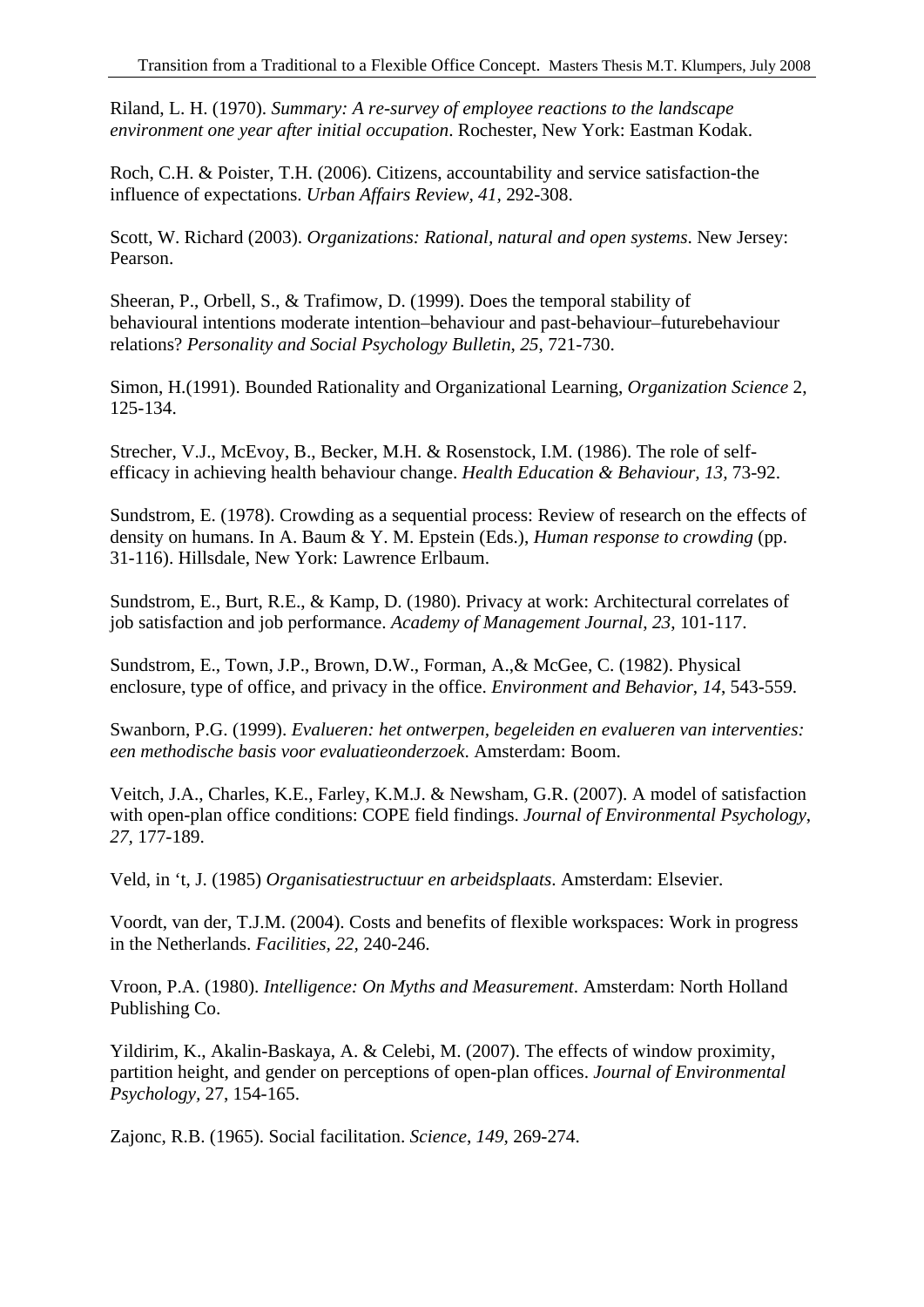## <span id="page-61-0"></span>**Appendix I: Elaborate Information on the Flexible Working Environment.**

A standard workplace in a flexible working environment usually exists of a (mostly adjustable) desk and office chair, a desktop computer and a telephone on which all employees can log in. In some flexible working environments, standard office supplies like pens and staplers are available on every desk.



Figure 1: A standard workplace in a flexible working environment. (Ministry of Agriculture, Nature and Food Quality, 2007)

Open workstations are 'islands' of open workplaces, grouped together in different numbers of desks, meant for working in teams or individually. A stand-sit workstation equally is an example of an open workstation. In a stand-sit workplace, an employee can choose whether he/she wants to work standing up or sitting down. This specific workplace is designed for, among others, people with back problems.

Closed workstations are locations in which people can work fully concentrated and/or in private setting. Examples of closed workstations are the cockpit (a small closed-off space in which people can work individually and concentrated) and the team room (a small closed room in which people can collaborate and discuss on a project).

Formal gathering places are areas where formal meetings can take place. These rooms can vary in size and frequently these rooms need to be booked before use.

Informal gathering places are areas where employees take a break, chat with colleagues, read a report or newspaper. These informal gathering places can consist of a large reading table, some easy chairs or a lounge corner.

The flexible working environment is a mixture of the four above-mentioned settings. Figure 2 shows what a flexible working environment looks like.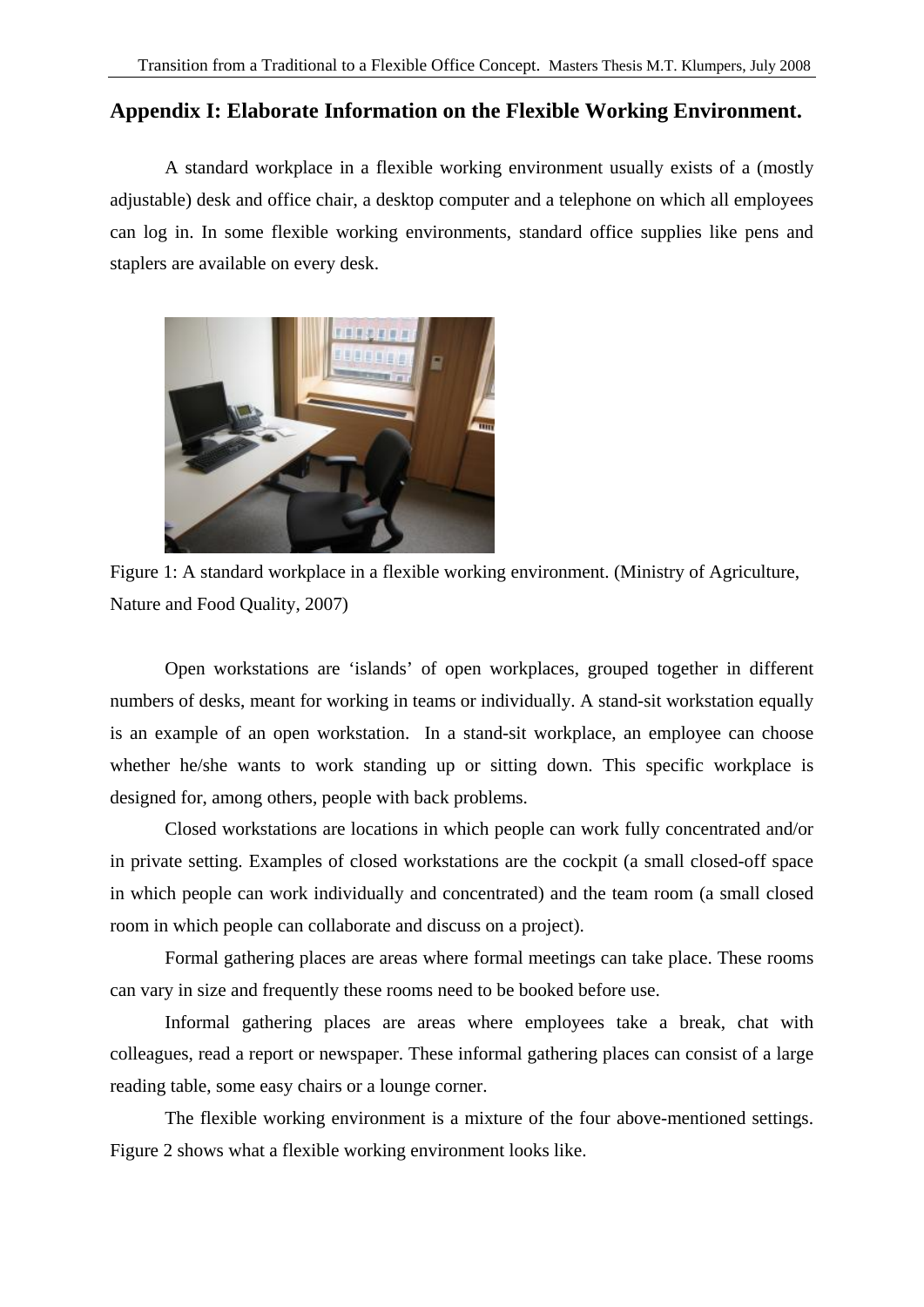

Figure 2: Workplaces in a flexible working environment (Ministry of Agriculture, Nature and Food Quality, 2007)

Flexible working environments can vary in the overall openness of the office, the amount of useable space per employee and number of dividing walls surrounding employees' workspaces. (Hedge, 1982)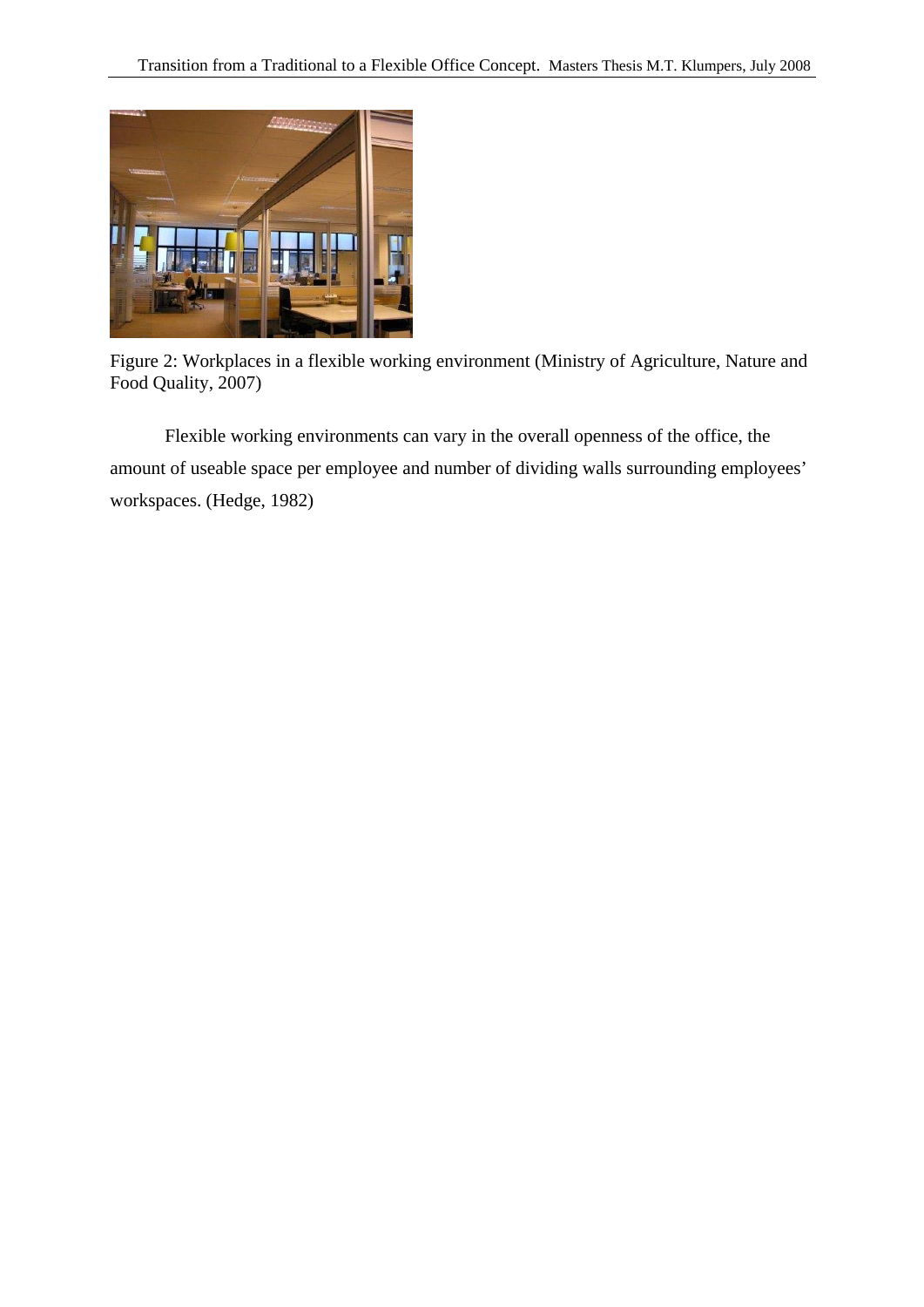## <span id="page-63-0"></span>**Appendix II: Organizational Structure of the Ministry of AN&FQ** (Ministry

of Agriculture, Nature and Food Quality, 2008).

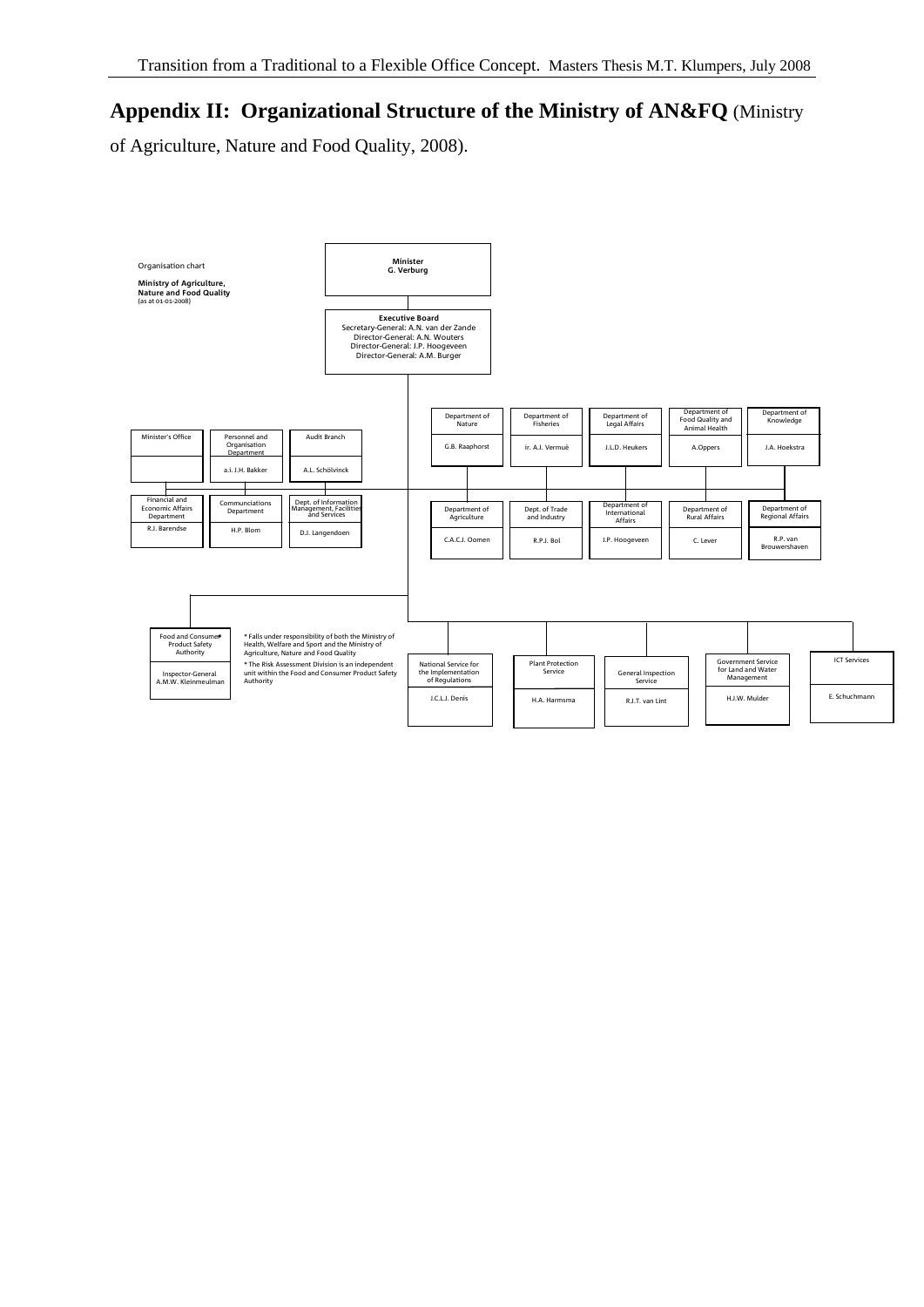# <span id="page-64-0"></span>**Appendix III: The Flex-it Cartoon.**

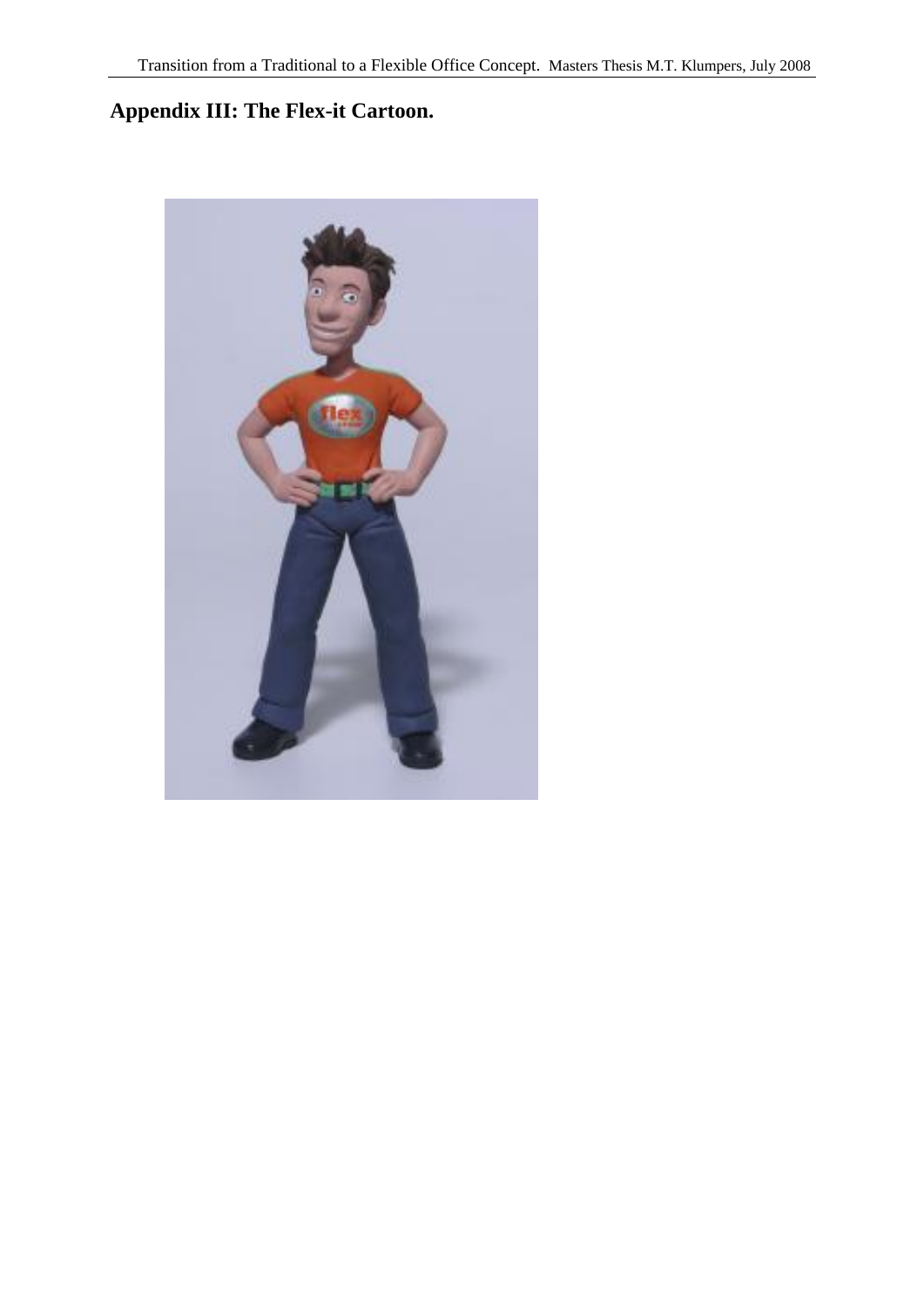## <span id="page-65-0"></span>**Appendix IV: Interview Topic List**

## **General:**

- 1.) Age
- 2.) Gender
- 3.) Position within the Ministry of AN&FQ
- 4.) Time at Ministry of AN&FQ

## **Expectation new working environment:**

- 1.) What positive outcomes do you expect in practice from the transition to the new flexible working environment? Why?
- 2.) What negative outcomes do you expect in practice from the transition to the new flexible working environment? Why?
- 3.) If you could choose, would you rather stay in the current working environment or move to the new working environment? Why?
- 4.) How do you perceive expectations of people in your department? Do you feel social pressure when working in the new office concept is concerned? To what extent are the attitudes of colleagues concerning the new office concept of influence on peoples' expectations and behaviour?

## **Evaluation different aspects of the transitional process:**

- 1.) Effectivity of several aspects of the transitional process.
	- a. Lunch meetings per department
	- b. Newsletter Bezuidenhout 73
	- c. Website & Intranet (Veranderportaal Renovatie en Anders werken)
	- d. Visual aids (pictures, sketches, architectural models)
	- e. Usersguide
	- f. Target group meetings:
		- i. Project Team gives information at meetings Management Team
		- ii. Workshop for executives (Symposium André?)
		- iii. Secretary Workshop
		- iv. Informing service desk employees
		- v. Optional informative presentations per department
	- g. Introduction drink in the new working environment (per department)
	- h. Cartoon Flex-it (PR & new rules on the workfloor)
	- i. Training 'Personal Efficiency Training' (PEP)
	- j. Workplace Game (CfPB)
- 2.) Goals obtained?
	- a. Knowledge: Do you feel that you have sufficient knowledge of what working in the new working environment comes down to and the preparations you have to make before you actually move there?
	- b. Attitude: Please describe your attitude in relation the introduction of the new working environment.
	- c. Behaviour: Do you think you know well enough how to behave and work in the new working environment?
	- d. Integration: During the transitional process, did you feel that there was one integrated informational source on the new working environment, or did you feel that different messages come from several different parties?
- 3.) Which elements of the transitional process contributed to what goals? (list of elements presented)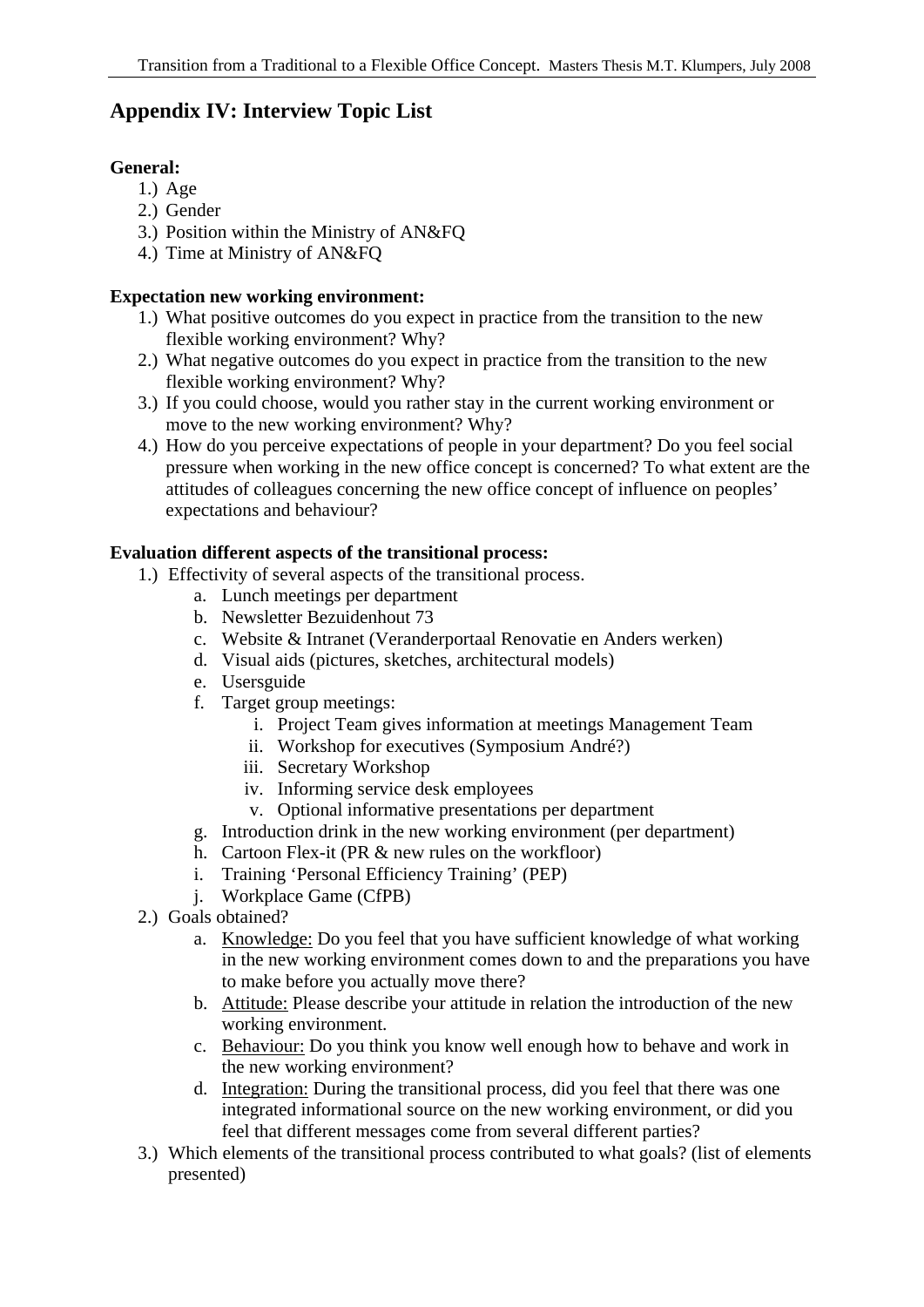**4.)** Do you have suggestions for improvement for the transitional process to the new working environment?

## **Influence of expectation on evaluation of transitional process:**

1.) Do you think that your evaluation of the transitional process towards the new working environment is influenced by the expectations you had of the new working environment beforehand?